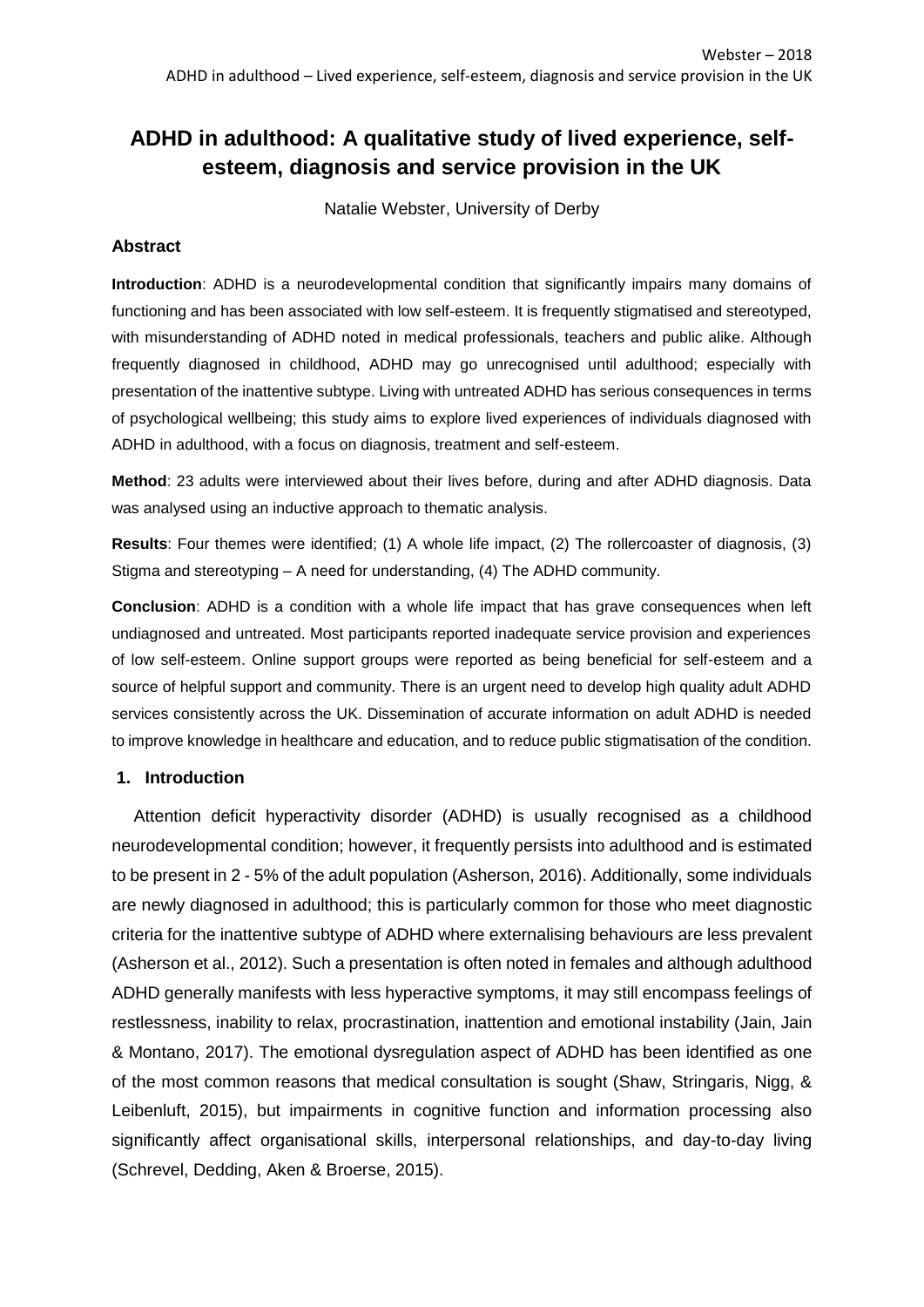Adults with ADHD frequently experience difficulties in education and employment (Adamou et al., 2013; Bjerrum et al., 2013; Bolic Baric, Hellberg, Kjellberg, & Hemmingsson, 2016). Such difficulties are often perceived as failures and can result in negative self-evaluation, stigmatisation and poor self-esteem (Newark, Elsässer, & Stieglitz, 2012). A substantial body of literature has investigated ADHD and self-esteem, including a recent systematic review (Cook, Knight, Hume & Qureshi, 2014). Edbom, Granlund, Lichtenstein & Larsson (2008) used a longitudinal twin study to investigate the relationship between self-esteem and ADHD symptoms, finding that low self-esteem was related to low scores in psychological wellbeing. However, the authors noted there are conceptual issues in self-esteem research and that it is a complex, multidimensional construct. Different psychometric tools of measurement are frequently used across studies, and findings may not be comparable due to this. Newark et al. (2016) found that adults with ADHD show lower levels of self-esteem, however, this used a small sample (n=43) and replication is required to make confident conclusions about the findings of this study. Generally, research into self-esteem in ADHD is more prevalent within child and adolescent populations; the systematic review published on self-esteem in adults only retrieved 13 articles dating from 1997-2011 (Cook et al. 2014). The included studies suffered from low sample sizes, no reported power calculations and no adjustment for Type I error. Research into this area needs updating with attention given to analytical rigour so that meaningful conclusions can be drawn from results.

Poor self-esteem is linked to adverse outcomes such as depression, anxiety and impaired social functioning (Dvorsky, Langberg, Becker & Evans, 2018; Harpin et al., 2016; Hodgkins et al., 2012). The psychosocial impact of ADHD can also contribute to feelings of powerlessness (Schrevel et al., 2015) and loneliness (Stickley et al., 2017). However, Fleischmann and Miller (2013) have identified that the internet offers a means of support and community for those with ADHD. Recent research has emphasised the positive effects of social groups on health (Haslam, 2018) and ADHD groups could be utilised to great effect in service provision. To date, there is limited evidence on internet support for adults with ADHD. Recent research with participants aged 15-32 years demonstrates that online interventions offer interpersonal support for those with ADHD, where none currently exists (Sehlin, Hedman Ahlström, Andersson, & Wentz, 2018). Wentz, Nydén & Krevers (2012), also found that online coaching improved self-esteem and quality of life in a sample of participants aged 15-26 years. These are promising findings, as there is a need to develop non-pharmacological interventions based on the psychosocial needs of adults with ADHD (Bolic Baric et al., 2015). As this study will recruit by online means, the role of online groups and their effect on self-esteem will be examined.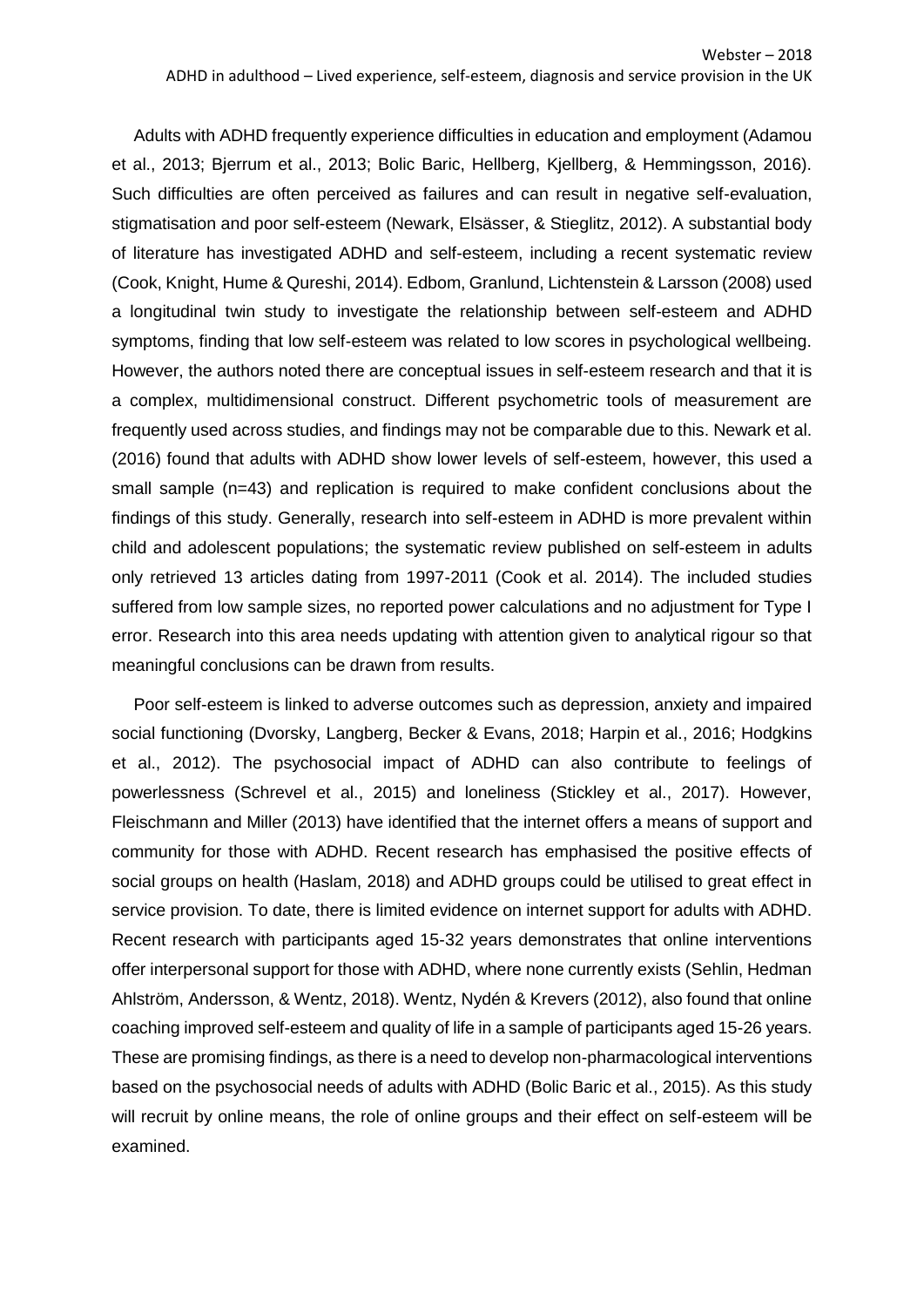Diagnosis in adulthood can be challenging, and studies into experiences of diagnosis and treatment of adult ADHD are rare (Hansson Halleröd, Anckarsäter, Råstam & Hansson Scherman, 2015). Comorbid psychiatric diagnosis such as anxiety and mood disorders often complicate assessment and result in ADHD remaining undiagnosed (Fischer et al., 2007; Goodman & Thase, 2009; Katzman, Bilkey, Chokka, Fallu, & Klassen, 2017; Klassen, Katzman & Chokka, 2010). Symptoms of adult ADHD can also present as a confusing paradox; restlessness together with fatigue (Rogers, Dittner, Rimes & Chalder, 2016), inattention contrasted with an ability to hyperfocus (Ozel-Kizil et al., 2016), hypersensitivity alongside a capacity to be impulsively blunt with others (Adamou et al., 2013). Additionally, when ADHD is combined with high-intelligence, symptoms are often masked as individuals are able keep up with peers in education, often achieving high grades (Hua, Schore & Makarova, 2014). Diagnosis of adult ADHD, therefore, requires a clinician with a high level of skill to differentiate between such confounding complexities. Unfortunately, recent evidence (Matheson et al., 2013; Pitts, Mangle & Asherson, 2015) has noted a lack of training on ADHD in nursing and primary care, resulting in individuals being denied access to diagnosis and treatment.

Early diagnosis is beneficial for many reasons. Diagnosis offers access to medication and non-pharmacological support. Although medication can have side-effects, it frequently enables those with ADHD to achieve a higher quality of life, increased concentration and improved relationships (Avisar & Lavie-Ajayi, 2014). However, research investigating experiences of medication in adult ADHD populations is rare and further studies are needed; the present study aims to contribute to this deficit in the evidence base. Additionally, Fleischmann & Miller (2013) found that diagnosis results in a re-evaluation of the self as individuals understand the cause of life's struggles is not due to a personality defect. This results in increased confidence, improved functioning and a belief that the future can be different. Young, Bramham, Gray, & Rose (2008) also noted that the relief and selfunderstanding that diagnosis provides can be a gateway to newfound optimism and self-belief. Conversely, delayed diagnosis has serious consequences for those who continue to struggle without medication or support. ADHD has been identified as a risk factor in suicide (Balazs & Kereszteny, 2017) and it is therefore imperative that a greater understanding of ADHD is reached alongside an awareness of the consequences of late diagnosis.

Upon diagnosis, a multimodal treatment package comprised of medication, psychoeducation and/or cognitive behaviour therapy (CBT) is recommended in the UK (Asherson, 2016; NICE, 2018); with an emphasis that patients can make an informed decision about medication and offered alternatives if there are issues around tolerability and safety. However, Matheson et al. (2013) highlighted a significant mismatch between policy and practice, with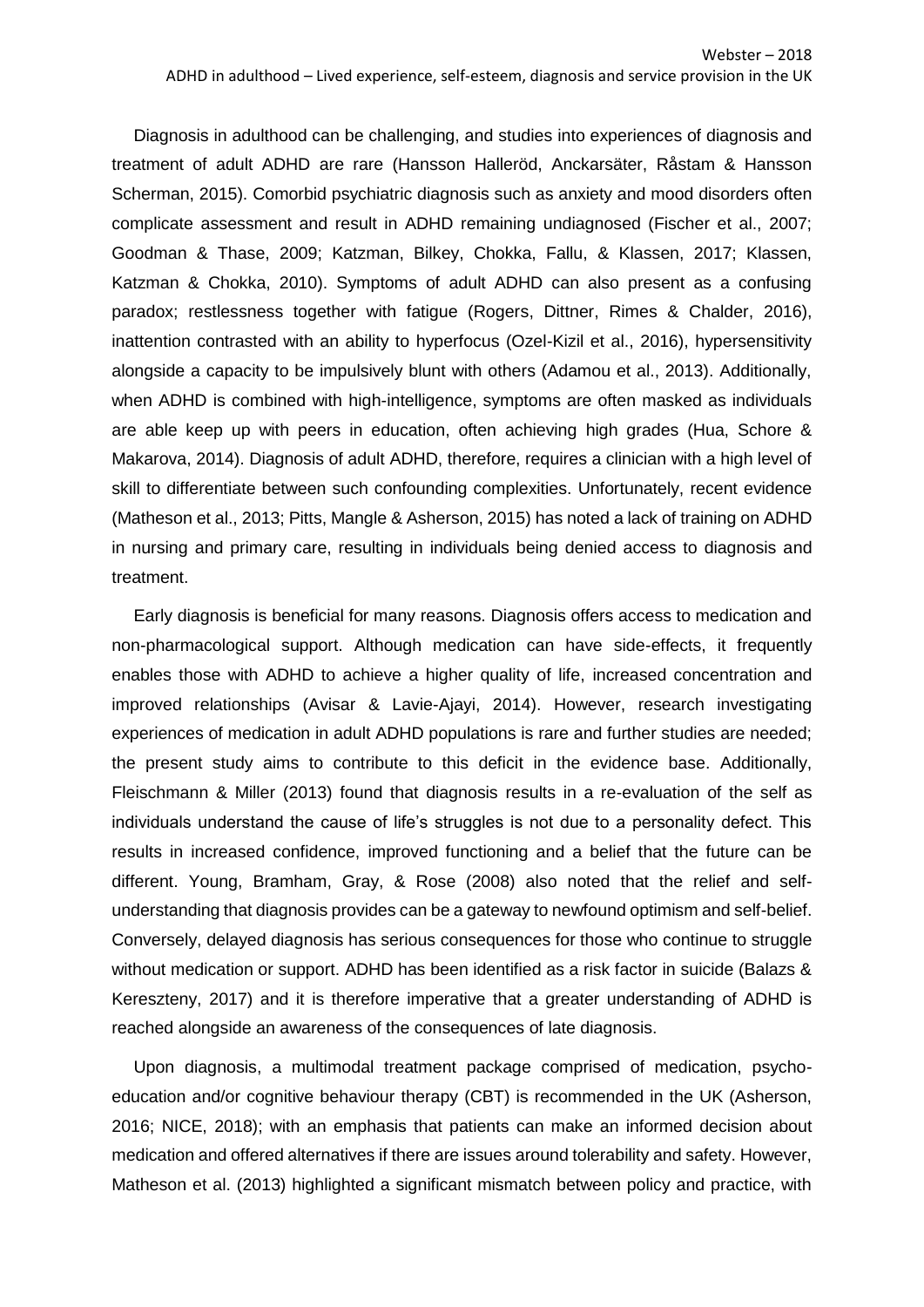services being described as inadequate and patients left struggling to access treatment. In the past 10 years, this is the only academic study to have investigated experiences of service provision for adults with ADHD in the UK. The present study then, aims to further contribute to research in this area and ascertain if any improvements have been made to service provision since this study was published.

ADHD is frequently labelled as a condition linked to antisocial youth, substance misuse, and poor parenting, with such stereotyping being prevalent in mainstream media (Adamou et al., 2013; Mueller, Fuermaier, Koerts & Tucha, 2012). Prejudice of ADHD persists in perceptions of professionals and public alike (Lebowitz, 2016; Ohan, Visser, Moss & Allen, 2013; Pitts et al., 2015) and may be further reinforced by research which focuses only on the deficits and symptoms of ADHD. Such preconceptions in research can become further magnified when ADHD is viewed only through the socially constructed lens of a 'burden' (Brod, Pohlman, Lasser & Hodgkins, 2012; Michielsen et al., 2015). However, in online ADHD communities and self-help publications, individuals frequently champion the unique characteristics and strengths of the condition (Green, 2018; Kruger, 2016). These include strategic thinking, creativity, high energy levels, hyperfocus, and an ability to thrive in busy and fast-paced environments (Hansson Halleröd et al., 2015; White & Shah, 2011). Recent studies have also found that symptoms of ADHD can become strengths as opposed to weaknesses (Lasky et al., 2016). This study aims to investigate potential strengths of ADHD alongside its challenges. In doing so, it is hoped that a broader perspective of ADHD is presented, one which examines lived experience, diagnosis and service provision alongside an exploration of self-esteem.

## **2. Methodology**

## *2.1 Study design*

Semi-structured interviews were carried out via telephone and written word to gain information about participants' experiences. An interview schedule was developed to use as basis for both telephone (appendix A) and written (appendix B) interviews. The semistructured approach enabled the researcher to explore areas of interest based on previous study findings whilst allowing flexibility for participants to contribute their own thoughts and suggestions. A contextualist epistemological stance was used as a theoretical framework; situated midpoint between realist-essentialist and social constructionist epistemologies. Contextualism acknowledges that although an aim to capture 'real' participant experience may seem ideal (known as naïve realism or essentialism), the reporting of such information will be biased both by the researcher and via socially constructed meanings which have been ascribed to experiences (Braun & Clarke, 2006; Madill, Jordan & Shirley, 2000).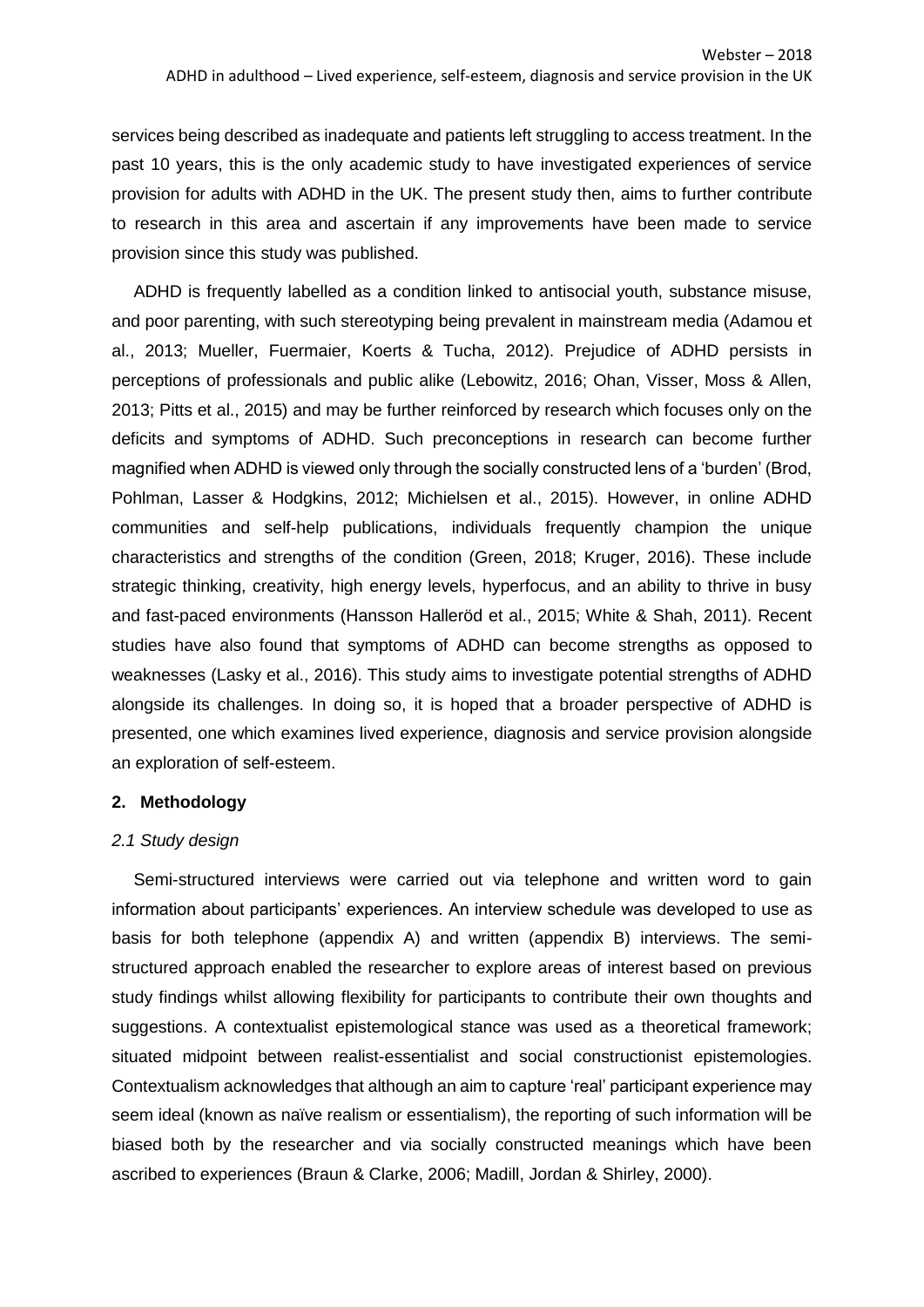The study applied an inductive thematic analysis approach (Braun & Clark, 2006) to identifying, analysing and interpreting the data by looking for themes, commonalities and differences. This method utilises a six-step approach to move from the generation of many initial codes through to the categorisation of larger themes by an iterative process of re-reading transcripts and refining thematic ideas. A codebook was developed to document this process (see appendix C). The rationale behind choosing this form of analysis was to offer a datadriven approach, and to minimise researcher bias on participants' lived experiences. It is also a pragmatic approach; an accessible form of data analysis suited to a variety of theoretical frameworks and epistemological positions.

#### *2.2 Participants*

Purposive sampling was used to recruit participants from an online adulthood ADHD forum (AADD-UK) and Facebook support group (ADHD Wise UK). Participants completed an online consent form via Qualtrics survey software. During recruitment, 36 completed the consent form, however, 13 individuals did not continue to be interviewed, despite efforts to contact them via email. Unfortunately, reasons for attrition were not given. In total, 23 individuals were recruited to the study, (20 female, 3 male) with a mean age of 38.4 years (range 21-56 years). Age of adulthood diagnosis ranged from 21 to 51 years with a mean diagnosis age of 35.7 years**.** Participants were diagnosed between 2011-2017; a period spanning 6 years. 43% were diagnosed in 2017 (n=10), 39% were diagnosed between 2014-2016 (n=9), and 18% between 2011-2013 (n=4).

Participants were resident in 16 different areas of the UK, representing experiences in 16 distinct health authorities. Participants were over 21 with ADHD diagnosis occurring after this age. At this age it was anticipated that participants would have experienced employment or higher education; pertinent as the study aimed to explore the impact of ADHD across these settings. Participants were residents of the United Kingdom, with ADHD as their primary psychiatric diagnosis.

#### *2.3 Materials*

A password protected PC was used to communicate with participants via online forums and groups. Qualtrics software was used to distribute participant information sheets and to complete the consent process. The PC was used to store consent forms and interview data. Excel software was used to create a participant database and to record demographic information. ACR Recording software was used to record telephone interviews with Transcribe software being used to aid the transcription process. NVivo software was used as a data management tool, to code transcripts and develop a codebook for the thematic analysis.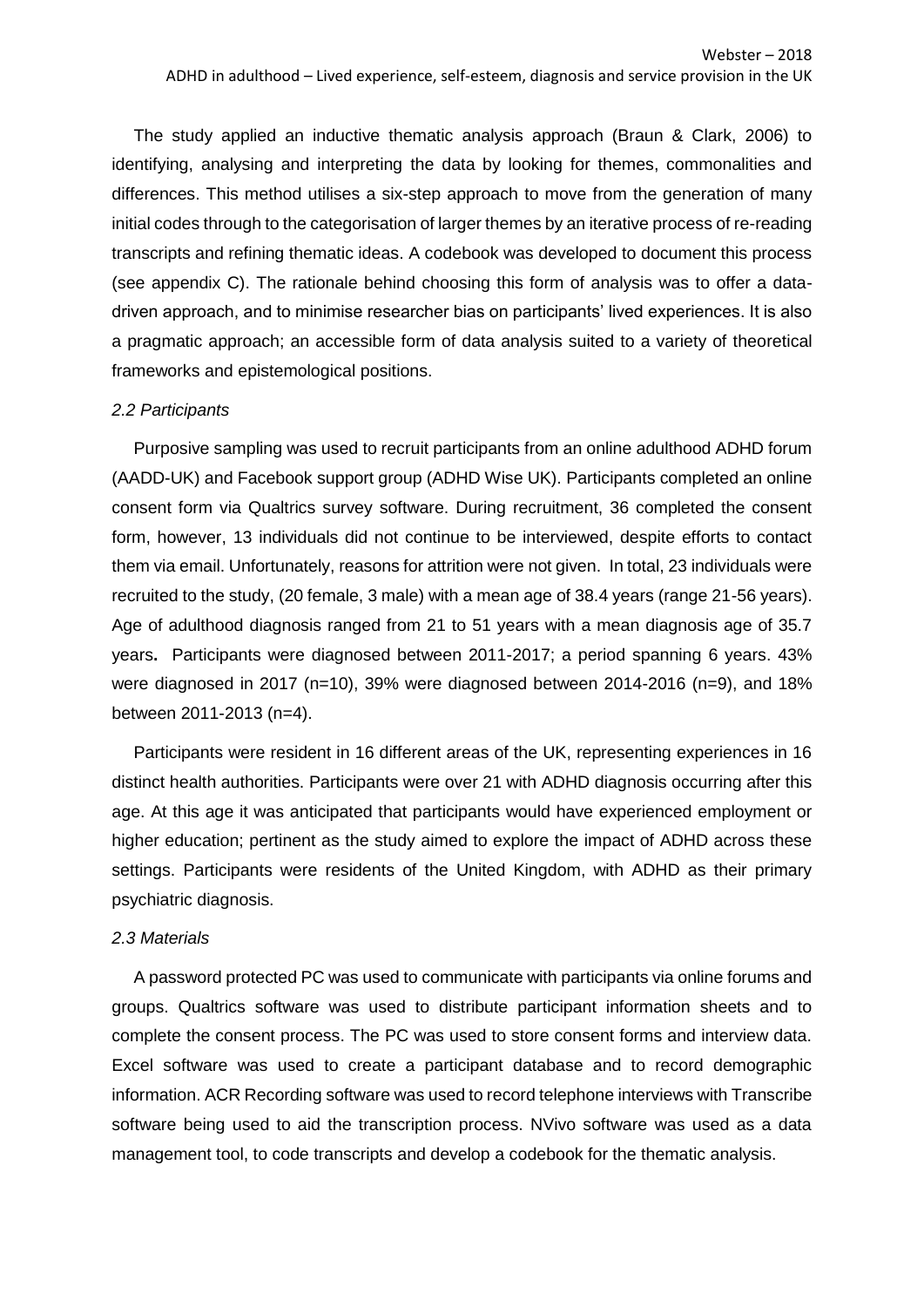#### *2.4 Procedure*

To obtain consent for participation, individuals were sent a participant information sheet (appendix D) via email or Qualtrics software. If interested in taking part in the study, a consent form (appendix E) was completed and returned to the researcher via Qualtrics. An interview schedule was developed to structure the interviews; this was based on issues previously identified in the literature but also offered opportunity for participants to contribute their own ideas.

Participants were offered the choice of taking part in a telephone or written interview. The written interview was developed on feedback from contributors to the AADD-UK forum, some of whom reported that communicating via phone was problematic due to difficulties in information processing. The use of different interview formats for participants with additional communication needs has been encouraged (Neville, Adams & Cook, 2016). A recent study into online ADHD coaching also noted a preference for communicating via written word, with participants reporting this format increased feelings of safety and reduced stress as one could consider their thoughts, taking time to respond in the comfort of their own home (Sehlin et al., 2018). Telephone interviews were carried out between  $16<sup>th</sup>$  February –  $6<sup>th</sup>$  March 2018 and lasted between 28 - 79 minutes in duration. They were recorded for transcription purposes with the permission of the participant. Written interviews were completed via Qualtrics software or via a word document returned by email between  $12<sup>th</sup>$  February – 1<sup>st</sup> July 2018. Telephone recordings were transcribed verbatim by the researcher and, along with the written interviews, were coded and analysed with the aid of NVivo software. After the interview was concluded, a debrief sheet (appendix F) was sent to each via participant via email.

#### *2.5 Data analysis*

Phase 1 of the thematic analysis involved initial reading of interview transcripts to search for meanings and patterns in the data. During phase 2, initial codes based on semantic meaning of the data were generated. A total of 1169 meaningful references from 23 sources were extracted and coded. Phase 3 of the thematic analysis involved searching for themes. It was decided that subthemes would be essential to give structure to the larger themes, as it became apparent that this was a complex research topic. During phase 3, initial codes were linked to 8 candidate themes and 36 subthemes. These were reviewed at phase 4, with collated extracts being re-examined to assess if they were appropriate for inclusion in their thematic category. In total, 5 themes and 16 subthemes were extracted. Phase 5 involved a final review and refinement of themes and an appraisal of how they related to the research question. Phase 6 of the thematic analysis involved producing the report, with a thematic map being produced to illustrate the main themes in visual format (figure 1).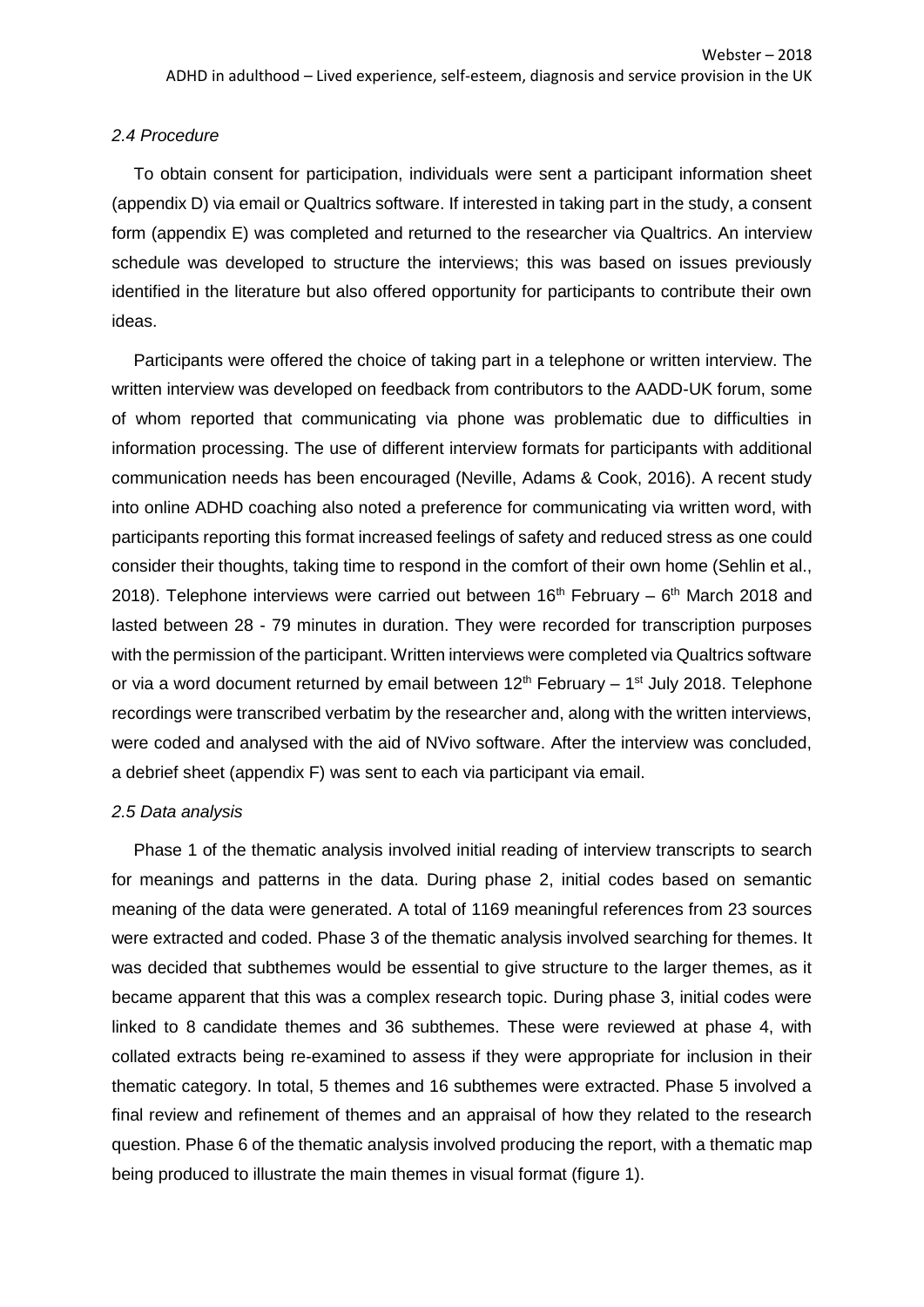

**Figure 1. Final thematic map, showing four main themes and seven subthemes**

## *2.6 Ethics*

Ethical clearance for the study was approved via University of Derby in January 2018. With reference to the British Psychological Society Guidelines, it was decided this was a vulnerable population and that interviews should be undertaken either via phone or written interview. A full risk assessment was also carried out as part of this process. The researcher's professional occupation as a National Health Service (NHS) research assistant was considered during ethical approval and her Disclosure and Barring Service (DBS) certificate forwarded to the project supervisor.

#### **3. Findings**

This analysis details accounts of lived experiences of adulthood ADHD with a focus on diagnosis, service provision and self-esteem. Four themes were identified: (1) A whole life impact, (2) The rollercoaster of ADHD, (3) Stigma and stereotyping – A need for understanding, (4) The ADHD community.

#### **Theme 1: A whole life impact**

Every participant described how ADHD impacted their life across various domains of functioning and in different contexts. As this was such a large and complex theme, it was necessary to structure it by the identification of four subthemes. The complexities of ADHD became apparent: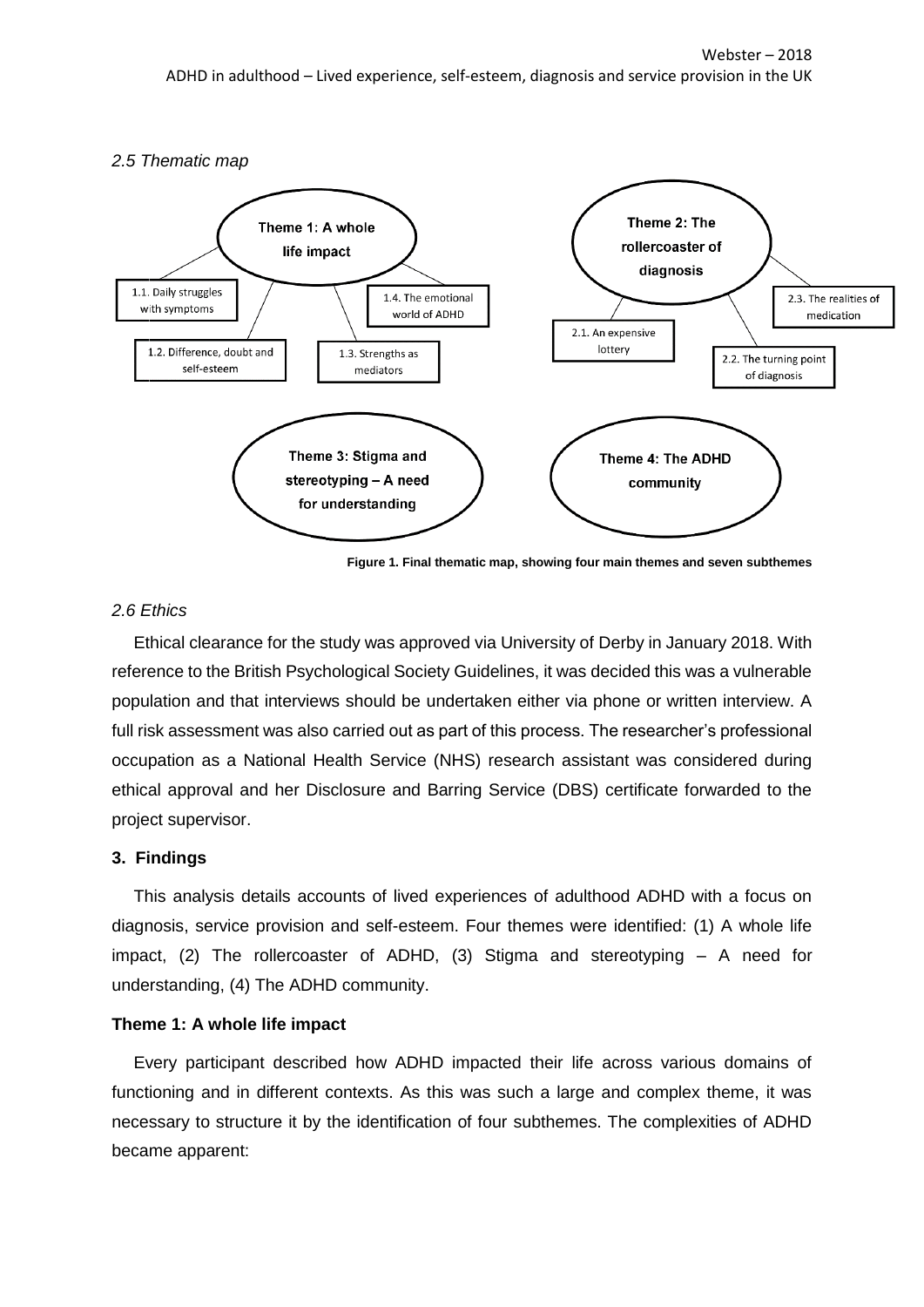#### *1.1. Daily struggles with symptoms*

First descriptions of struggling with symptoms were often linked to experiences in the education system. This reflects previous findings by Bjerrum et al. (2013), who outlined the impact that ADHD can have on academic achievement and functioning at school. ADHD symptoms of inattentiveness, procrastination, and organisational difficulties were often interpreted as laziness by teachers and family members. Such experiences have been shown to impact on self-esteem and self-efficacy (Newark et al., 2016). Socially constructed concepts such as 'laziness' were internalised, and the individual came to believe that they were intrinsically faulty. This psychological process is apparent in the following extract:

"I was completely disorganised and always left things to the last minute. I couldn't take care of myself, couldn't function. My grades at school got worse and worse as independent study became more of a necessity and was written off as lazy as I had been a top student. I believed what I was told and decided I didn't care about school." [Participant 12]

Messages that teachers give to students have potential to impact on adult functioning and identity. Despite being labelled 'lazy', individuals were often working harder, in a bid to manage the organisational tasks of day-to-day living, this leading to disappointment and frustration:

"Nothing about my life worked without twice the effort of everyone else and, more often than not, I did all that work for less reward." [P35]

Gifted students with ADHD are often able to develop strategies to accommodate struggles with symptoms at school (Hua et al., 2014). However, even those who were academically successful acknowledged they were often hiding their struggles to the outside world. Such talented students were unable to reach their full potential. Earlier identification and diagnosis could result in education being less stressful and challenging for all with ADHD:

"I did well and went to University and of course everyone just assumes that it was a doddle cos you did really well in your A-levels. And I look back and go, 'it wasn't a doddle at all, it was horrible'". [P11]

Additionally, the rule-bound rigidity of educational and employment was often incongruent with many characteristics of ADHD. Previous research has investigated how school and work environments can exacerbate ADHD symptoms (Lasky et al. 2016), noting they are often context-dependent. This emphasises the importance of making adjustments for those with ADHD in employment and education. By doing so, symptoms can become less impeding and outcomes improved. The account below reflects this assertion, noting that school need not be an experience that individuals have to recover from:

"I just think kids who are different, whatever their differences are, there needs to be some, some way of giving them space in school not to be so regimented … not try and make everyone fit into this same box, until they leave school, and then you hope that- they find a way-- to sort of get over it really." [P11]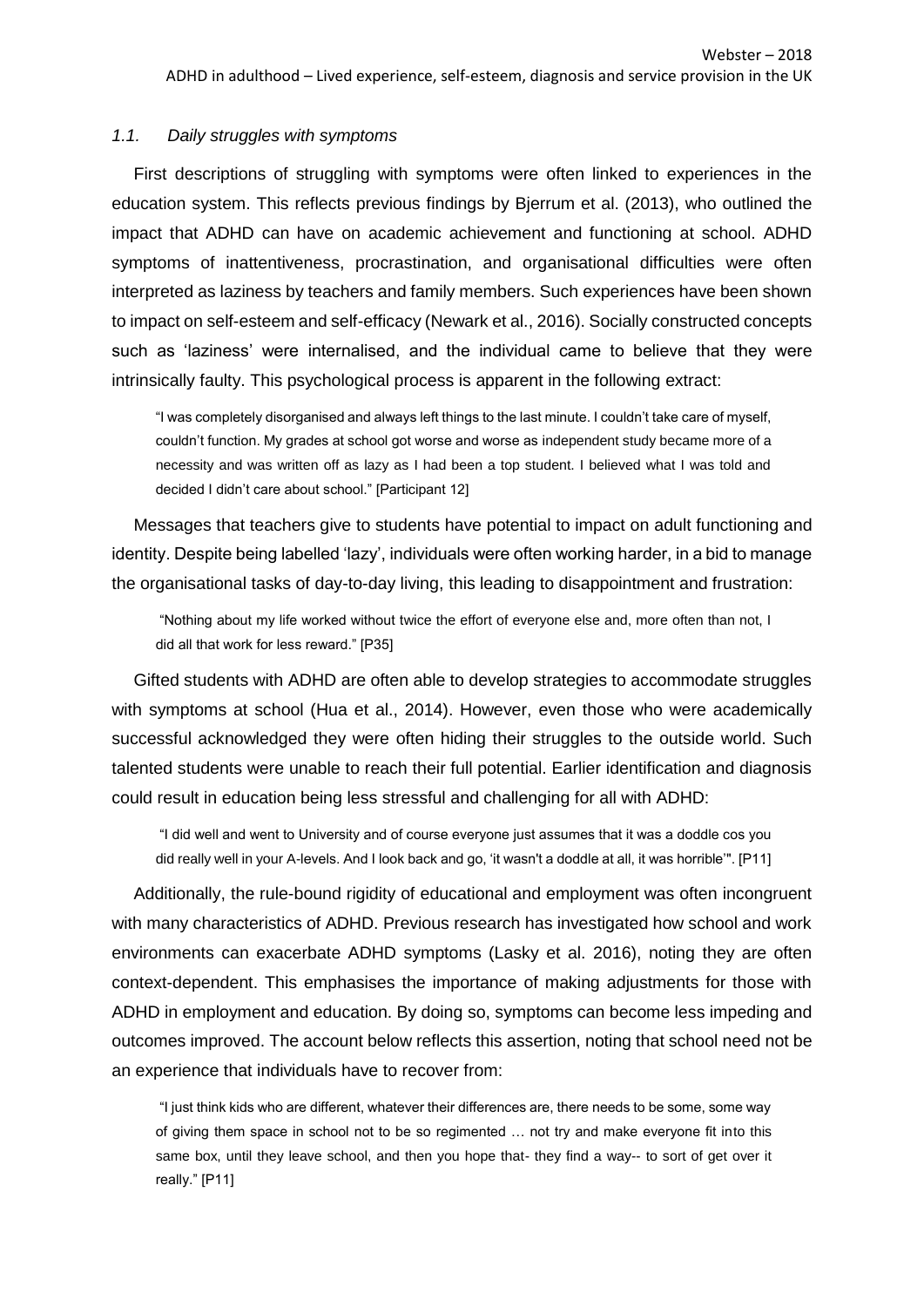Unfortunately, participants remained unaware of the fact they had ADHD into adulthood and school was experienced as difficult for many. At work too, symptoms frequently affected the ability to carry out duties effectively, increasing stress and reducing self-efficacy. This relates to Adamou et al. (2013) who found that procrastination, organisation and poor time management often impair performance at work – especially in administrative tasks. For one participant, the difficulty of managing such tasks in a newly appointed high-profile role resulted in him losing his dream job. The ramifications of this were grave, as he became suicidal. ADHD has been noted as a risk factor for suicide and can be exacerbated by symptoms of impulsivity (Balazs, & Kereszteny, 2017). The findings of the current study illustrate how suicide in ADHD is a serious issue; two other participants also spoke of suicidal ideation and how the whole life impact of struggling with symptoms eventually led to them reaching crisis point:

"Now imagine this now, right … you get your dream job, and you really do well at interview and you get the dream job-- [long pause]. You can't do it … It was awful. Awful, awful … I had an introduction to mental health services, let's put it that way." [P25]

Fatigue was highlighted as another symptom of ADHD with potentially fatal implications. This is a paradoxical symptom - one not associated with the classification of ADHD as a hyperactive disorder. However, it is a common feature in adulthood ADHD (Rogers et al., 2016). One participant described narrowly avoiding a serious accident on the motorway; unaware her fatigue was due to ADHD after misdiagnosis of depression. Although a substantial body of research exists on the comorbidities of ADHD (Katzman et al., 2017), there is a lack of research into the implications of undiagnosed ADHD whilst driving:

"I nodded off driving to Uni on the motorway and the cat's eyes on the hard shoulder kind of woke me up … So, I went back to the GP again and I started with 'you know, I *know* that it has lots of the same stuff as depression', and he just said, 'right, stop', he said, 'depression doesn't make you fall asleep while you're driving on the motorway'." [P7]

When ADHD remains undiagnosed and untreated, struggles with symptoms can jeopardise personal safety and contribute to individuals reaching crisis point. Mandatory screening has been called for in previous research to reduce these risk factors (Goodman & Thase, 2009), unfortunately this recommendation has so far remained unheeded.

#### *1.2. Difference, doubt and self-esteem*

Every participant described experiences that related to difference, doubt and self-esteem, with narratives outlining how individuals often felt misunderstood in their social environment. Issues of difference and self-esteem were linked to impaired functioning at school and work and highlighted how ADHD can also affect interpersonal relationships. This relates to Schrevel et al. (2015), who found that difficulties in socialising could result in feelings of failure and a negative self-image. This process has been defined as self-stigma in previous ADHD research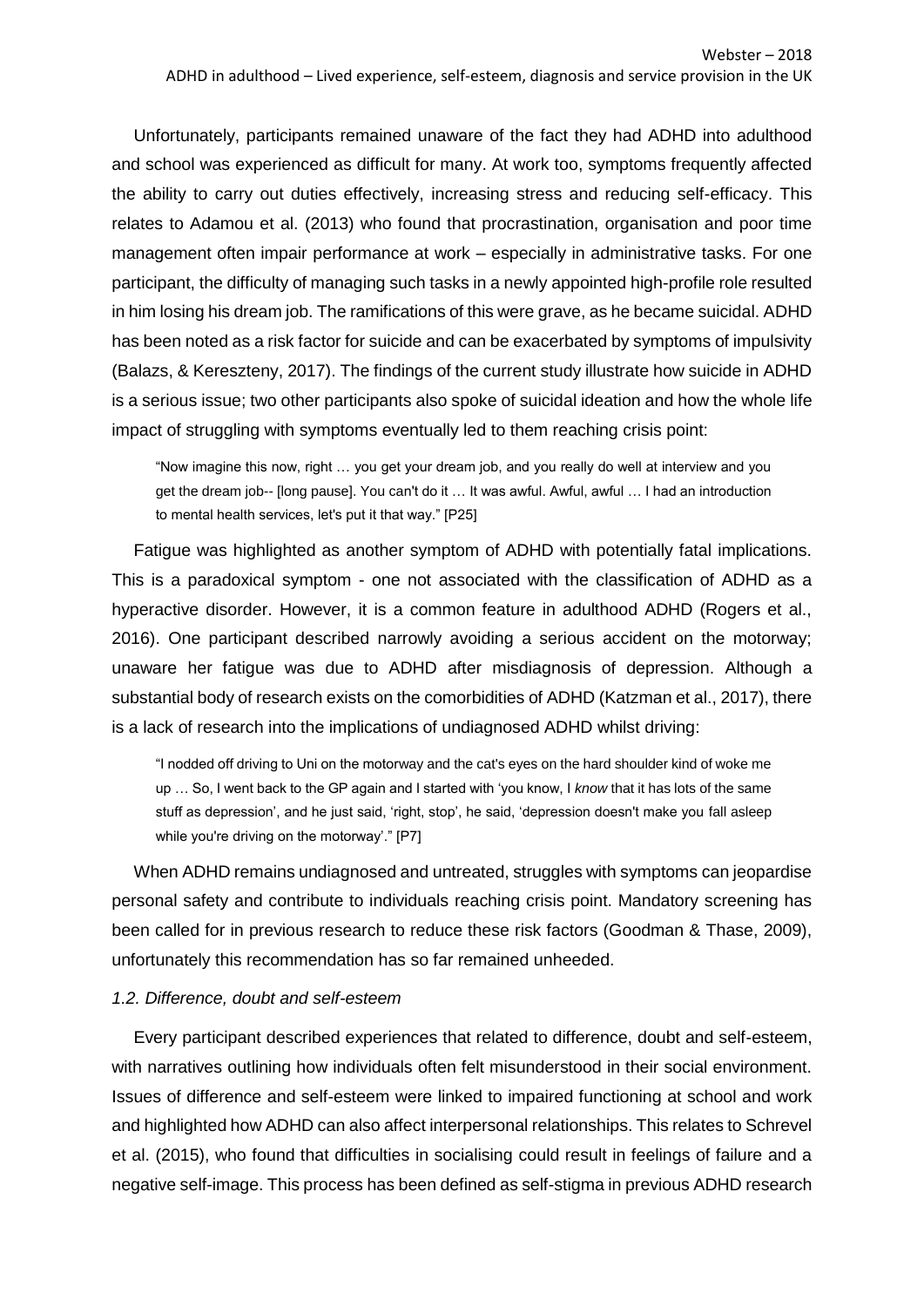(McKeague, Hennessy, O'Driscoll & Heary, 2015); summarised as a negative evaluation of the self, based on experiences of feeling different to others. The socially constructed concepts of being a 'non-person' and 'self-as-defective are apparent in the following narratives:

"Like I still felt... *strange.* I felt kind of *off* my whole life. Like when I go to my ADHD group, we chat a lot about- we feel like there was a day in school where everyone learnt the social rules … this is how you go about, you know, communicating with people. And we all kind of missed that day like, everyone just gets it and we just didn't get the rules. We just missed that day, where they just told everyone how to be a person." [P4]

"I felt like a fraud, blagging my way through life, and trying to keep up with everyone else. I reasoned that I just wasn't trying hard enough, and that I was defective." [P9].

Interpersonal relationships were often difficult, with some participants describing experiences of isolation. This reflects the findings of Stickley at al., (2017) who discovered a correlation between ADHD symptoms and loneliness. Research into this area is scarce and the findings of the current study also identify participant experiences of loneliness, linked to feelings of being different to others. This sometimes led to further socially withdrawal:

"I did feel *horribly* different to people. Cos I was, I was. But I didn't know why. I just thought I was a bit shit and weird … And then I sort of grew into my weirdness a bit, sort of embraced it a bit and just you know, fucked off from school and never spoke about- hardly spoke to anybody for about twenty years." [P25]

Some participants also reported experiences of being bullied during school or college, also contributing to mental health difficulties and low self-worth:

"I'd talk quite candidly with some of the girls at college about my experiences, which made the bullying worse, but I couldn't really understand why. Things were just really, really odd and confusing, and I knew that something was up, but couldn't seem to find the right place or person to go to for help. By the end of the first year of my degree I felt so defunct I started to wish I was dead and had strong urges to harm myself." [P34]

It is important that the psychosocial aspects of ADHD are explored and addressed, as they exert a considerable effect on self-esteem and self-image. This is especially vital during developmental years when identity is formed.

#### *1.3. Strengths as mediators*

This subtheme was an area which explored aspects of ADHD that offered a mediating buffer to the struggles of living with symptoms and influenced the lives of participants in positive ways. Imagination and innovative thinking combined with passion and drive were identified as strengths which enabled participants to reach their full potential and appreciate their own unique perspective on life. This reflects the work of White & Shah (2011) who found that adults with ADHD demonstrate higher creativity and idea generation than the general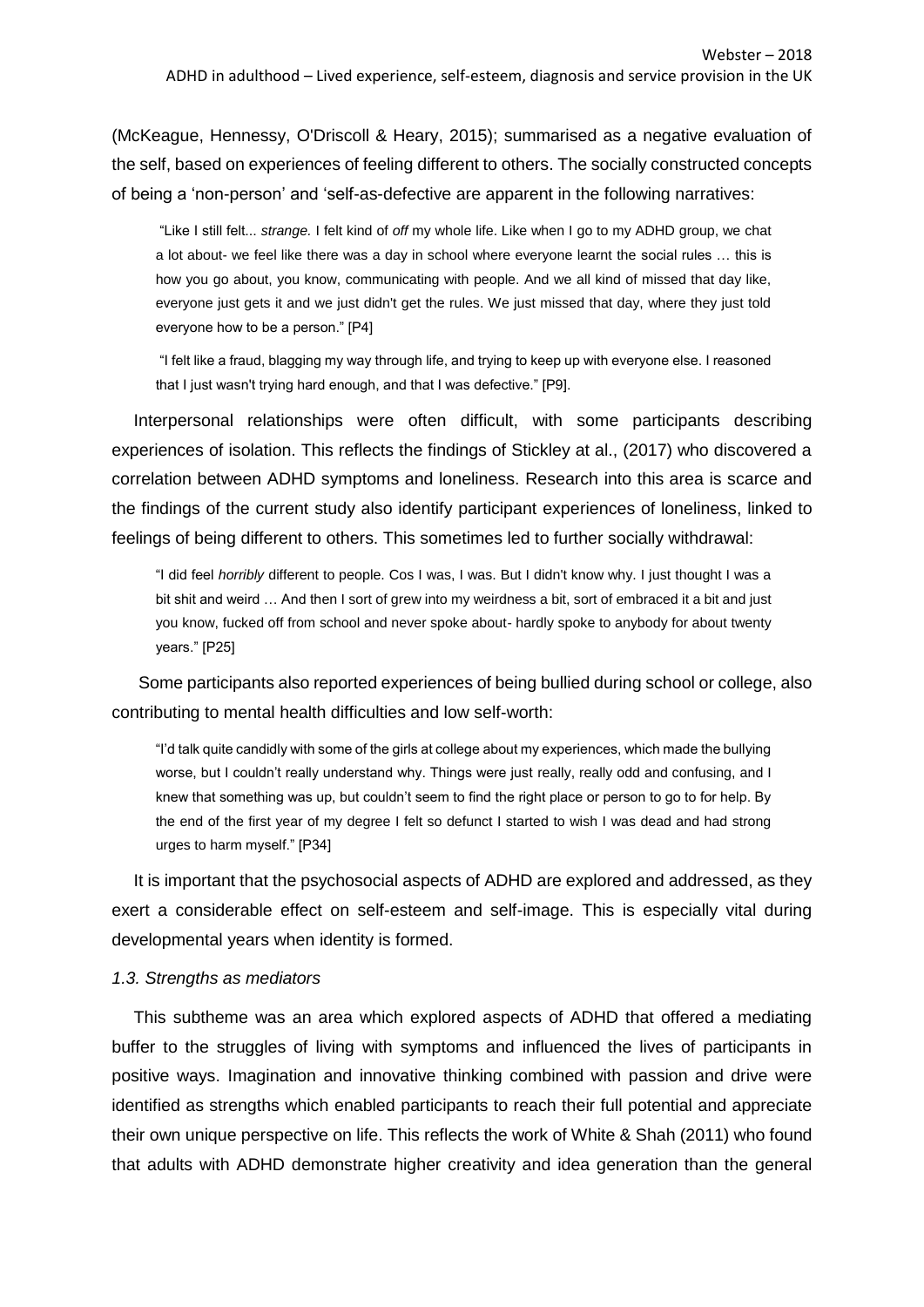population. Lasky et al., (2016) also note how individuals can thrive in certain work environments, where autonomy is encouraged, and individuals given freedom to contribute to organisational change:

"I was constantly very, very driven - I was very successful, very young. I set up my own business when I was 25 and by the time I was in my 30s, I was earning a lot of money … ADHD can give you this 'superpower' as I call it - this incredible drive, that other people just don't have." [P6]

The above description of ADHD as a superpower illustrates the use of language to socially reconstruct ADHD as a positive difference (Mather, 2012); defying the negative narratives of 'self-as-defective and 'non-person' present in the previous subtheme. This reframe has potential to alter the self-concept and esteem of the individual; a means of appreciating the uniqueness of neurodiversity. This also relates to the work of Bjerrum at al. (2013) who emphasise the need to nurture protective factors to improve self-worth for those with ADHD. Hyperfocus – the ability to sustain attention and engage intensely with an activity for an extended length of time – was also discussed by some participants as a unique strength. This reflects the findings of Ozel-Kizil et al., (2016) who identify hyperfocus as a highly under researched area. This aspect of ADHD seems another paradoxical contradiction to the concept of ADHD as a deficit of attention. Hyperfocus was found to be especially potent when combined with a passionate interest:

"I call it 'the fire'- other people with ADHD will call it 'the zone' or 'hyperfocusing' or whatever. But with me it's 'the fire' … anything to do with the fire, I will then absorb. So, legislation, I could tell you like it all backwards, because I had to, because it was part of the fire." [P25]

Yet again, the use of socially constructed language as a means of empowerment can be noted in the above extract. Fire is a potent cultural symbol, a dynamic force to be reckoned with; a word with associations of passion, power and energy. Participants recommended that one way to improve outcomes for adults with ADHD was to focus on harnessing such personal passions and abilities. Academic research into ADHD remains highly deficit centred; this is limiting and may shift focus away from the strengths and potential of an individual (Hua et al., 2014). When abilities are nurtured and engagement in an activity is high, benefits can be significant:

"Finding that thing to be passionate about and if you can find that thing, you can do really, really well. So, I try and see some of my good points - some of my ADHD good points as a gift really." [P8]

"I was lucky enough to be offered the chance to do a PhD and I flourished even more during that time … I produced my thesis and some research papers on time." [P36]

However, it is vital to acknowledge the significant impairment of ADHD on daily functioning; research should always offer a critical approach to exploring this complex condition. Some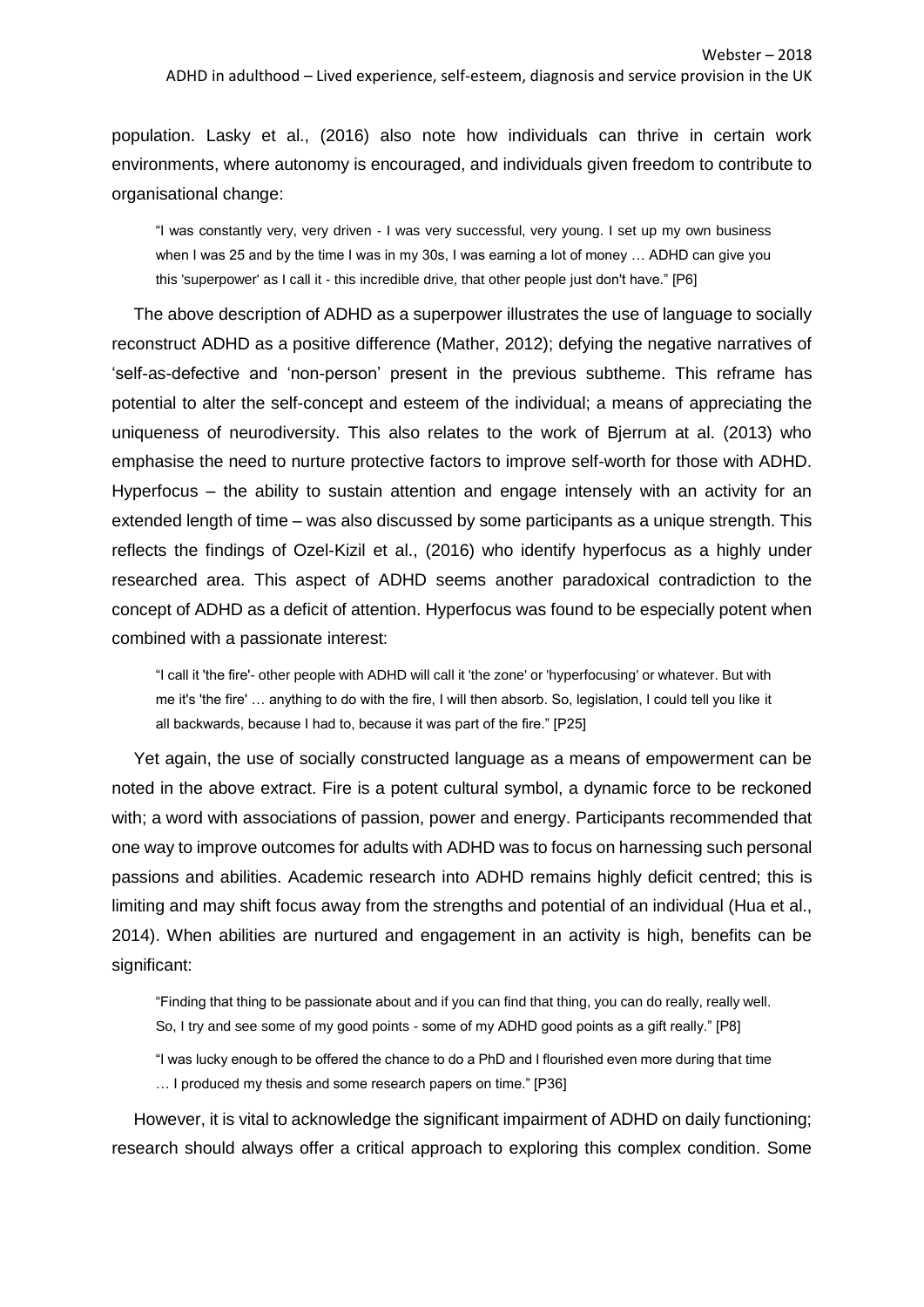participants did not feel there were any positive aspects to ADHD, whilst others felt that strengths should be balanced in the light of the whole life impact:

"You don't realise how hard it is - they're so busy sharing pictures of Richard Branson but they don't have to live with it … A lot of professionals will like, really pedal the positives, and there are positives and I agree with that, but then it does sometimes feel like that's like- undermining the lived experience." [P29]

"A lot of people refer to their ADHD as a superpower, but I do not think this at all. I only believe hyperfocus to be a truly positive feature of my ADHD, and even that is a double-edged sword. I would rather not have ADHD." [P26]

#### *1.4. The emotional world of ADHD*

Many participants described how the emotional world of ADHD had a significant impact on everyday life. Emotional dysregulation was described, alongside increased empathy and a sensitivity to perceived criticism; referred to as rejection sensitivity dysphoria (RSD). No academic literature has been published on RSD, but this is a topic prevalent in online grey literature about ADHD (Dodson, 2018; Rivera, 2018). One participant described RSD in the following manner:

"They don't talk about rejection sensitive dysphoria, they don't talk about that we're overly empathic, they don't talk about how things affect us more … It's the *emotional element* that has the biggest impact. It really does … we can see rejection in pretty much anything and it can really hurt." [P6]

Exploratory research into RSD would be beneficial and potentially lead to a greater understanding of ADHD; therapeutic interventions could be developed to support people with this issue. A lifetime of being criticised at school, feeling markedly different to peers, alongside frequent experiences of actual social rejection may result in individuals becoming more sensitive to perceptions of such experiences in later life. With this formulation, the presence of RSD in ADHD appears understandable. Heightened empathy was also often understood by some participants in terms of their own historic struggles, resulting in them being more compassionate:

"If I find someone struggling who feels like a bit of an outsider, I will make them feel well … Because I've been that outsider and I don't want anyone else to feel like that." [P4]

Other participants discussed difficulty regulating powerful emotions. This relates to Shaw et al. (2015) who identify emotional dysregulation as a defining feature of ADHD:

"Our emotions are *instant* … my instant reaction is like, 'oh, shit!' And I go up with a big bang and then 10 minutes later when I've thought it through, it's like, 'well, actually, it's not that bad'. But I have no control over that instant 'up' that comes, you know. Our emotions are quite- *heightened* I would say." [P7]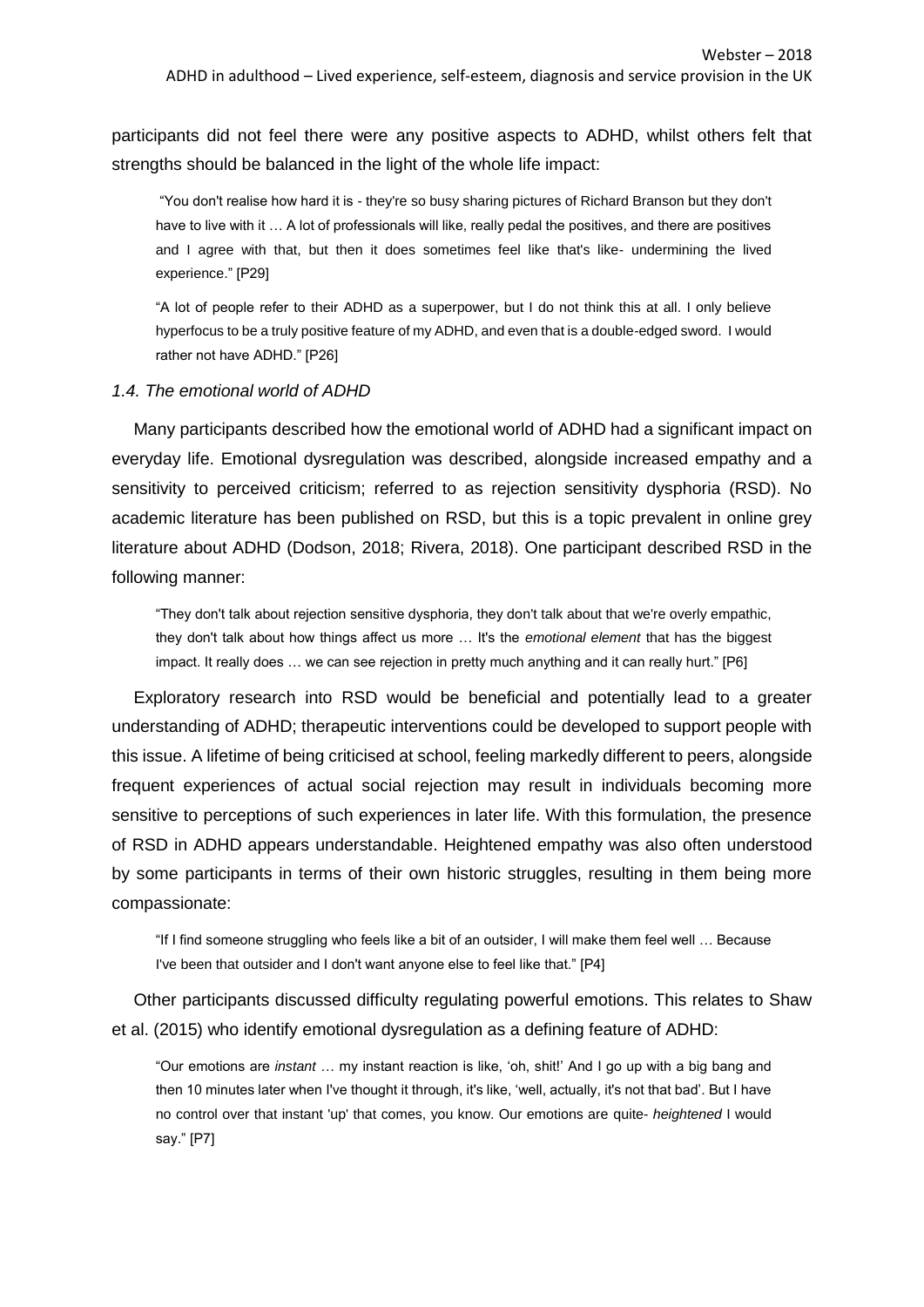Anxiety and depression were also apparent in the narratives of many participants. For some, these were legitimate secondary diagnoses, but for others, these were misdiagnoses based on emotional symptoms of ADHD. This reflects the findings of Klassen et al. (2010), who highlighted that ADHD symptoms are often mistakenly assumed to be part of a differential diagnosis. Some participants lived with a misdiagnosis for years, with reduced quality of life and continued functional impairment due to untreated and undiagnosed ADHD:

"Initially I thought I had depression, but something about the cause of my issues didn't feel like how my friends described their depression." [P35]

"I kept going to my GP and I would say over a period of five years, going to my GP with this sleep stuff. And I kept being given different antidepressants and things. And I kept going back and saying, 'these are not working.'" [P7]

When the presence of comorbid mood or anxiety disorders were formulated within the context of the whole life impact of ADHD, participants were able to make sense of their experiences:

"Why wouldn't you suffer from anxiety if you've had ADHD all your life? You know, it's almost like, well, of *course* you're gonna have something that goes along with it if you've had this undiagnosed condition that makes you feel useless and disorganised - why would you not?" [P8]

The subtheme of the emotional world of ADHD emphasised how vital it is to consider this aspect of experiencing and the effects it has on self-image and esteem. It also highlights how co-morbid mood disorders may be hard to differentiate from ADHD symptoms but that this distinction can be a gateway to earlier identification and diagnosis. As mentioned previously, mandatory screening and training in ADHD assessment could help prevent unnecessary suffering; either from ADHD misdiagnosed as a mood or anxiety disorder, or as untreated ADHD alongside a co-existing psychiatric diagnosis. This is vital to consider as previous research has found 80% of ADHD patients will have a co-morbid psychiatric condition (Fischer et al., 2007).

#### **Theme 2: The rollercoaster of diagnosis**

The process of diagnosis was noted as a journey comprised of many ups and downs, often marking a turning point in the lives of participants. This reflects previous findings from Fleischmann & Miller (2013) who also noted the turbulence of this time and resultant changes to self-image. Three subthemes were identified, outlined below:

## *2.1. An expensive lottery*

Access to quality services and treatment appeared to be a lottery with high personal costs for those struggling to access services. This relates to Matheson et al. (2013) who similarly discovered that diagnosis was an uphill struggle for many adults with ADHD. However, the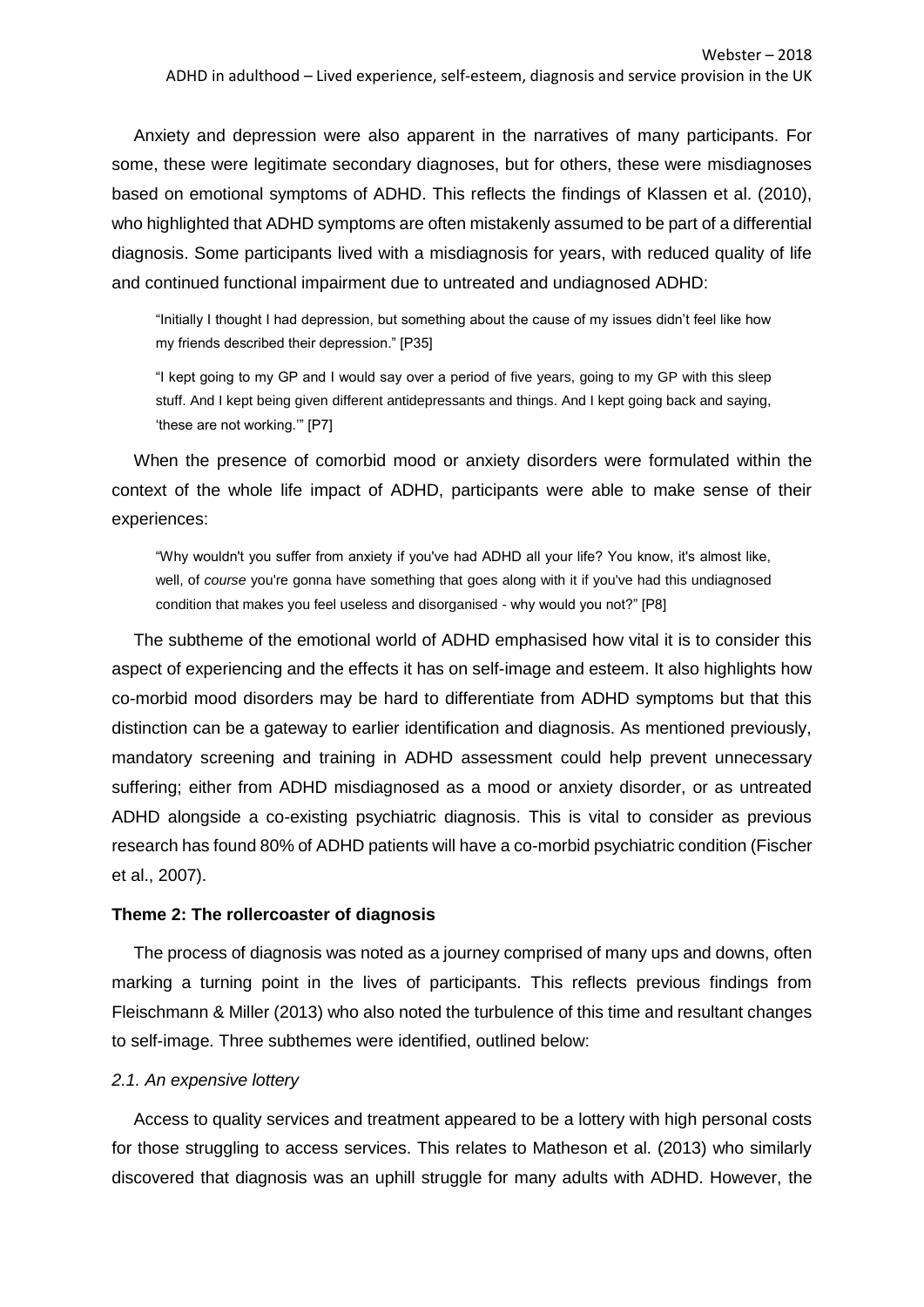present study also found that, in contrast, life-changing benefits were available for those living in areas with good provision. Some participants were fortunate to have a GP who was informed or open to understanding about adult ADHD. For these participants, this first part of the diagnostic process was straightforward, with them reporting the benefits of a good doctorpatient relationship:

"I don't think it was more than 3 months actually from the point I darkened her door until the sort of diagnosis … I think it makes a big difference whether the person you see gets you or not … She was brilliant, and so the first thing that was really helpful to me was that she was learning a lot about ADHD at the time." [P8]

In accordance with Matheson et al (2013), some participants described issues with GP services, mostly a lack of understanding and an unwillingness to consider ADHD as a possible explanation for symptoms. Such issues in services delayed diagnosis further, acting as barriers to accessing care and medication:

"I distinctly remember that a lot of emphasis was placed on the hyperactive elements of the disorder and the fact that I had no drug/alcohol/sex addiction - and have had and loved animals my entire life without abusing them was made out to be a very important factor against a diagnosis. Due to this, I was told I did not have ADHD … I then went to a private specialist who performed a full, thorough assessment which involved me carrying out varying tasks and tests. He concluded that I definitely did have ADHD, but inattentive presenting and high functioning." [P12]

"Part of the problem is the lack of understanding from GPs and healthcare professionals not specialising in ADHD. Often people are turned away, because people don't know much about ADHD and how it affects adults." [P36]

Such barriers to treatment often resulted in feelings of frustration and powerlessness whilst participants struggled to manage the impact of untreated ADHD. Many participants waited between 6 months to 2 years to see a specialist:

"The waiting list is just *huge* … I was pushing 2 years … it affects your life so much … ADHD impacts on every single thing that you do." [P7]

Approximately half the participants described problems in service provision and treatment. Due to barriers accessing assessment and treatment, nearly a quarter of participants opted for private healthcare. This was often their only option, due to the gravity of their situation, or after being informed there were no adult ADHD services available to them:

"It was a really, really choppy time and we went privately, which was against my own particular view, but it was either that or wait 6 months. And bearing in mind, I'd just tried to do myself in like-- they were just like, 'right, get him in- pronto'." [P25]

"His actual words were 'there's no money in the NHS for adult ADHD' … So, I went and saw another doctor, he said, 'no, I'm sorry, there's nothing I can do for you because they will not pay for you to be seen for ADHD in mental health services.' So, then I thought 'right, sod it I'll go private.'" [P6]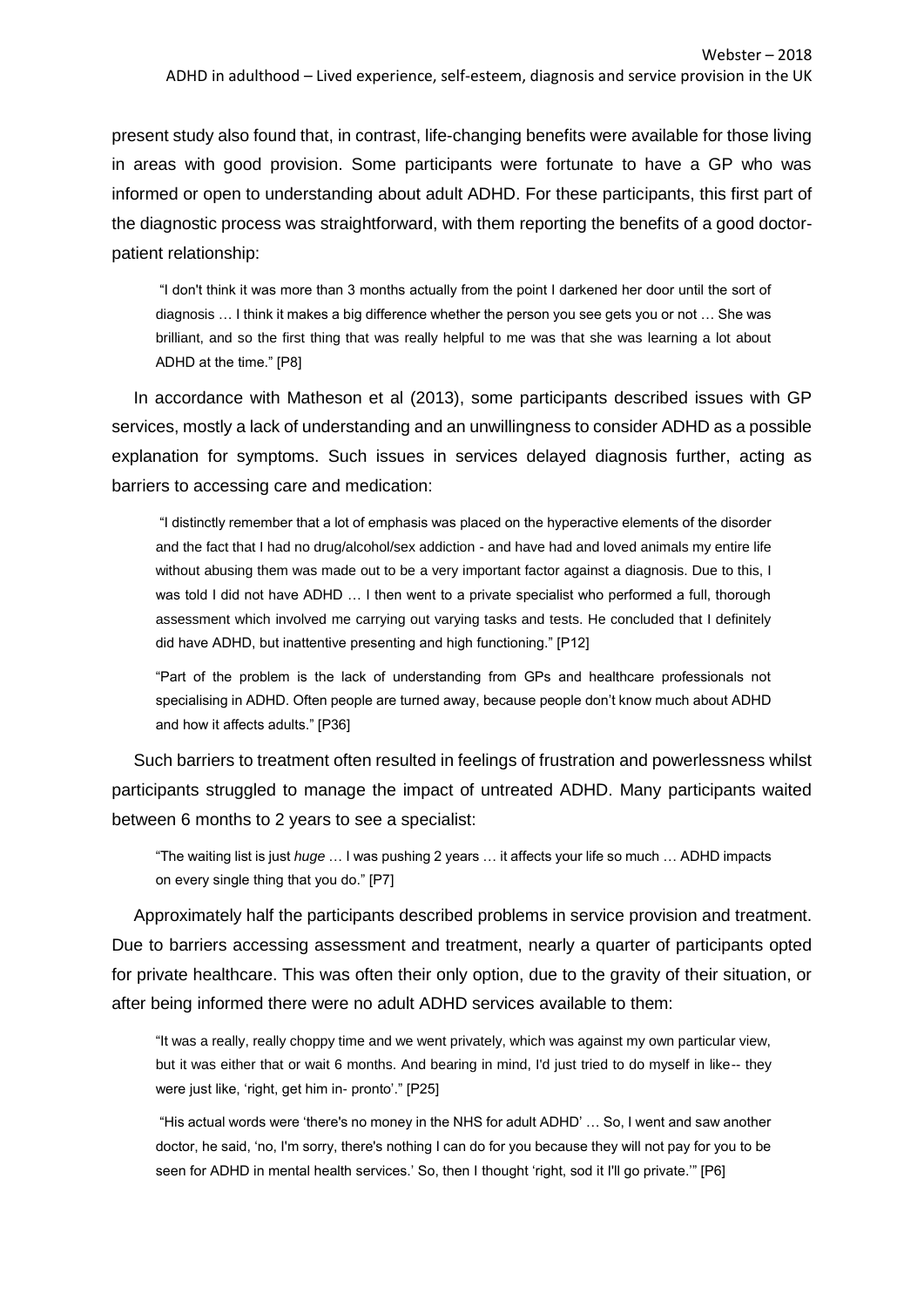Unfortunately, private healthcare also demonstrated shortcomings in terms of patient care and understanding of ADHD. Diagnosis of adult ADHD often involves a retrospective reflection on the client's life to assess functioning during childhood and school, but it is emphasised that current functioning should equally be considered during assessment (Lovett & Davis, 2017). A distressing consultation with a private ADHD specialist was highlighted by one participant, where only a retrospective approach to assessment was taken:

"It was a horrible experience and they were completely useless. They tried to tell me that I didn't have it because some of my primary school reports said that I couldn't pay attention, but others didn't mention it - so therefore they couldn't tick me off .... I just turned around and just started crying." [P13]

After finally navigating the diagnostic process, there was great variation in treatments offered to participants across the UK. Some services incorporated medication alongside nonpharmacological interventions, with individuals highlighting the benefits of such an approach. This relates to Matheson et al. (2013) who also emphasised the importance of nonpharmacological treatments for adult ADHD in previous research:

"I was referred to a specialist who has been a huge help over the years … I was also prescribed medication which has helped greatly. I have received counselling and CBT as well, both of which have been helpful to managing negative thoughts." [P12]

One participant was aware that non-pharmacological services were available, and felt frustrated at only being offered medication, a common finding from the study:

"It has been pretty frustrating at times knowing that there is something out there that may help, but I can't access it. I imagine it would be different if it was something you can't change, as you just have to accept it, but I will not do it until I have tried everything." [P31]

A novel finding from the present study, was that some participants did not find CBT to be beneficial, reporting that it negatively impacted their self-esteem. CBT often involves completing exercises at home; relying on memory and organisation skills which could be affected by ADHD symptoms:

"The treatment was very unsuccessful and actually made my mental state worse, resulting in a complete breakdown … The methods used required a lot of filling out paperwork and doing homework which I never found time to do and just brought back those disappointing feelings and self-criticism." [P22]

These are important findings that can be used to improve treatments for those with ADHD; it is a heterogenous condition where individual treatment needs will differ greatly. Previous studies have highlighted that strengths-based coaching is often preferable for adults with ADHD (Schrevel, Dedding and Broerse, 2016) and this was also mentioned by some of the participants in the present study, who felt their needs were not currently being met within healthcare: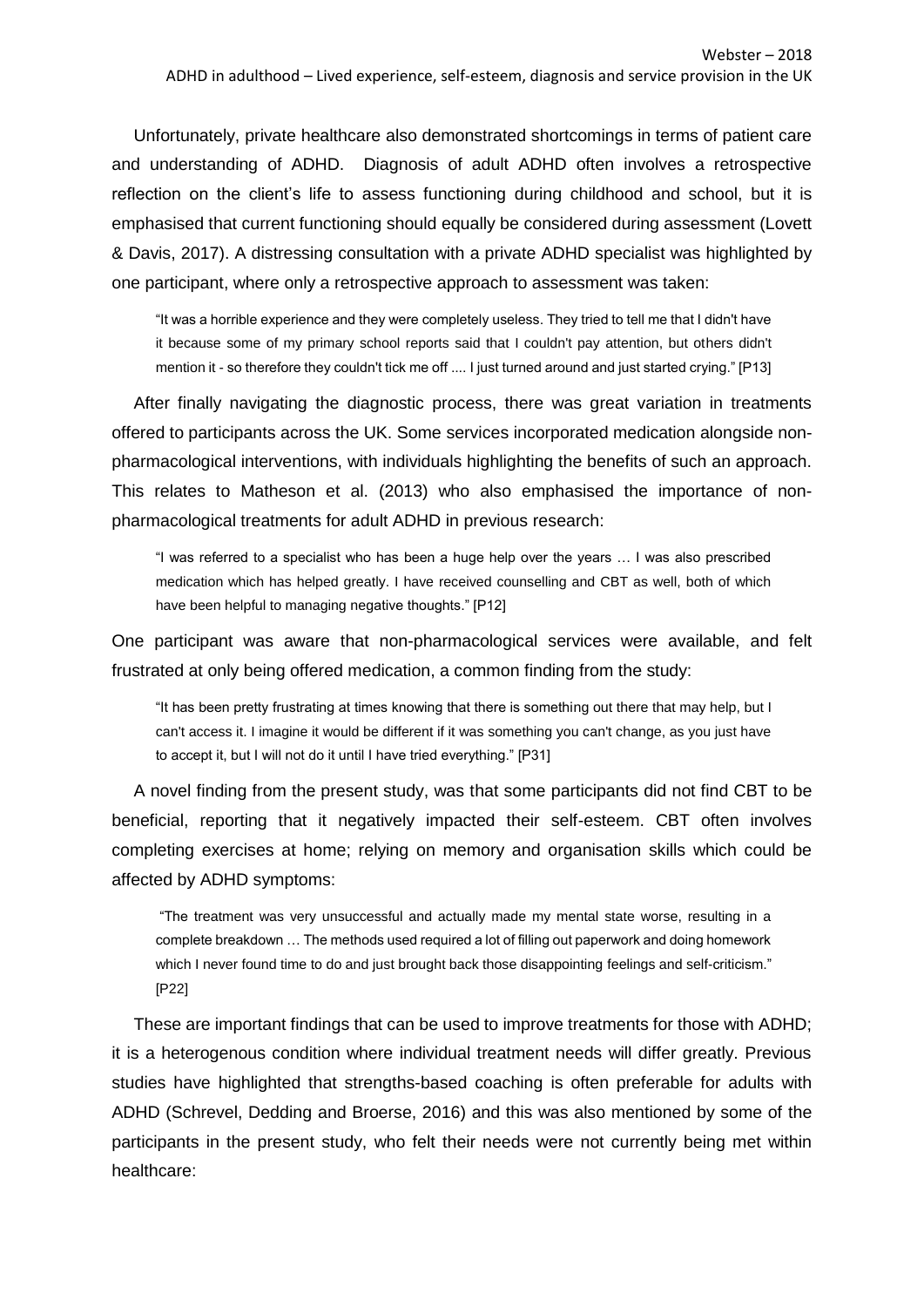"More specialist services should be developed. We should be able to access therapy, CBT, ADHD counselling. Life coaching would also be brilliant, but I don't know how realistic this is." [P31]

#### *2.2. The turning point of diagnosis*

Diagnosis signalled a turning point in the lives of all participants. This subtheme frequently identified narratives of relief, revelation, alongside a change in self-perception and self-esteem as participants made sense of their life histories in the context of ADHD. This relates to Young et al. (2008), who also described diagnosis in adulthood as a revelatory moment, and an opportunity to relocate blame for previous perceived failures in life:

"I felt massively relieved and it made things make sense. Yes, it's effected my self-esteem, positively. Because now I know and understand where all my anxiety and self-doubt come from." [P16]

Alongside relief, it was common for participants to report conflicting emotions after diagnosis; anger, sadness, and grief for a life lost. Participants often wondered what their lives may have been like, if a diagnosis had been given sooner. Intense emotions after diagnosis could be hard to make sense of. Quite often, it took time to process such a mixture of powerful feelings relating to self-identity, change and loss. Young et al., (2008) have also noted this complex emotional response to ADHD diagnosis, as illustrated below:

"After diagnosis although it sounds like a cliché, it was an emotional roller coaster. Initially it was a relief and helped things make sense. Then I felt sad by the opportunities I had missed because no one had recognised it and I thought of how things might be different if they had. Eventually I feel that diagnosis was a life changing event for the better." [P28]

The turning point of diagnosis frequently signalled a quest for knowledge about ADHD. Participants described an intense period of researching about the condition and being able to better understand themselves and their life experiences as a result. This process often led to greater self-acceptance and confidence, as reflected in previous research (Fleischmann & Miller, 2013) and also gave individuals confidence to talk about their diagnosis to others, some of whom could be misinformed or sceptical.

"And I think the real turning point was, doing the research … finding out *why* is my brain like this? To have to ammunition to fight back against people and be like, 'No! I'm very sure this is a condition that I have. This deeply affects my life.'" [P4]

In accordance with previous studies (Hansson Halleröd et al., 2015; Young et al, 2008), participants mostly described diagnosis as a positive experience. Changes to self-perception and improvement to self-esteem were described as they finally understood past struggles were due to ADHD and not because of an intrinsic personality flaw (Fleischmann & Fleischmann, 2012).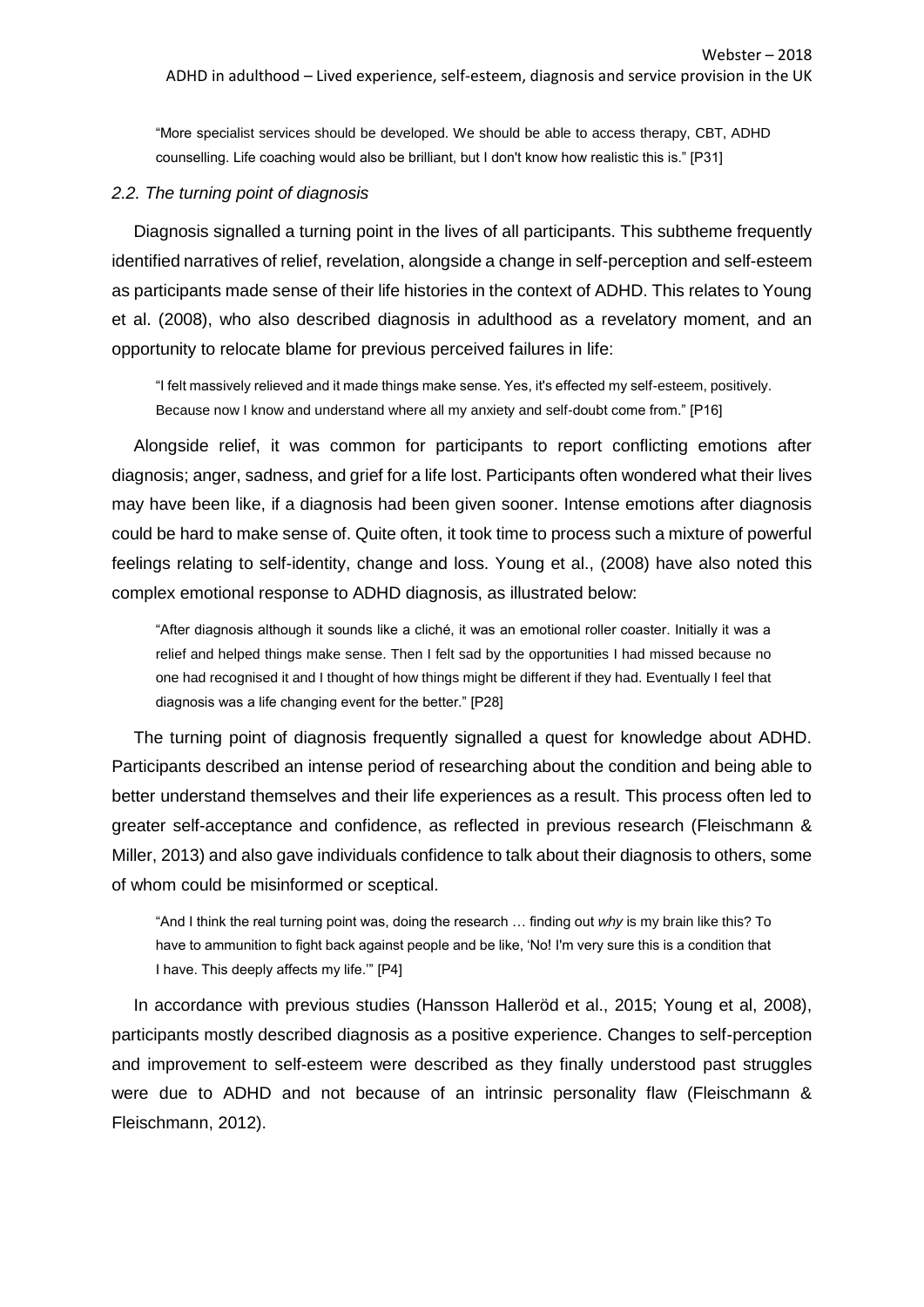#### *2.3. The realities of medication*

Experiences of medication were extremely varied. Some participants were extremely positive about medication whilst others chose not to take medication at all; again, highlighting the heterogeneity of the condition and the need to consider personal preferences in treatment. However, it is important to note that medication could be life-changing and potentially lifesaving, often accompanied by a feeling that the future could now be different; reminiscent of the findings of Young et al. (2008), who also identified how medication helped not only with symptoms, but also offered a new perspective on the future:

"The medication absolutely transforms lives. It really does with ADHD." [P6]

"I now feel amazing … My medication is a life saver." [P26]

For most participants, medication was helpful but not a panacea. The most prominent narrative was that medication enabled participants to focus and concentrate, especially important for college and work. This relates to Singh et al. (2010) who noted similar findings. Tasks which had seemed painfully tedious, were now identified as being significantly easier:

**"**Although I feel much calmer and able to do stuff, it isn't like there's a sudden switch … It's more that if I sit down and try and mark a set of books, I don't feel like an almost physical and mental pain … So, it's more an absence of the discomfort of it rather than, you know, feeling great." [P8]

The benefits of medication became noticeable when participants had a break from taking it to prevent tolerance building. This enabled one participant to appreciate how severe the impact of untreated ADHD was:

**"**I know when I haven't taken it, there's a massive difference … without the meds, the weeks in between when I had to come off the tablets because I'd become dependent on them, were horrific." [P7]

Ambivalence towards medication was illustrated in the following account, which clearly describes benefits weighed against costs. Mixed feelings about ADHD medication are common (Avisar & Lavie-Ajayi, 2014). Quite often, despite an improvement in cognitive function, participants felt that medication affected coping strategies they had previously used, and that their personality was somewhat changed:

"I found it helped regulate my focus through the day and maintain focus on a task. It helped keep my energy levels more levelled through the day but only if I got the timing right. My thoughts and mind would be slower and more organised also ... I lost some of my creativity and ability to think outside the box on medication. Others said I was quieter and more serious. I felt that I was not as much myself or as much fun." [P22]

Some participants were still trialling different medications, persisting through unpleasant side effects, and waiting for a positive outcome. The side-effects of stimulant medication have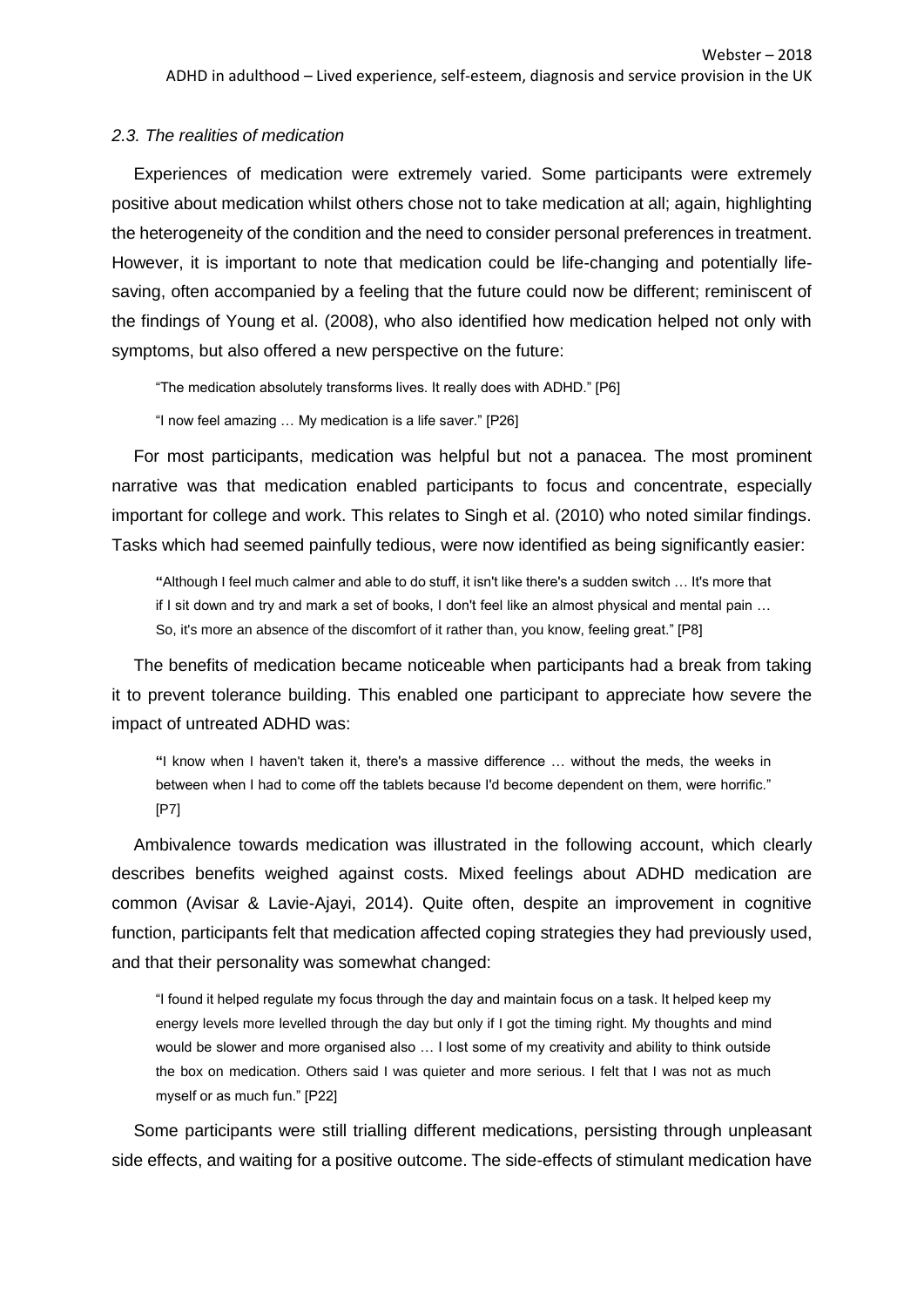been noted as unpleasant and even intolerable in previous studies (Avisar & Lavie-Ajayi, 2014). Studies exploring experiences of stimulant medication in adults are still relatively rare, and the findings of the present study emphasise the importance of offering nonpharmacological support to everyone diagnosed with ADHD. Medication alone is often not sufficient to target the array of cognitive, emotional and psychosocial symptoms, and sideeffects can mean that medication is not a feasible option for some:

"So far, have not seen any positive effects, just a lot of negative effects on mood, motivation and even memory. I also had problems with anxiety, insomnia, stomach acid and loss of appetite." [P31]

A minority of participants reported that they did not take medication due to side effects. Sometimes this choice was reinforced due to an inability to access regular medication reviews. Yet again, this finding emphasises how barriers to accessing services can negatively impact the wellbeing of patients. Finding the right ADHD medication is often a process of trial and error, taking time to find the optimum formulation and dosage for the individual. Certain participants also feared that once they informed the doctor they wanted to discontinue medication, they would be discharged from the specialist service, and denied access to any further support:

"I was not offered anything other than medication, which I took for about 14 months but as the appointments were erratic, the balance was never made comfortable. The medication gave me initially great focus once I was up to a mid-range dose but with it straight away came physical feelings of anxiety … Once I decided that meds were not for me they took me off the 'books', despite the fact that coming off them made me feel very unwell." [P28]

"I'd probably still be on medication if I could be reviewed more regularly … because you have to then wait 6 months to discuss that with someone- and then if you tell them you're not on medication, they go, 'oh well I'll discharge you then.'" [P29]

After experiencing advantages and disadvantages to medication, several participants described using it on an 'as needed' basis. This was often to manage specific tasks or when symptoms became challenging. It is crucial for healthcare professionals to understand that medication for ADHD need not be an all-or-nothing approach where patients are discharged from important support services if they do not wish to take medication on a regular basis:

"I prefer not to take medication, but when I spiral into my ADHD vortex and become sufficiently aware that I'm spiralling, I'll take it for a few days to get me back on an even keel … If I have a heavy teaching load I tend not to need it. The buzz of teaching keeps me alive. When I don't have that structure and I have to prioritise other tasks, I sometimes take it to keep me on an even keel and to keep focused on the task." [P36]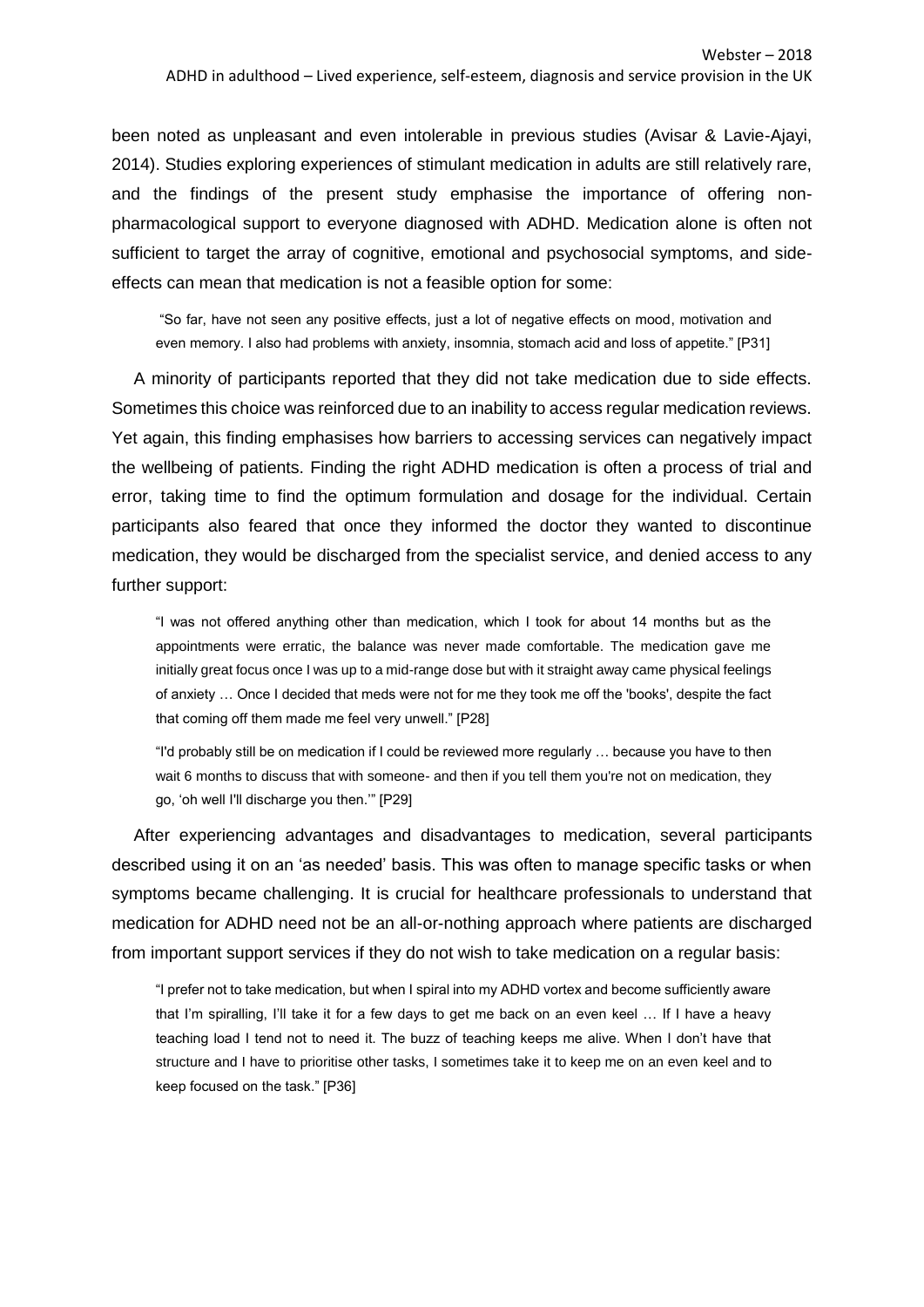#### **Theme 3: Stigma and stereotyping – A need for understanding**

Stigma and stereotyping were described by most participants, reflecting previous findings associating stigma with ADHD (Mueller et al., 2012). Participants reported ADHD was frequently misunderstood as a condition affecting only antisocial boys, those with addiction issues, or people involved in the criminal justice system. Such stigmatising tropes of ADHD are socially constructed phenomena; realities based on the discourses and interactions of others (Mather, 2012). As a result, some participants remained private about their diagnosis after experiencing negative or sceptical reactions from colleagues, friends and family:

"There is no way I would disclose my diagnosis to my colleagues. I hear the comments they make about students with it  $-$  I'd be a sitting duck." [P36]

"My parents, oh my god. I think I told them once on the phone, that I was going to be assessed. And there was just kind of like, silence … and they didn't ask anything else, nothing at all … My Mum said absolutely nothing.'" [P11]

Some participants described having to repeatedly explain ADHD to family and friends due to their lack of understanding. This became burdensome and further discouraged participants from being open about their diagnosis:

"I don't think I was sad, until I started telling people because people's reactions were so crappy … I was so relieved, but people were so quick to say like, 'are you *sure* though? I wouldn't say you're hyperactive' … I had to re-explain ADHD about 50 times." [P4]

The dissemination of accurate information about ADHD was noted as one way to address stigma and stereotyping. This is important as stigma can result in social rejection and poor self-esteem (Lebowitz, 2016). A greater need for understanding was emphasised as crucial for education and healthcare. This finding relates to Pitts et al., (2015) who reported a lack of training in adult ADHD in nursing and primary care. Such lack of expertise and knowledge is problematic and acts as a barrier to assessment and treatment:

"My first GP wouldn't refer me, her words where 'I don't feel it' - because I work for the police and don't get into trouble, she didn't think I fit the criteria. Worrying I know, but I didn't have the head strength to fight." [P16]

Some participants utilised their lived experience and expert knowledge to actively contribute to a deepened understanding of ADHD, noting that they could actively improve policy and practice. This demonstrates examples of good practice within education that could be implemented in schools around the country to improve outcomes for children with ADHD:

"I declared my ADHD at interview with my current employer and they embrace it and see the positives of it. I lead in the implementation of the whole school ADHD policy and deliver teacher training. I also deliver teacher training to schools as an independent provider and run an online support network." [P2]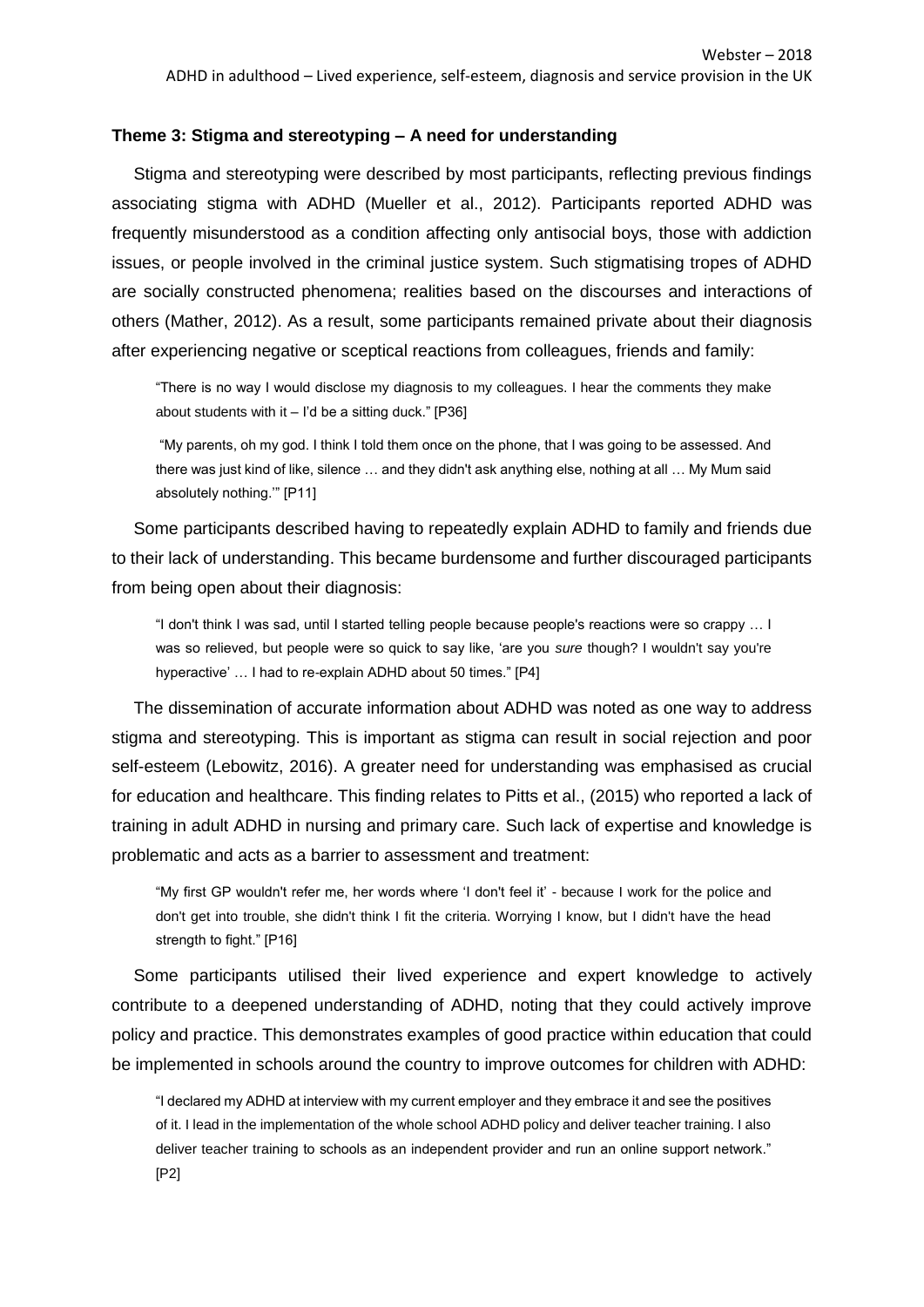#### **Theme 4: The ADHD community**

Positive experiences were described by participants in relation to meeting others with ADHD, either face to face or online. ADHD support groups were described as beneficial for most, often improving self-esteem. This reflects previous findings on how the internet can be a supportive environment those with ADHD (Fleischmann & Miller, 2013).

"I feel a part of something, a bit like meeting a family member … I would say there is a kinship of minds; finding people who make the same mistakes as you and have had the same struggles is quite grounding and you no longer feel like no one understands … It is so empowering meeting someone else with ADHD." [P28]

These socially constructed 'families' offered a valuable method of self-sought service provision; a place where participants accessed practical advice alongside emotional support:

"It is great to have a safe space where we can talk about a huge array of private issues and not be judged. This advice is all very helpful. I have no negative experiences of the group and find everyone very supportive." [P26]

However, interactions in online groups could have negative consequences. One participant highlighted how the heterogenous nature of ADHD can often accentuate differences between individuals, leading to conflict not community. There was also an acknowledgment that the online disinhibition effect (Suler, 2004) could result in unpleasant experiences in internet support groups. This could be exacerbated by the impulsivity of ADHD and is an important consideration when offering support via online means:

"You see people putting comments on and they get absolutely roasted by somebody for like a really innocuous comment and even in friendly groups I've seen that happen … You know, people's lives are so different. It's not like you've got this issue, you know, it's not like saying you've got autism therefore all autistic people are the same, they're all gonna have the same issues. It's the same with ADHD, everyone has different aspects that they struggle with." [P11]

One participant initiated a support group network in her local area – demonstrating how the innovative thinking, passion and drive of ADHD could be used to improve services. Such faceto-face support was recommended as something that would be helpful for those with no current access to it:

"The vast bulk don't know another person with ADHD, they've got no-one to ask… And every single person that contacts me goes, 'I wish this had been around years ago. I'm so pleased it's happening.' They're all so grateful to get some sort of support cos it's just not there." [P6]

"I would like a face to face support group where I could meet other adults with ADHD." [P26]

These findings provide further evidence that a social perspective to healthcare can be highly beneficial (Haslam. 2018). They also demonstrate the efficacy and benefits of online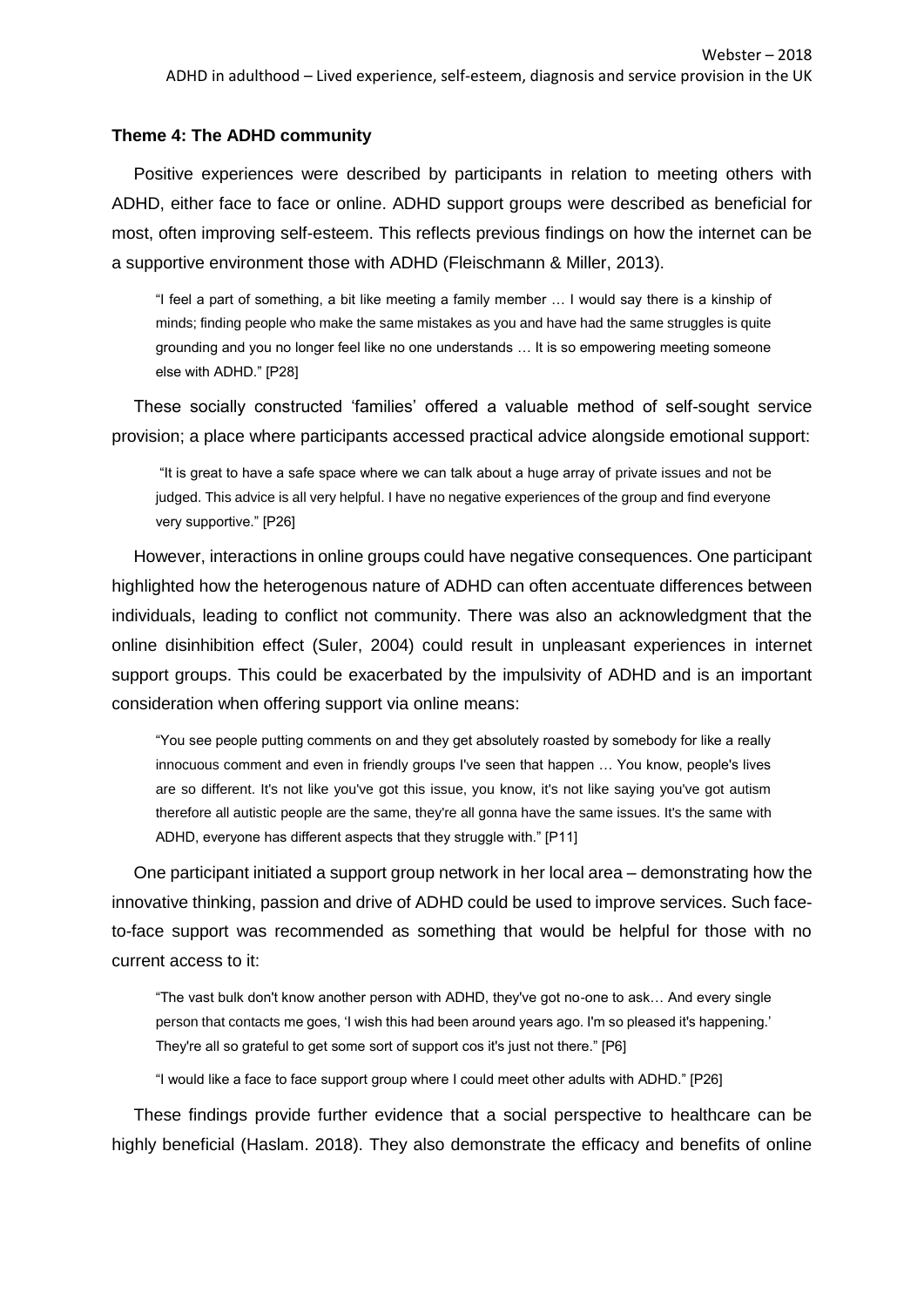groups for those with ADHD who often experience a lack of such interpersonal support (Sehlin et al., 2018; Wentz et al, 2012).

#### **Reflexivity**

The author has lived experience of feeling 'different' and stigmatised due to her own mental health difficulties from adolescence to mid-twenties. Certain thematic content described by participants may have resonated with her experiences, potentially affecting the process of data analysis and discussion of findings. This is an inescapable part of conducting qualitative research – the researcher exerts a constant, if at times, indiscernible influence on every aspect of the study.

The author is currently employed in an NHS trust as a Band 5 research assistant and has trained to postgraduate certificate level in integrative psychotherapy. Her training will have affected the way she communicated with participants and perhaps influenced responses in the telephone interview, although some of these researcher effects may have been mediated by the written format. The author's therapeutic theoretical model is rooted in the humanistic tradition; this acknowledges that both therapist and client contribute to the therapeutic relationship. In the same manner, the author recognises that qualitative research is a coconstructive process, influenced by both researcher and participant. Participants will have also made assumptions about the researcher based on race, class and gender, and additionally her student status; these would have been visible on her online profile, used during the recruitment phase. These individual characteristics all have potential to exert influence on how participants respond during interview.

#### **4. Discussion**

This study aimed to explore lived experiences, diagnosis, service provision and self-esteem of people diagnosed with ADHD in adulthood. 23 participants were interviewed, with four themes being identified in the thematic analysis.

The first theme was "A whole life impact". Many participants struggled with symptoms throughout childhood with poor self-esteem developing due to negative formative experiences with peers and teachers. This reflects Schrevel et al. (2015), who identified that social difficulties are often more problematic than cognitive symptoms. The present study also identified that feeling different often resulted in experiences of social isolation and withdrawal, reflecting early research into ADHD and loneliness (Stickley et al, 2017). This emphasises a need for early intervention in ADHD, as it is a condition that can deeply affect developmental socialisation processes and self-esteem when peer group experiences are negative. Selfperception was also affected by teaching staff at school, with nearly all participants labelled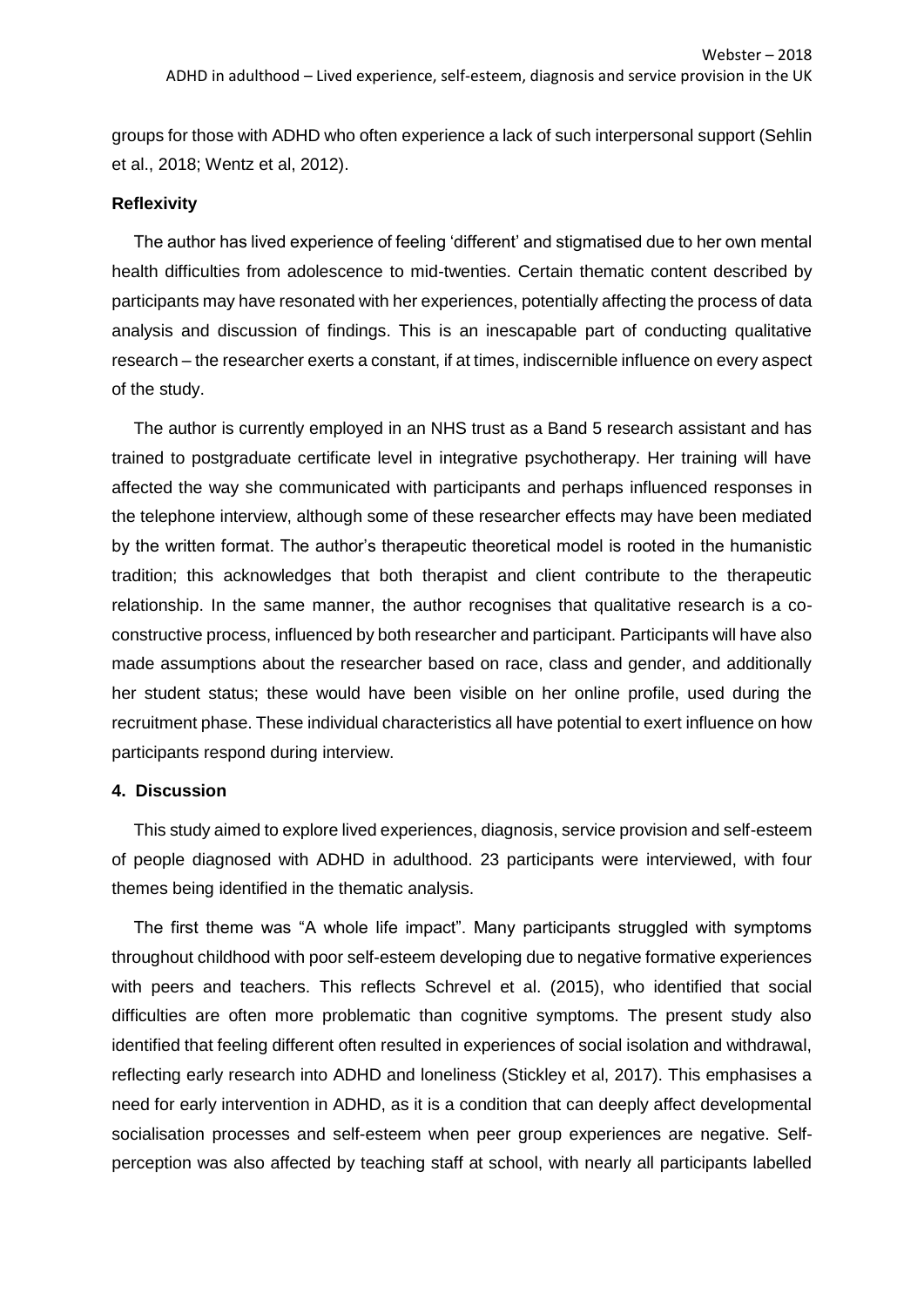as lazy during childhood. The social construct of laziness has damaging effects when attributed to children with ADHD, leading to internalisation of the beliefs of others and resulting in self-stigma (McKeague et al., 2015). Such stigmatisation also contributes to poor selfesteem (Newark et al. 2016) and there is a need for teachers to receive more training on the complexities of ADHD, especially on the inattentive subtype which can be harder to identify. This need has been highlighted in previous work (Matheson et al., 2013).

Co-morbid anxiety and depression were common narratives, supporting findings that adult ADHD is prevalent in those with mood disorders (Goodman & Thase, 2009). However, misdiagnoses of mood and anxiety disorders were also reported; based on the emotional symptoms of ADHD masquerading as depression or anxiety. Consequences of misdiagnoses can be disastrous, especially when considering risks of driving combined with inattention and fatigue. More studies into ADHD and fatigue are needed to improve understanding of this area, reduce risk and misdiagnosis. This finding is supported by recent recommendations of Rogers et al., (2016). Additionally, ADHD screening could be undertaken as part of every psychiatric assessment, to avoid missing diagnosis where individuals present with symptoms of anxiety or depression. Mandatory screening of ADHD has previously been called for (Goodman & Thase, 2009), but perhaps a lack of specialist skill and training on ADHD within healthcare has prevented this from being actioned.

The emotional world of ADHD was highlighted as challenging for all participants, with many experiencing hypersensitivity and emotional dysregulation. Several participants described emotional issues as being the most challenging aspect of ADHD, supporting findings from previous research (Shaw et al., 2015). No academic literature exists on the construct of rejection sensitivity dysphoria (RSD), despite this being commonly referenced in grey literature online (Dodson, 2018; Rivera, 2018). Research into RSD would be a valuable undertaking, helping to improve understanding of ADHD and develop more targeted psychosocial interventions for its emotional idiosyncrasies. Powerful emotions could however, be channelled to beneficial purposes – some participants using empathy as a strength to help others whilst working in supportive roles. Individuals also used other strengths as resources; creativity, strategic thinking, passion and drive - reflecting previous research into ADHD and creativity (White & Shah, 2011). When interested in a task, participants described being able to sustain attention and hyperfocus. There is a dearth of research into hyperfocus in ADHD and it is recommended that further studies are undertaken in this interesting area. This was also a recommendation put forth by Ozel-Kizil et al. (2016) who provided one of the few academic studies available on this phenomenon to date. Such abilities and 'superpowers' facilitated an improvement in self-esteem and self-concept for many, demonstrating the beneficial effects of socially reconstructing ADHD as a positive difference (Mather, 2012). It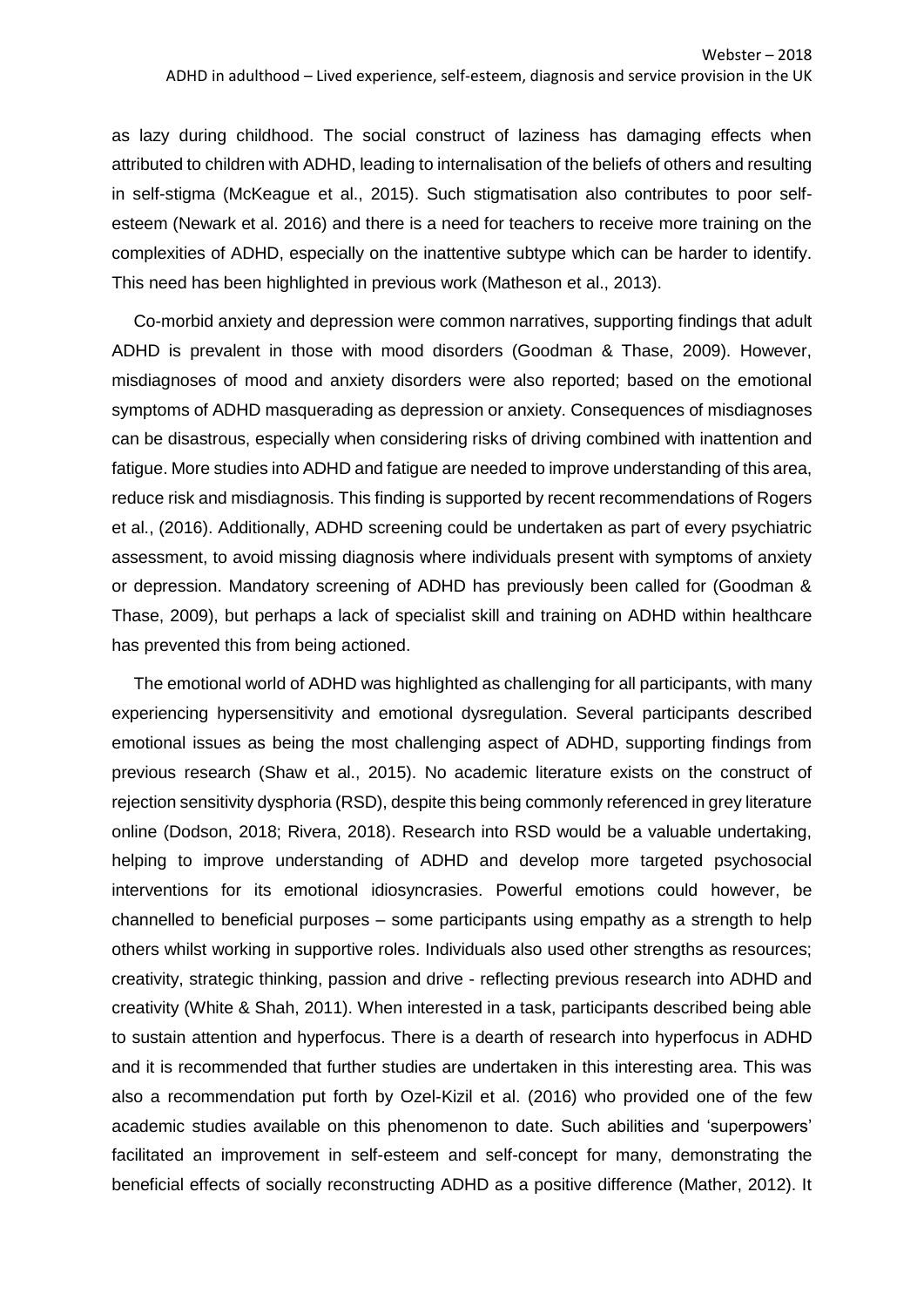is, however, important to recognise that research examining positive aspects to ADHD does so in a critical manner, to avoid minimising the serious whole life impact of the condition. Equally, limitations exist when adhering to a deficit-based formulation of ADHD, as this does not encourage individuals to identify and nurture their abilities (Hua et al., 2014).

The second theme "The rollercoaster of diagnosis", captured the turbulent highs and lows of the diagnostic process. Diagnosis was noted as an important turning point in one's life – a time of realisation and relief with a marked improvement to self-esteem as participants came to make sense of their lives and past struggles (Hansson Halleröd et al., 2015). Self-perception changed as participants realised their problems were not due to any personal flaw or defect, reflecting previous research (Young et al., 2008). Unfortunately, service provision was often reported as inconsistent or inadequate – reflecting findings of the only previous qualitative study into service for adult ADHD in the UK in the past decade (Matheson et al., 2013). Due to barriers to accessing services, nearly a quarter of participants opted to use private healthcare. Those without financial means were left on waiting lists from 3 months to over 2 years. This disparity needs to be addressed as a matter of urgency. Inadequate service provision has significant consequences; the most serious of which is suicide (Balazs & Kereszteny, 2017). Several participants in this study reported suicidal ideation or attempting to take their own lives. This is a grave concern and attention should be given to developing research in this area, with the objective of informing and improving policy and practice.

Benefits to ADHD medication were frequently identified, but participants were realistic about the extent to which medication could remedy all aspects of ADHD. Research into adult experiences of medication for ADHD is limited, but these findings reflect previous studies involving children and adolescents (Avisar & Lavie-Ajayi, 2014; Singh et al., 2010). Adverse side effects of medication also resulted in some participants discontinuing use and subsequently being discharged from services. Greater emphasis needs to be placed on regular medication reviews and developing non-pharmacological support. It is unrealistic to expect patients to wait 6 months for a medication review when side effects are unpleasant. It should be understood also, that some patients are able to obtain symptomatic relief by taking medication on an 'as needed' basis. Finding the correct medication and dosage for each patient often takes time; discharging patients from services further contributes to the significant issues that people endure when living with untreated ADHD. Additionally, many participants did not have access to non-pharmacological treatments despite having unmet psychosocial needs that could be supported in this way; again, supporting the findings of Matheson et al. (2013). Non-pharmacological treatments also need to be tailored to the personal preferences of the individual; some participants reported CBT as beneficial whereas others described it as unhelpful. This contradictory finding should be heeded; highly structured CBT with homework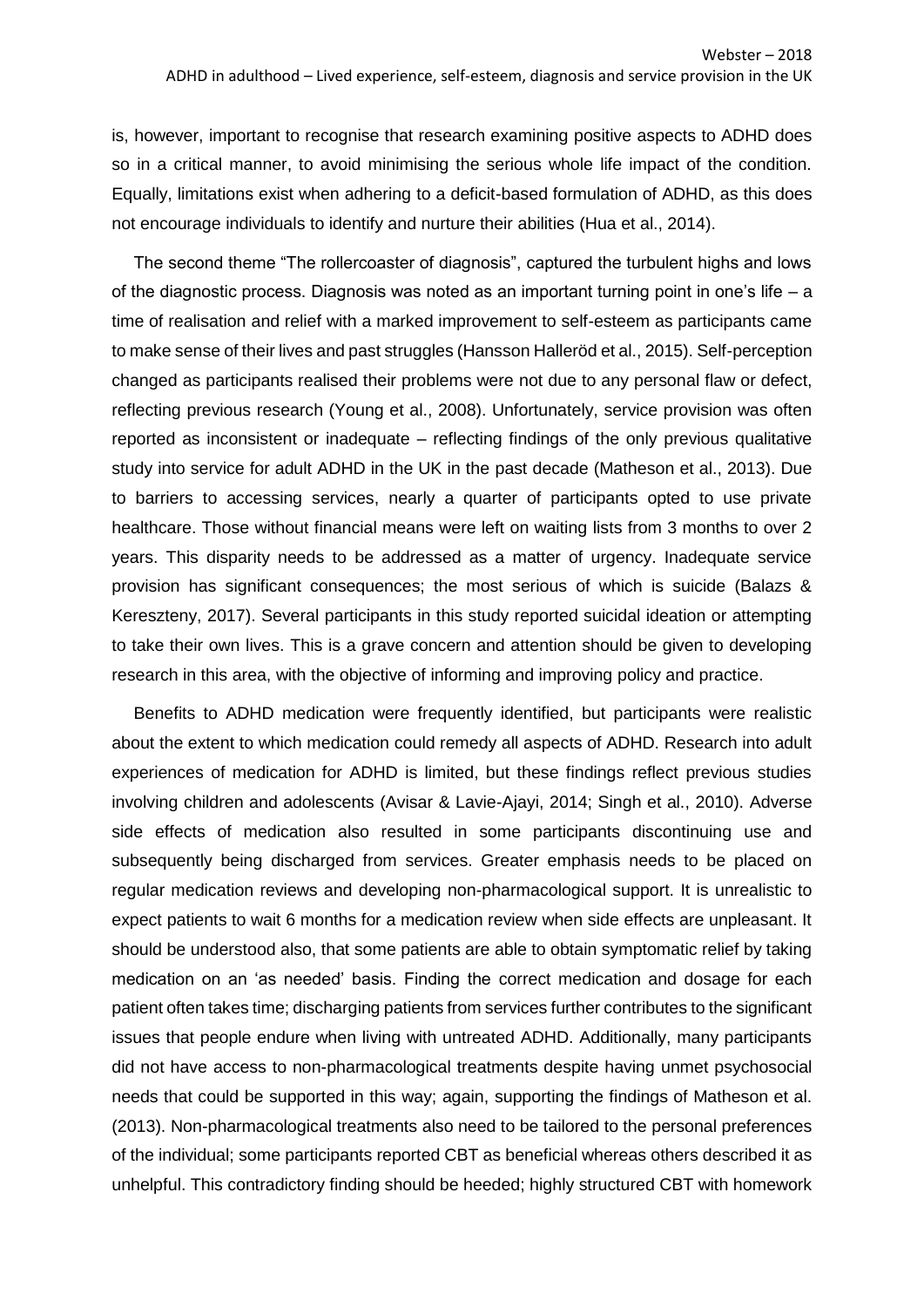and exercises may not suit everyone, especially where organisation and memory affect the ability to complete such tasks.

A minority of participants were able to access high-quality, efficient services. This finding may illustrate that improvements have been made in ADHD service provision in the UK, albeit inconsistently. Such quality services should serve as benchmarks for ADHD treatment and valuable lessons can be learnt from them. Minimal waiting times for assessment, regular medication review and a package of care that includes non-pharmacological support should be made available to all adults diagnosed with ADHD. Participants also recommended that practical support should be offered as a means of improving services for adults with ADHD; help with housing, employment, alongside life-coaching and mentoring. Such pragmatic, strength-based approaches have also been noted as beneficial in recent research (Schrevel et al., 2016), as they enable individuals to develop skills and feel positive about themselves.

"Stigma and stereotyping – A need for understanding" was identified as the third theme. Stigma and stereotyping are prevalent around ADHD, but a lack of psychometric tools exist to research this issue (Bussing & Mehta, 2013; Fuermeier et al., 2012). Recent studies have proposed that one way of reducing stigma around ADHD is via the dissemination of accurate information (Bussing & Mehta, 2013; Pitts, et al., 2015). Misinformation abounds about ADHD and there is a need for education on the complexities of the condition to be delivered in schools, healthcare, criminal justice, social work and amongst the public (Matheson et al., 2013; Pitts, et al., 2015). This was also a recommendation put forth by every participant. Some doctors considered that patients should present with either addiction issues or behavioural deviancy to meet diagnostic criteria for ADHD. This is a worrying finding from the present study. It is especially crucial that doctors and nurses are educated on the different subtypes and conflicting paradoxes of ADHD to avoid delayed diagnosis and unnecessary suffering. Several participants were refused a diagnosis due to an assessment based on historic school reports. Individuals with ADHD are often able to engage intensely with tasks they enjoy and school reports which do not demonstrate inattention should be interpreted cautiously and not used as standalone diagnostic tools. Worryingly, recent research is still perpetuating the false notion that academic success provides evidence against the presence of ADHD (Lovett & Davis, 2017). This is simply not true; several participants highlighted that they worked twice as hard to get to the same place as their peers. Such persistence has been noted as a factor in academic success for students with ADHD, especially where giftedness is present (Hua et al., 2014). Flexibility in the diagnostic process needs to be achieved, with assessment addressing the many domains of function that ADHD impacts.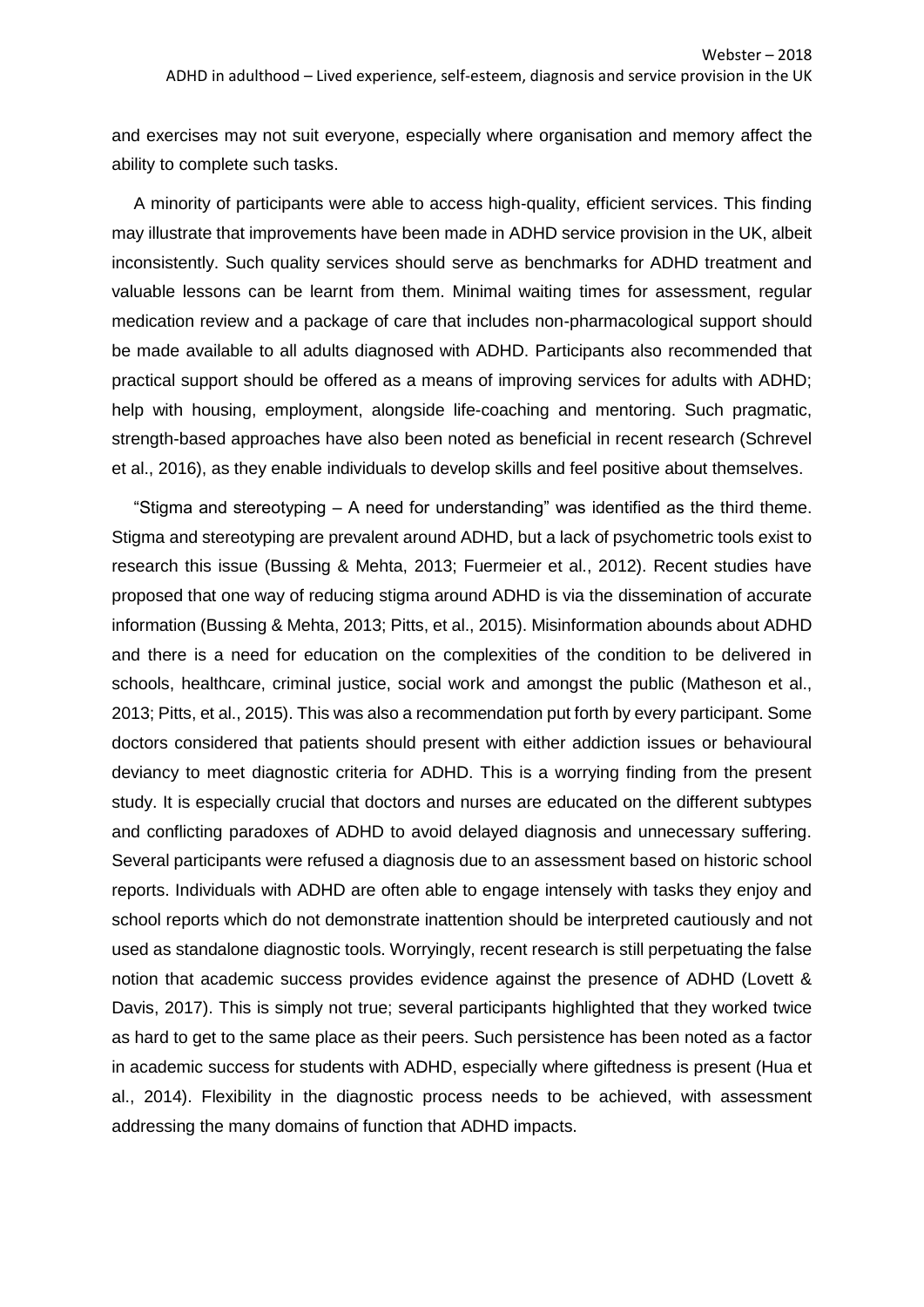In employment also, it is vital that knowledge and understanding of ADHD is improved. Despite previous recommendations calling for workforce changes for adults with ADHD (Adamou et al., 2013), the findings of this study demonstrate that even with advanced skillsets, some participants faced great challenges. Others working in high-profile roles were reluctant to disclose their ADHD to an employer, fearful of stigmatisation. Greater acceptance of adult ADHD in the workplace could lead to adults with ADHD thriving and being able to access support when necessary. In this way, individuals could find stimulating work, utilising the skills of employees to their maximum potential and reducing costs associated with absence and sickness. Such an approach could also improve confidence and combat self-stigma (McKeague et al., 2015). If individuals in positions of leadership and responsibility could be open about their diagnosis of ADHD this would offer a powerful means of addressing stigma and stereotyping; emphasising that a diagnosis of ADHD need not impede success.

The fourth theme of "The ADHD community" explored how identity was strengthened, isolation reduced, and self-esteem improved by connecting with others in ADHD support groups. This reflects previous work into online coaching for ADHD which found that such support offered reassurance, the provision of a safe space to receive help alongside improved self-esteem and quality of life (Sehlin et al. 2018; Wentz et al., 2012). Such groups could be incorporated into a package of care which would be accessible and low cost, offering psychosocial support for the aspects of ADHD that medication cannot address. At present, no research exists on formalised support groups for adult ADHD and this would be a valuable undertaking. It would be important to moderate such groups regularly to uphold the safety of all who contribute and minimise any potential negative effects of interacting online – including increased disinhibition (Suler, 2004) which could be exacerbated by symptoms of impulsivity. As medication often involves the experiencing of unwanted side-effects, it is imperative that non-pharmacological support is further researched and developed in collaboration with those who are experts by lived experience.

#### **5. Limitations of the current study**

## *Methodology*

Thematic analysis has been criticised for several reasons, including that it does not have a specific theoretical or epistemological background (Nowell, Norris, White & Moules, 2017). This study chose to adopt a contextualist approach to provide a theoretical framework for the study – acknowledging that although a researcher reports lived experiences of participants, these will be situated in context, with socially constructed meanings attached to ideas of difference, mental health, school, work and interpersonal relationships (Braun & Clarke, 2006; Madill et al., 2000). Another limitation is that only one person coded the interview data;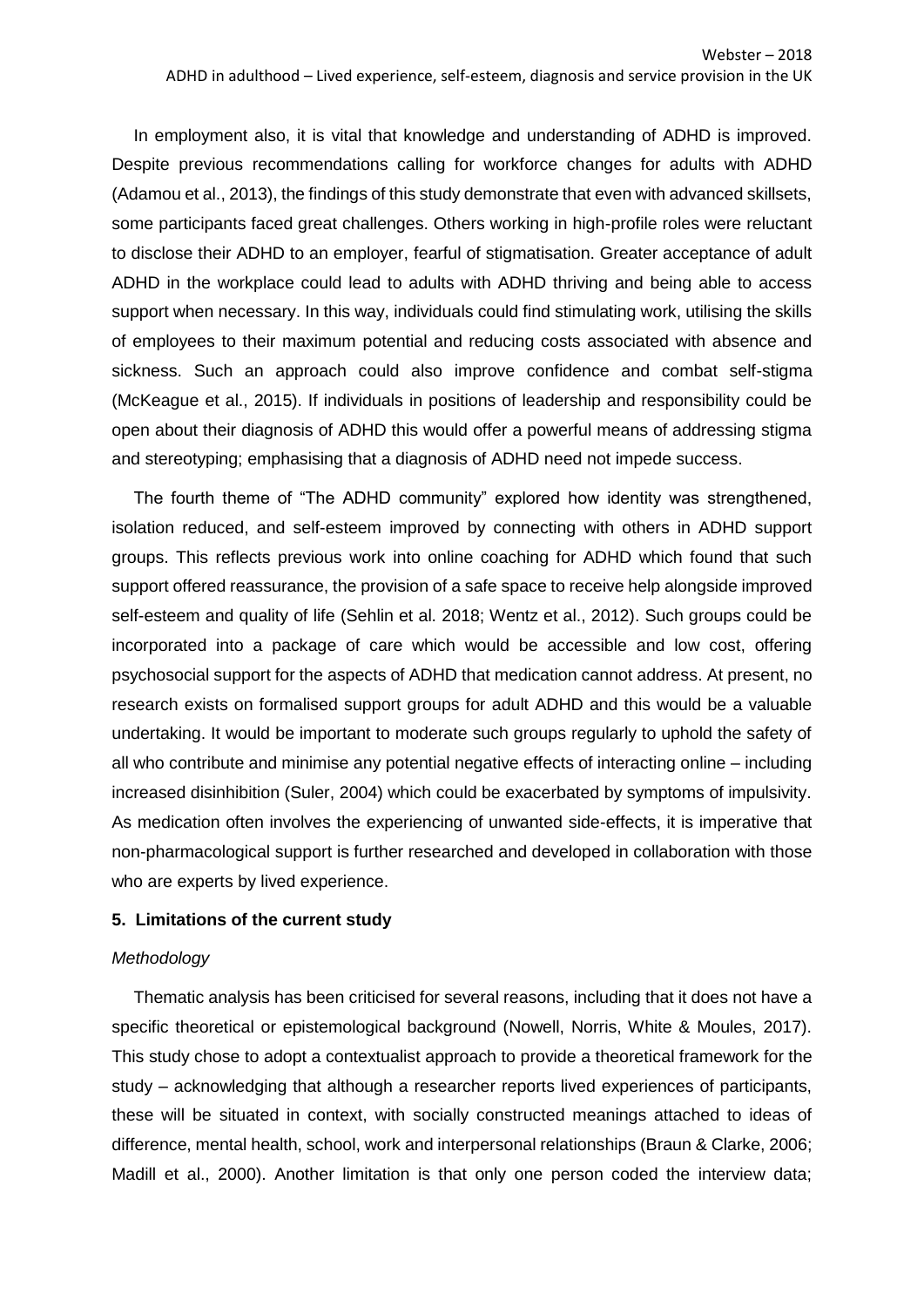increasing potential for researcher bias. To counter this limitation, an inductive approach to thematic analysis was used, utilising a data driven approach to develop codes and themes. Future directions could incorporate content analysis alongside thematic analysis in an intramethod approach. Content analysis would improve analytical rigour as it is a methodology which systematically codes interview data using quantitative counts of words and speech patterns (Renz, Carrington & Badger, 2018). By using thematic content analysis, the qualitative study design would become strengthened.

Participants were diagnosed between 2011-2017, a time span of 6 years; services may have already improved since participants were assessed. During this time, diagnostic criteria were also refined as DSM-V was introduced (American Psychiatric Association, 2013); resulting in a 27% increase in diagnoses compared to DSM-IV (Magnin & Maurs, 2017). However, participants described a wide range of diagnostic tools being used during the assessment process, not always DSM-V. Again, this underlines inconsistency in services and in the assessment process itself; an issue emphasised by Ozel-Kizil et a. (2016). Retrospective accounts are also prone to distortion due to the unreliability of memory; it is important to bear this limitation in mind when interviewing participants about events which occurred many years ago.

#### *Sampling*

This study recruited participants via online groups for adult ADHD and may have used a biased sample. There may be qualitative differences in responses between phone and written interviews. However, the written interview may have encouraged less extroverted personalities to participate, alongside those who have difficulties communicating via phone. It is also possible that the written interview offered a means to be more open and candid as interpersonal effects were minimised; this has been noted as one of the benefits of the online disinhibition effect (Suler, 2004). Indeed, the written interviews often presented as extremely open and uninhibited, detailing life events that may have been uncomfortable to discuss verbally with a stranger. Further investigation would be recommended in this area, involving feedback from potential participants to make research into ADHD a comfortable and accessible process for all those involved. Individuals also may have been encouraged to participate due to their experiences of poor services; those with positive experiences may not have been as motivated to join the study. People may have been precluded from participation due to symptoms of ADHD such as procrastination, difficulty concentrating and low motivation.

The study used a small sample of 23 participants who were mainly female (n=20) and mostly diagnosed with the inattentive subtype of ADHD. Therefore, it does not represent as diverse a range of experiences that a larger sample might. However, it is often the inattentive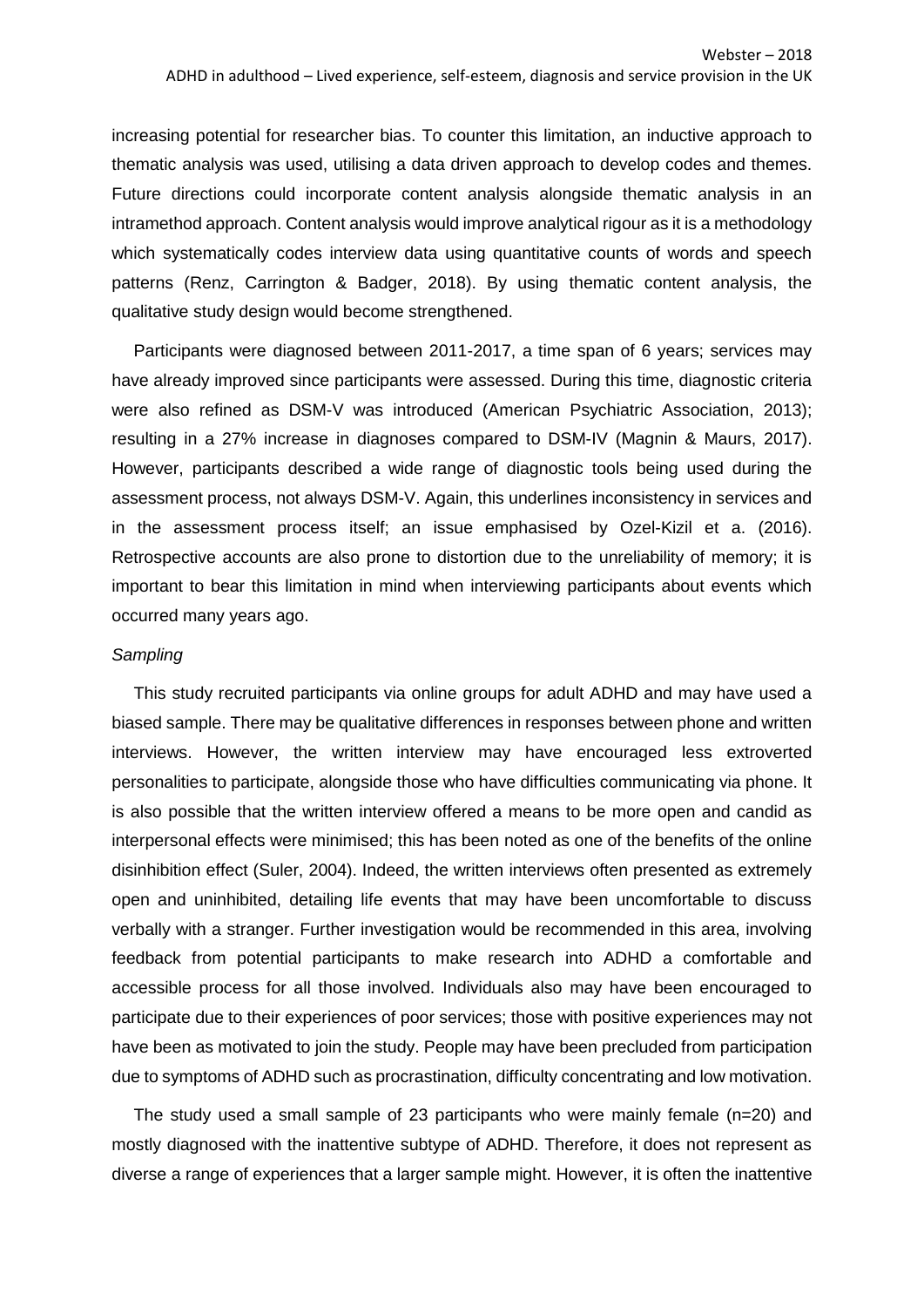presentation that goes undiagnosed until adulthood, and this could be a recurring limitation of research involving those diagnosed with ADHD in adulthood. This study was UK based and the findings reflect western perspectives on adulthood ADHD. It would be valuable to further investigate cultural differences and attitudes to the condition to identify commonalities and differences in experiences of adults with ADHD worldwide.

# **6. Conclusion**

This study aimed to explore lived experiences of people diagnosed with ADHD in adulthood, with a focus on diagnosis, service provision and self-esteem. The findings of this research recommend that the disparity in service provision is addressed as a matter of urgency. ADHD is a condition that affects many domains of functioning; long waiting times and inaccurate diagnoses having serious consequences for the individual. Without adequate support, some individuals may experience significant, avoidable psychological distress. ADHD is a complex condition, and the dissemination of up to date and accurate information is important not only to dismantle stigmatising stereotypes but also to improve professional practice in education and healthcare.

When the personal strengths of ADHD are harnessed, individuals can become productive and successful. Developing self-esteem for those with ADHD is an area which deserves significant attention as low self-esteem can severely limit the individual and affect psychological wellbeing. Further research should be undertaken on support groups for adults with ADHD. Such groups were reported to be beneficial; reducing isolation, boosting selfesteem and offering an accessible and affordable means of receiving advice and emotional support. It is imperative that services are consistently developed, understanding increased, and stigma reduced; not only to offer high-quality treatment and support to adults currently living with ADHD, but also for those who will become adults of the future.

**11, 851 words**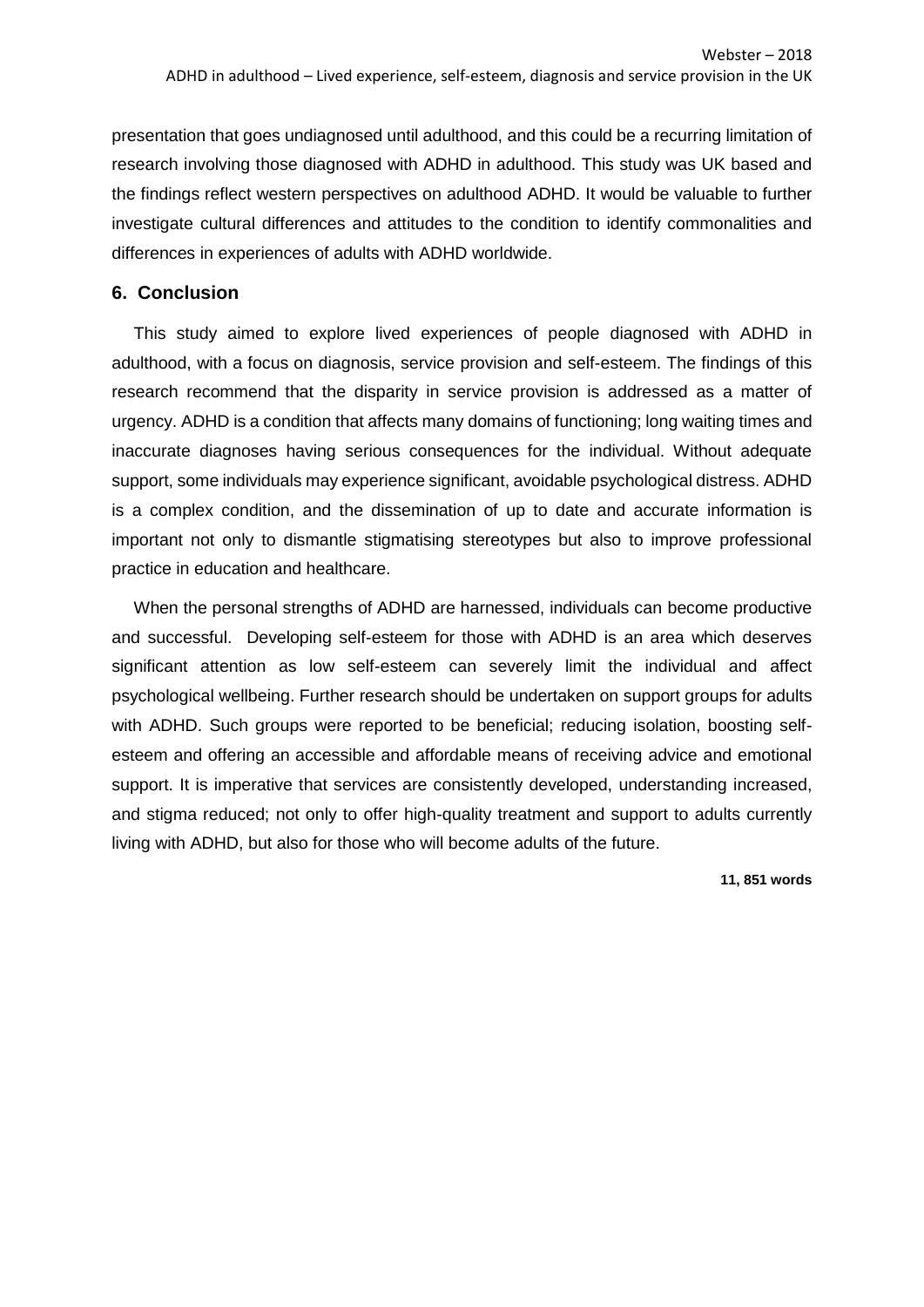#### **References**

- Adamou, M., Arif, M., Asherson, P., Aw, T. C., Bolea, B., Coghill, D., … Young, S. (2013). Occupational issues of adults with ADHD. *BMC Psychiatry*, *13*, 1–7.
- American Psychiatric Association. (2013). *Diagnostic and statistical manual of mental disorders* (5th ed.). Washington, DC: Author.
- Asherson, P. (2016). ADHD across the lifespan. *Medicine*, *44*(11), 683–686.
- Asherson, P., Akehurst, R., Kooij, J. J. S., Huss, M., Beusterien, K., Sasané, R., … Hodgkins, P. (2012). Under Diagnosis of adult ADHD: Cultural influences and societal burden. *Journal of Attention Disorders*, *16*(5), 20S–38S.
- Avisar, A., & Lavie-Ajayi, M. (2014). The burden of treatment: Listening to stories of adolescents with ADHD about stimulant medication use. *Ethical Human Psychology and Psychiatry, 16*(1), 37–50.
- Balazs, J., & Kereszteny, A. (2017). Attention-deficit/hyperactivity disorder and suicide: A systematic review. *World Journal of Psychiatry, 7*(1), 44–59.
- Bjerrum, M. B., Larsen, P., Pedersen, P.U., & Berring, L.L. (2013). Living with symptoms of Attention Deficit-Hyperactivity Disorder (ADHD) in adulthood: A systematic review protocol of qualitative evidence. *JBI Database of Systematic Reviews & Implementation Reports*, *11*(3), 319–331.
- Bolic Baric, V., Hellberg, K., Kjellberg, A., & Hemmingsson, H. (2016). Support for learning goes beyond academic support: Voices of students with Asperger's disorder and attention deficit hyperactivity disorder. *Autism, 20*(2), 183–195.
- Braun, V., & Clarke, V. (2006). Using thematic analysis in psychology. *Qualitative Research in Psychology, 3*(2), 77-101.
- Brod, M., Pohlman, B., Lasser, R., & Hodgkins, P. (2012). Comparison of the burden of illness for adults with ADHD across seven countries: A qualitative study. *Health and Quality of Life Outcomes, 10*(1), 47.
- Bussing, R., & Mehta, a. S. (2013). Stigmatization and self-perception of youth with attention deficit/hyperactivity disorder. *Patient Intelligence, 5*, 15–27.
- Cook, J., Knight, E., Hume, I., & Qureshi, A. (2014). The self-esteem of adults diagnosed with attention-deficit/hyperactivity disorder (ADHD): A systematic review of the literature*. ADHD: Attention Deficit and Hyperactivity Disorders, 6*(4), 249–268.
- Dodson, W. (2018). *How ADHD Ignites Rejection Sensitive Dysphoria.* Retrieved from https://www.additudemag.com/rejection-sensitive-dysphoria-how-to-treat-it-alongsideadhd/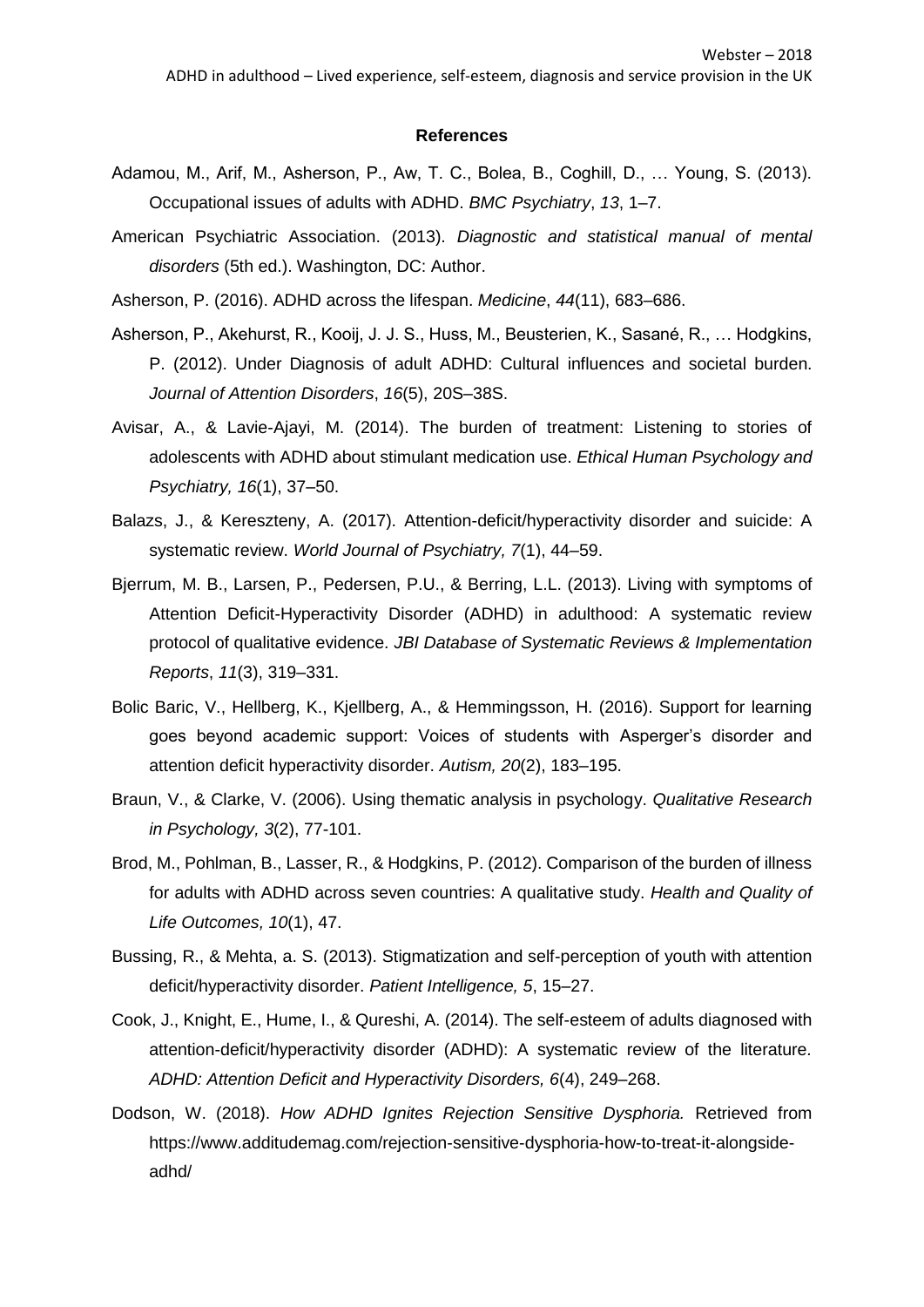- Dvorsky, M. R., Langberg, J. M., Becker, S. P., & Evans, S. W. (2018). Trajectories of global self-worth in adolescents with ADHD: Associations with academic, emotional, and social outcomes. *Journal of Clinical Child and Adolescent Psychology*, *00*(00), 1–16.
- Edbom, T., Granlund, M., Lichtenstein, P., Larsson, J., & Psychiatric, A. (2008). Self-esteem in a longitudinal study of twins. *Journal of Child and Adolescent Psychiatric Nursing*, *21*(4), 228–237.
- Fischer, A.G., Bau. C.H., Grevet, E.H., Salgado, C.A., Victor, M.M, Kalil., K.L., … Belmontede-Abreu, P. (2007). The role of comorbid major depressive disorder in the clinical presentation of adult ADHD. *Journal of Psychiatric Research, 41*(12), 991-996.
- Fleischmann, A., & Fleischmann, R. H. (2012). Advantages of an ADHD diagnosis in adulthood: Evidence from online narratives. *Qualitative Health Research*, *22*(11), 1486– 1496.
- Fleischmann, A., & Miller, E. C. (2013). Online narratives by adults with ADHD who were diagnosed in adulthood. *Learning Disability Quarterly*, *36*(1), 47–60.
- Fuermaier, A. B. M., Tucha, L., Mueller, A. K., Koerts, J., Hauser, J., Lange, K. W., & Tucha, O. (2014). Stigmatization in teachers towards adults with attention deficit hyperactivity disorder. *SpringerPlus*, *3*(1), 1–9.
- Goodman, D. W., & Thase, M. E. (2009). Recognizing ADHD in adults with comorbid mood disorders: Implications for identification and management. *Postgraduate Medicine*, *121*(5), 1–11.
- Green, R. (2018). *8 ways my ADHD is a gift.* Retrieved from https://totallyadd.com/blog/8 ways-adhd-gift/
- Harpin, V., Mazzone, L., Raynaud, J. P., Kahle, J., & Hodgkins, P. (2016). Long-term outcomes of ADHD: A systematic review of self-esteem and social function. *Journal of Attention Disorders*, *20*(4), 295–305.
- Haslam, S.A., (2018). *Unlocking the social cure.* Retrieved from https://thepsychologist.bps.org.uk/volume-31/may-2018/unlocking-social-cure
- Hansson Halleröd, S. L., Anckarsäter, H., Råstam, M., & Hansson Scherman, M. (2015). Experienced consequences of being diagnosed with ADHD as an adult - A qualitative study. *BMC Psychiatry*, *15*(31), 1–13.
- Hodgkins, P., Arnold, L. E., Shaw, M., Caci, H., Kahle, J., Woods, J. K., & Young, S. (2012). A systematic review of global publication trends regarding long-term outcomes of ADHD. *Frontiers in Psychiatry*, *2*(84), 1–18.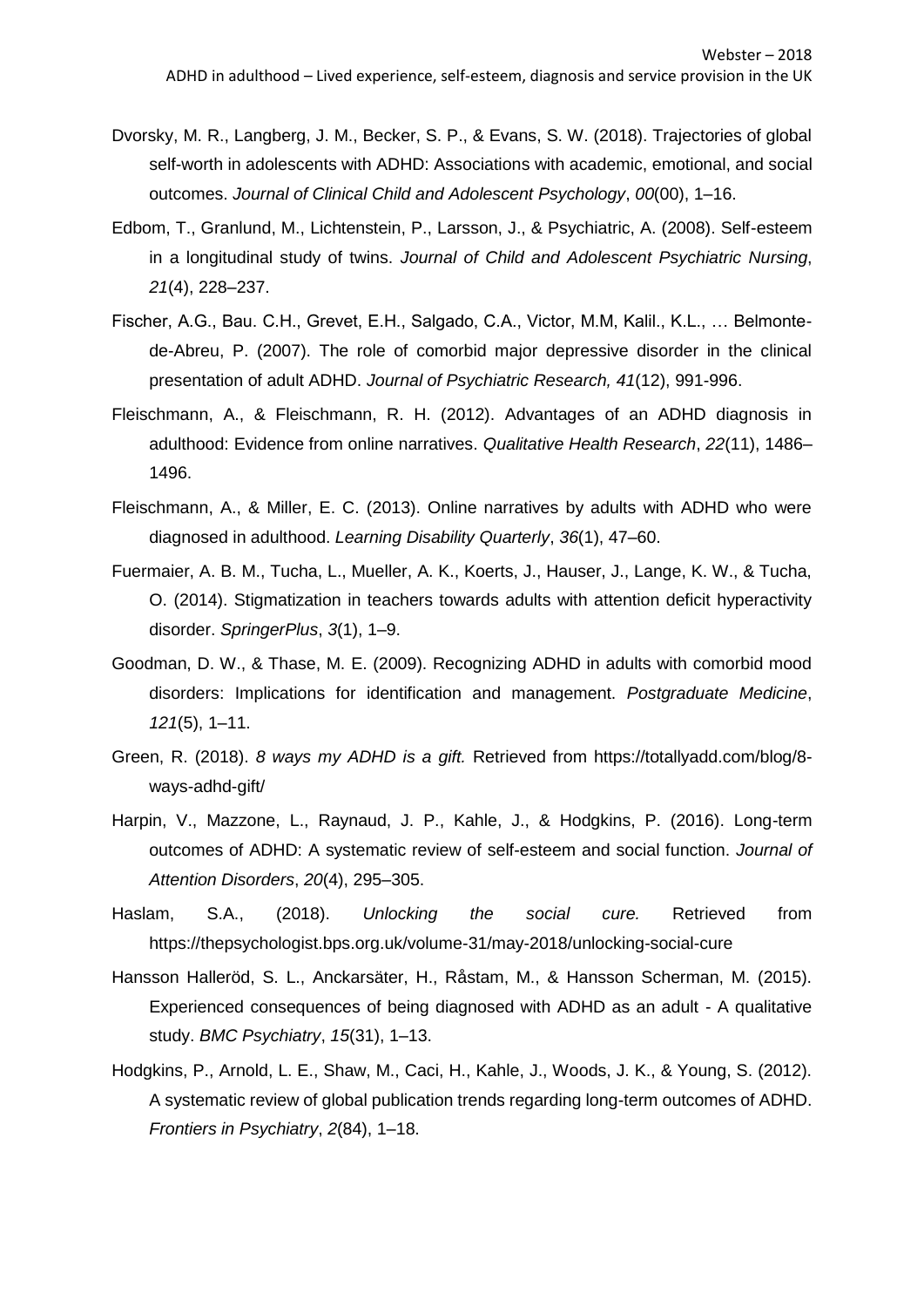- Hua, O., Shore, B. M., & Makarova, E. (2014). Inquiry-based instruction within a community of practice for gifted–ADHD college students. *Gifted Education International*, *30*(1), 74– 86.
- Jain, R., Jain, S., & Montano, C. B. (2017). Addressing diagnosis and treatment gaps in adults with Attention-Deficit/Hyperactivity Disorder. *The Primary Care Companion for CNS Disorders, 19(*5), 1–9.
- Katzman, M. A., Bilkey, T. S., Chokka, P. R., Fallu, A., & Klassen, L. J. (2017). Adult ADHD and comorbid disorders: Clinical implications of a dimensional approach. *BMC Psychiatry*, *17*(1), 1–15.
- Klassen, L. J., Katzman, M. A., & Chokka, P. (2010). Adult ADHD and its comorbidities, with a focus on bipolar disorder. *Journal of Affective Disorders*, *124*(1–2), 1–8.
- Kruger, K. (2016). *The tricky thing about ADHD superpowers*. Retrieved from https://www.additudemag.com/adhd-superpowers-discover-and-unlock-strengths/
- Lebowitz, M. S. (2016). Stigmatization of ADHD: A developmental review. *Journal of Attention Disorders, 20*(3), 199–205.
- Lovett, B. J., & Davis, K. M. (2017). Adult ADHD assessment: An integrated clinical-forensic perspective. *Professional Psychology: Research and Practice*, *48*(6), 438–444.
- Madill, A., Jordan, A., & Shirley, C. (2000). Objectivity and reliability in qualitative analysis: Realist, contextualist and radical constructionist epistemologies. *British Journal of Psychology, 91*, 1–20.
- Magnin, E., & Maurs, C. (2017). Attention-deficit/hyperactivity disorder during adulthood. *Revue Neurologique*, *1832*, 1–10.
- Mather, B. A. (2012). The social construction and reframing of Attention-Deficit/Hyperactivity Disorder. *Ethical Human Psychology and Psychiatry*, *14*(1), 15–26.
- Matheson, L., Asherson, P., Wong, I. C. K., Hodgkins, P., Setyawan, J., Sasane, R., & Clifford, S. (2013). Adult ADHD patient experiences of impairment, service provision and clinical management in England: A qualitative study. *BMC Health Services Research, 13*(1), 184.
- Michielsen, M., Comijs, H. C., Mierlo, S. Van, Semeijn, E. J., Beekman, A. T. F., Deeg, D. J. H., & Kooij, J. J. S. (2018). The burden of ADHD in older adults: A qualitative study. *Journal of Attention Disorders*, 22(6), 591–600.
- Mueller, A. K., Fuermaier, A. B. M., Koerts, J., & Tucha, L. (2012). Stigma in attention deficit hyperactivity disorder. *ADHD: Attention Deficit and Hyperactivity Disorders, 4*(3), 101– 114.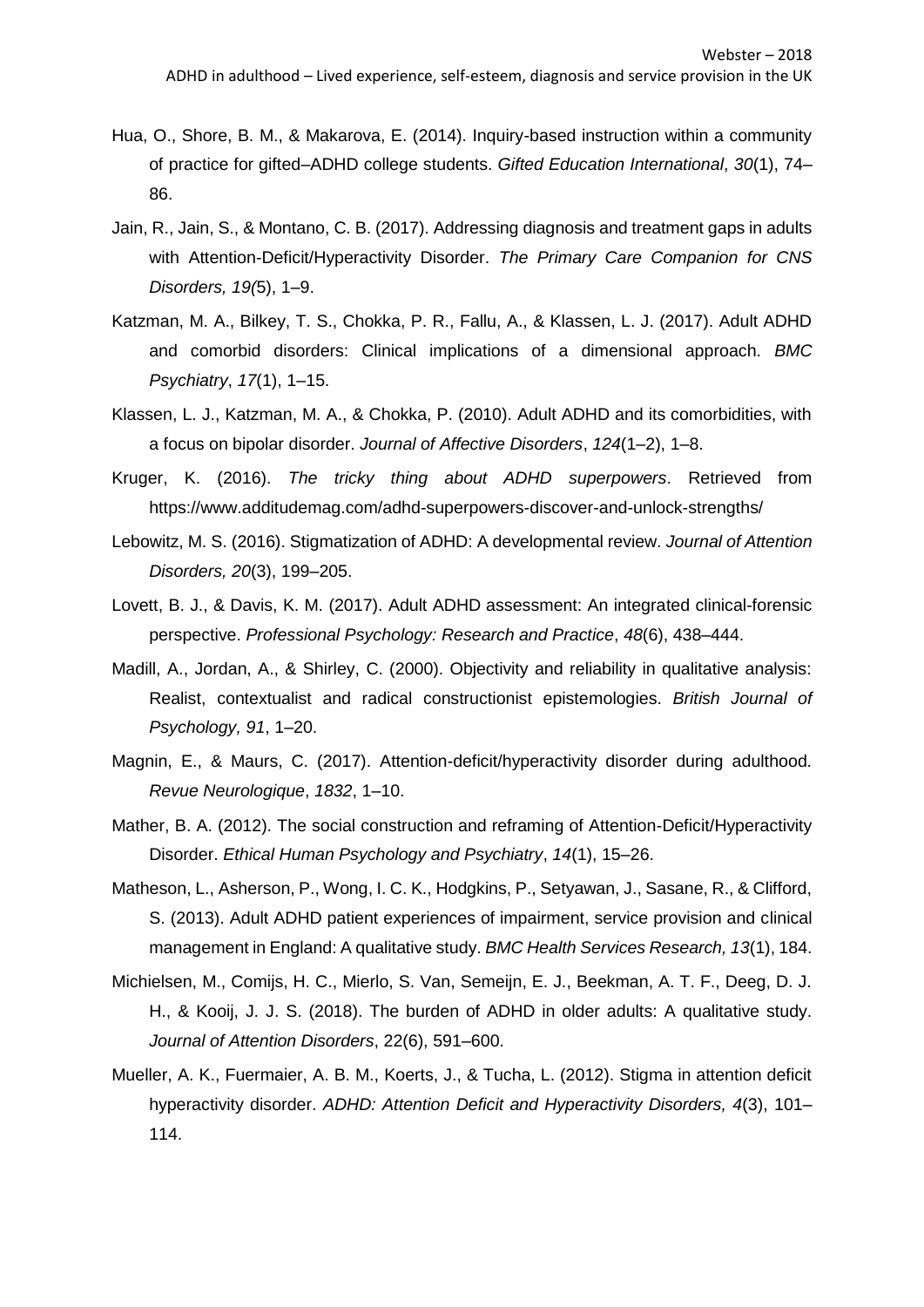- Neville, S., Adams, J., & Cook, C. (2016). Using internet-based approaches to collect qualitative data from vulnerable groups: Reflections from the field. *Contemporary Nurse, 52*(6), 657–668.
- Newark, P. E., Elsässer, M., & Stieglitz, R.D. (2016). Self-esteem, self-efficacy, and resources in adults with ADHD. *Journal of Attention Disorders*, *20*(3), 279–290.
- NICE. (2018). *Attention deficit hyperactivity disorder: Diagnosis and management*. Retrieved from<https://www.nice.org.uk/guidance/ng87>
- Nowell, L. S., Norris, J. M., White, D. E., & Moules, N. J. (2017). Thematic analysis: Striving to meet the trustworthiness criteria. *International Journal of Qualitative Methods, 16*(1),  $1 - 13$ .
- Ohan, J. L., Visser, T. A. W., Moss, R. G., & Allen, N. B. (2013). Parents' stigmatizing attitudes toward psychiatric labels for ADHD and depression. *Psychiatric Services, 64*(12), 1270– 1273.
- Ozel-Kizil, E., Demirbas, H., Bastug, G., Kirici, S., Tathan, E., Kasmer, N., et al. (2013). P.7. b.012A scale for the assessment of hyperfocusing in attention deficit and hyperactivity disorder. *European Neuropsychopharmacology, 23(*Suppl. 2*).*
- Pitts, M., Mangle, L., & Asherson, P. (2015). Impairments, diagnosis and treatments associated with Attention-Deficit/Hyperactivity Disorder (ADHD) in UK Adults: Results from the Lifetime Impairment Survey. *Archives of Psychiatric Nursing*, *29*(1), 56–63.
- Renz, S. M., Carrington, J. M., & Badger, T. A. (2018). Two strategies for qualitative content analysis: An intramethod approach to triangulation. *Qualitative Health Research*, *28*(5), 824–831.
- Rivera, C. (2018). *Rejection sensitive dysphoria: What is it & how to deal with it.* Retrieved from**:** https://www.depressionalliance.org/rejection-sensitive-dysphoria/
- Rogers, D. C., Dittner, A. J., Rimes, K. A., & Chalder, T. (2016). Fatigue in an adult attention deficit hyperactivity disorder population: A trans-diagnostic approach. *British Journal of Clinical Psychology*, *56*(1), 33–52.
- Schrevel, S. J. C., Dedding, C., van Aken, J. A., & Broerse, J. E. W. (2015). "Do I need to become someone else?" A qualitative exploratory study into the experiences and needs of adults with ADHD. *Health Expectations*, *19*(1), 39–48.
- Schrevel, S. J. C., Dedding, C., Aken, J.A., & Broerse, J. E. W. (2016). Why do adults with ADHD choose strength-based coaching over public mental health care? A qualitative case study from the Netherlands. *SAGE Open*, *6*(3), 1–8.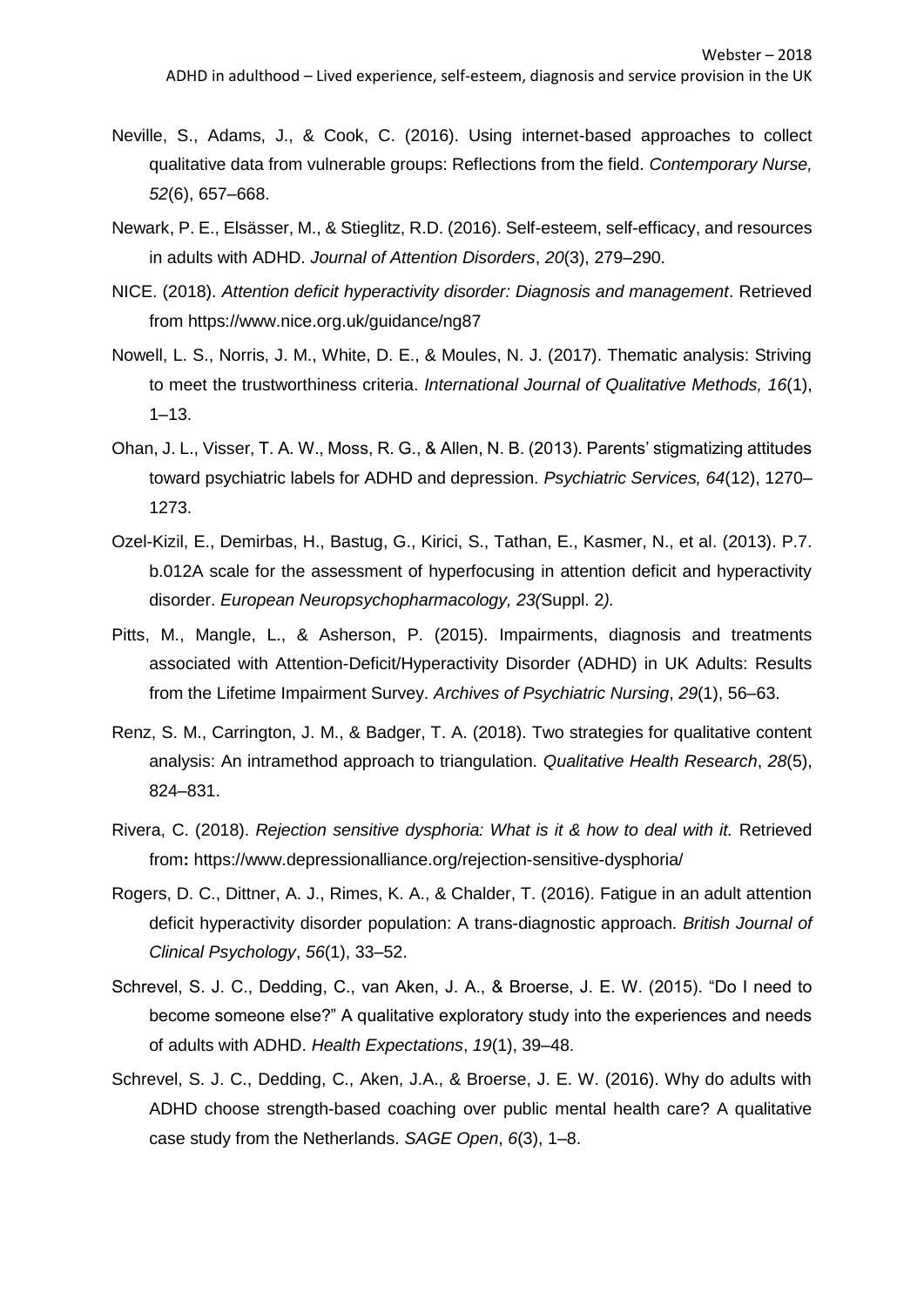- Sehlin, H., Hedman Ahlström, B., Andersson, G., & Wentz, E. (2018). Experiences of an internet-based support and coaching model for adolescents and young adults with ADHD and autism spectrum disorder -a qualitative study. *BMC Psychiatry*, *18*(1), 1–13.
- Shaw, P., Stringaris, A., Nigg, J., Leibenluft, E. (2015). Emotional dysregulation and Attention-Deficit/Hyperactivity Disorder. *American Journal of Psychiatry*, *171*(3), 276–293.
- Singh, I., Kendall, T., Taylor, C., Mears, A., Hollis, C., Batty, M., & Keenan, S. (2010). Young people's experience of ADHD and stimulant medication: A qualitative study for the NICE guideline. *Child and Adolescent Mental Health*, *15*(4), 186–192.
- Stickley, A., Koyanagi, A., Takahashi, H., Ruchkin, V., & Kamio, Y. (2017). Attentiondeficit/hyperactivity disorder symptoms and loneliness among adults in the general population. *Research in Developmental Disabilities*, *62*, 115–123.
- Suler, J. (2004). The Online Disinhibition Effect. *CyberPsychology & Behavior*, *7*(3), 321–326.
- Wentz, E., Nydén, A., & Krevers, B. (2012). Development of an internet-based support and coaching model for adolescents and young adults with ADHD and autism spectrum disorders: A pilot study. *European Child and Adolescent Psychiatry*, *21*(11), 611–622.
- White, H. A., & Shah, P. (2011). Creative style and achievement in adults with attentiondeficit/hyperactivity disorder. *Personality and Individual Differences, 50*(5), 673–677.
- Wiener, J., Malone, M., Varma, A., Markel, C., Biondic, D., Tannock, R., & Humphries, T. (2012). Children's perceptions of their ADHD symptoms: Positive illusions, attributions, and stigma. *Canadian Journal of School Psychology*, *27*(3), 217–242.
- Young, S., Bramham, J., Gray, K., & Rose, E. (2008). The experience of receiving a diagnosis and treatment of ADHD in adulthood: A qualitative study of clinically referred patients using interpretative phenomenological analysis. *Journal of Attention Disorders*, *11*(4), 493–503.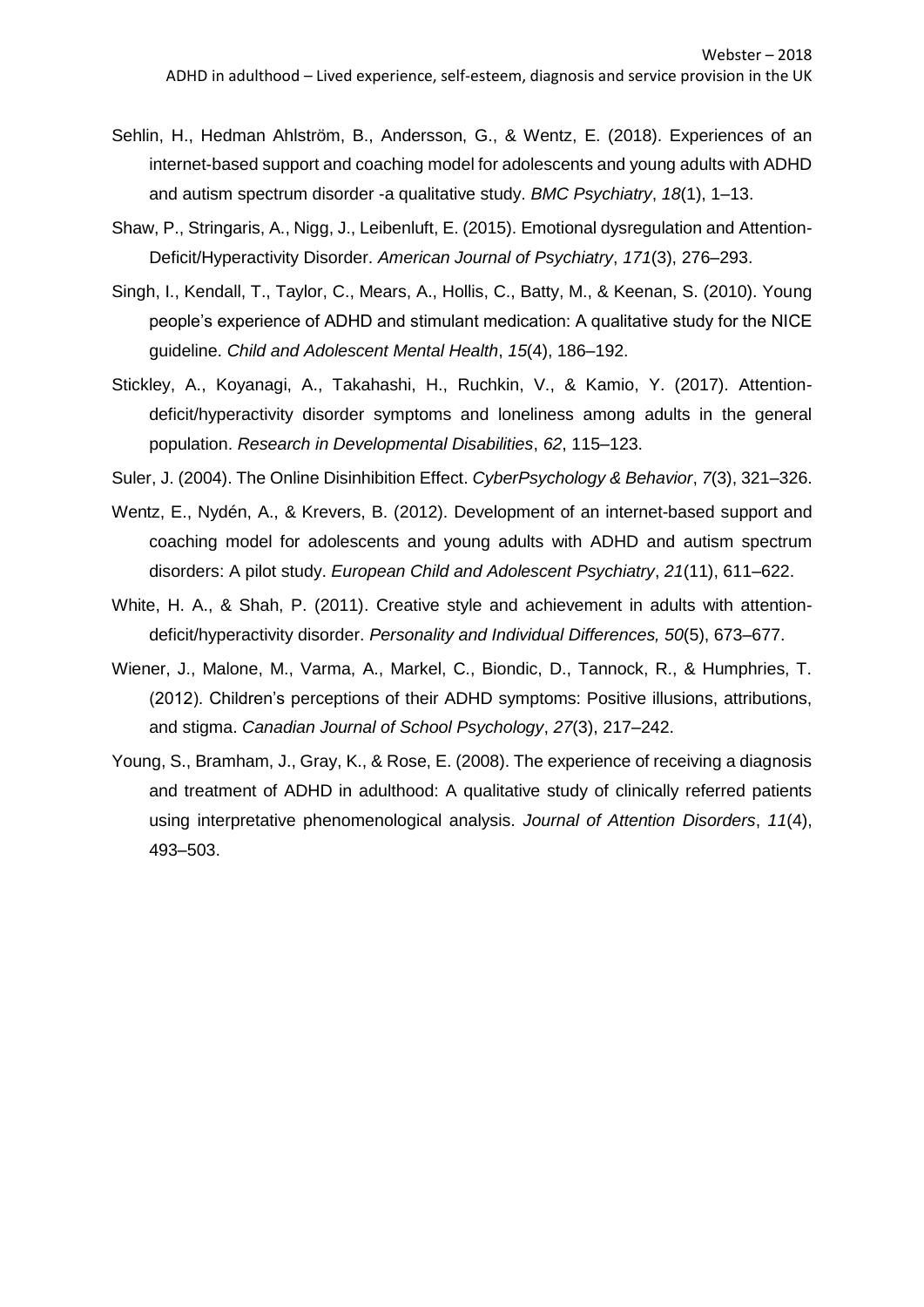# **Appendix**

# **Appendix A: Interview schedule**

**Introduction:** Obtain permission to record and revisit consent to participate.

**Orientation**: Thanks for agreeing to take part in this interview. As I mentioned to you before, this is part of a study I am doing as part of my University course. I would like to find out more about what life is like for people who are diagnosed with ADHD as adults. I hope this information can be used to improve services and also understanding of what ADHD in adulthood is like. Everything we talk about will be kept confidential and will be anonymised in the transcription. You may ask me to stop at any time and can withdraw from the interview without having to give any reason. The interview will take between 45 minutes to 1 hour.

Would you like to ask me anything before we start?

## **Section 1 – Life before diagnosis**

- I was firstly wondering; what life was like for you before diagnosis?
- Relationships with family & managing work and/or education
- How did you feel about yourself during this time? (Self-esteem)
- What was it that made you seek advice?

# **Section 2 - Diagnosis with ADHD as an adult**

- When were you diagnosed as an adult?
- What was the process of being diagnosed like for you?
- How did you feel about yourself after being diagnosed with ADHD? (Self-esteem)

## **Section 3 - Treatment and support following diagnosis**

- After being diagnosed, what treatment/s were you offered?
- Can you describe your experiences of these treatments and/or services?
- What were your experiences of taking medication?
- Would other services would you like to see developed for adults with ADHD?

## **Section 4 – Life after diagnosis**

- What is life like now for you now?
- Relationships with family & managing work and/or education
- How do you feel about yourself now in comparison to before diagnosis? (Self-esteem)
- Could you think of ways in which self-esteem can be improved for those living with ADHD?
- What are some positive things about ADHD?

## **Section 5 – Online support groups**

- What attracted you to joining an online support group?
- What positive things do you like about these groups? Are there any negative aspects?
- I was wondering if online support groups have an effect on self-esteem?

**Conclusion**: Is there anything else you would like to talk about that you feel is important? Are you still happy for me to use the interview as part of the study?

Thank you for taking time to take part in this project.

## **Debrief**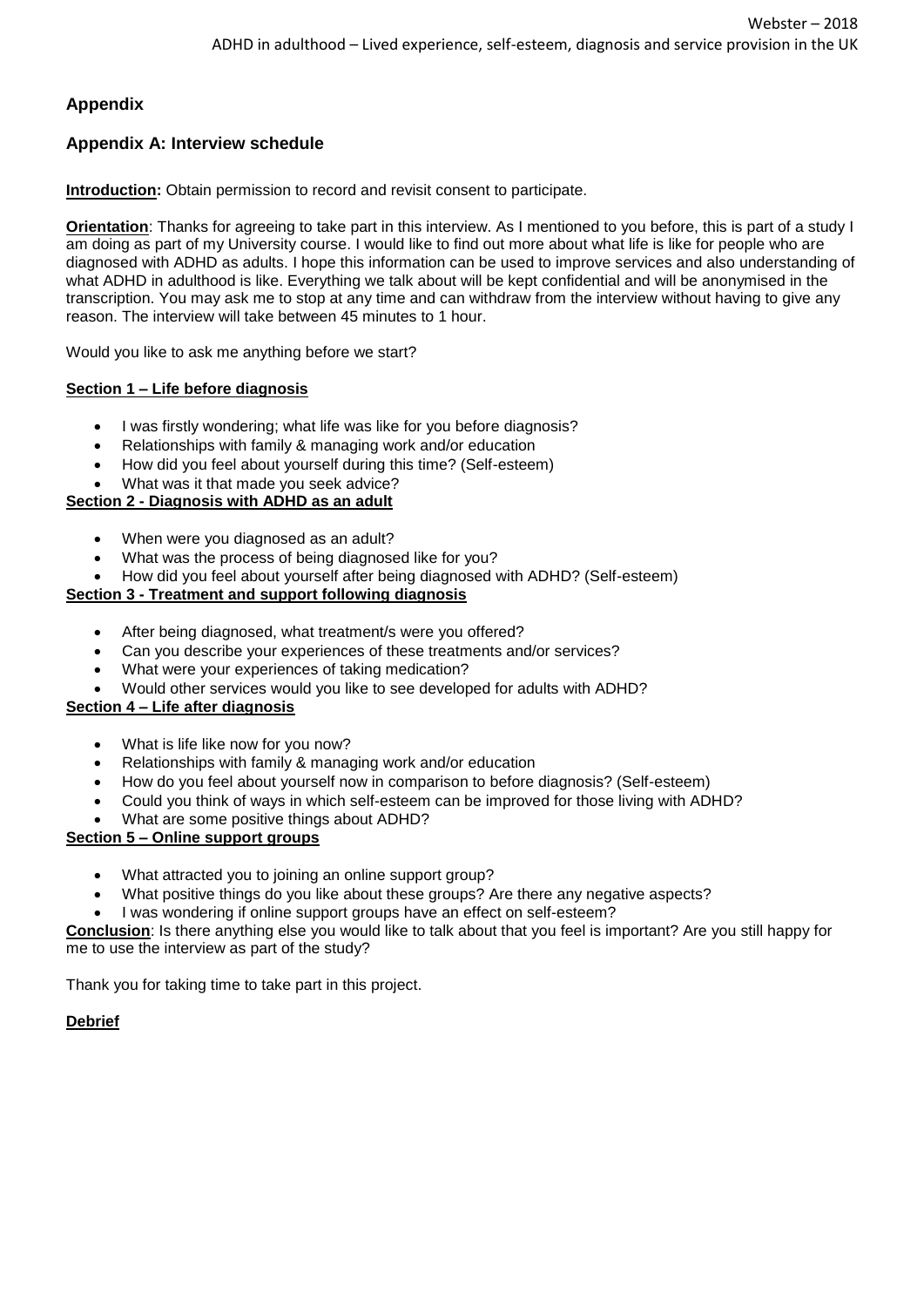# **Appendix B: Written interview**

# **WRITTEN INTERVIEW - ADHD IN ADULTHOOD**

I would like to find out more about what life is like for people who are diagnosed with ADHD as adults. I hope your contributions can be used to improve services and understanding of what ADHD in adulthood is like. Everything you write will be kept confidential and will be anonymised.

The more information you can provide about your experiences, the better. Please take as much time as you need to respond fully. All written interviews need to be returned by **4 th June 2018**. Please return them as an email attachment to [N.Webster4@unimail.derby.ac.uk.](mailto:N.Webster4@unimail.derby.ac.uk?subject=ADHD%20in%20adulthood%20study)

Please enter your 5-character participant ID number in the box below that was created by you on the consent form. It is **last two letters of your surname** combined with the **last 3 digits of your phone** 

**number** e.g. **ER210**

# **Section 1 – Life before diagnosis**

I was firstly wondering; what life was like for you before diagnosis? You could talk about relationships with others and what work or education was like. How did you feel about yourself? What was it that made you seek advice?

# **Section 2 - Diagnosis with ADHD as an adult**

When were you diagnosed as an adult and what was the process like? How did you feel about yourself after diagnosis? Did diagnosis affect your self-esteem in any way?

# **Section 3 - Treatment and support following diagnosis**

After being diagnosed, what treatments and services were you offered? Can you describe your experiences of these? If you used medication, what were your experiences of this? What other services would you like to see developed for adults with ADHD?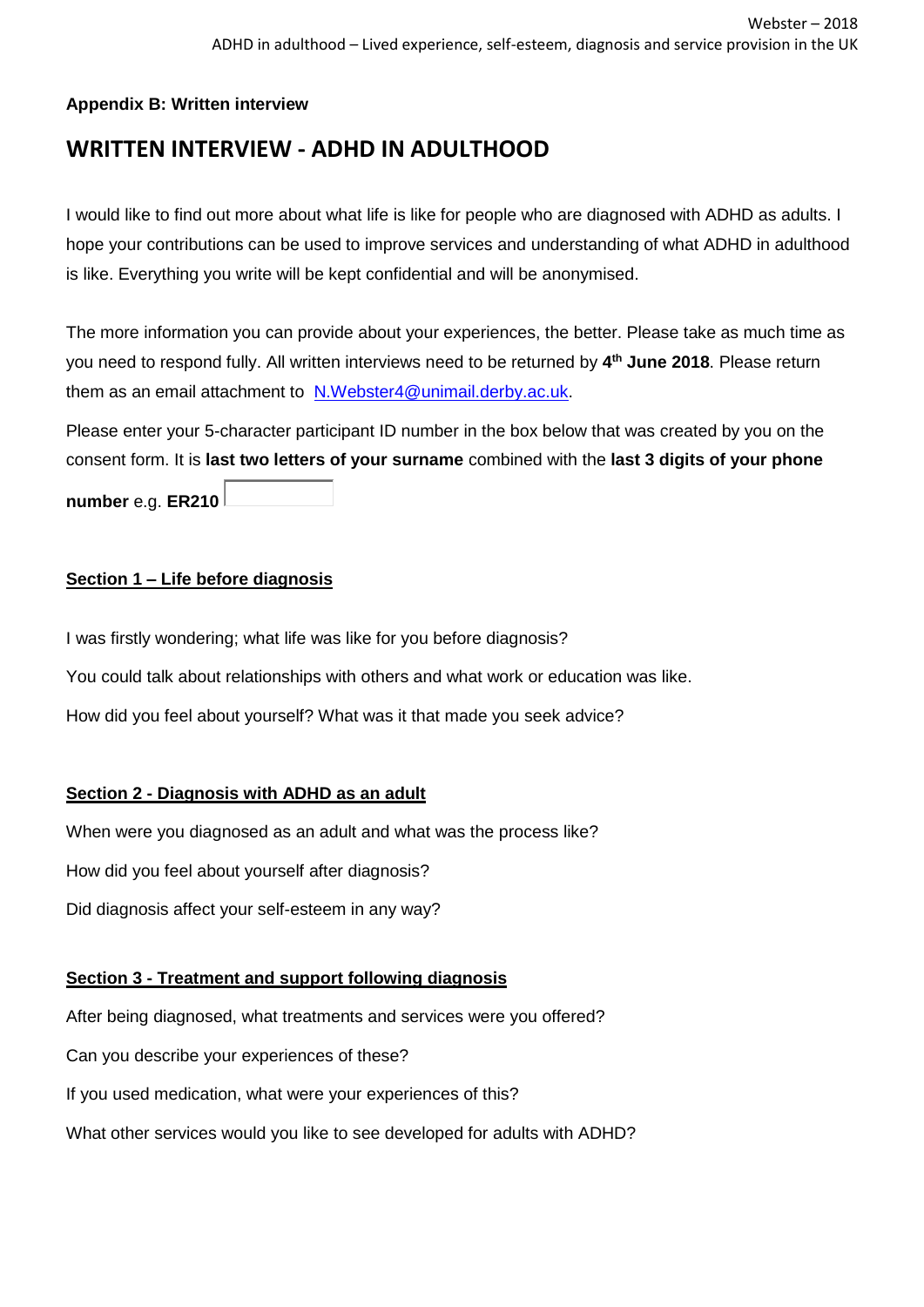# **Section 4 – Life after diagnosis**

What is life like now for you now? You could talk about:

- Personal and family relationships,
- Work / benefits system
- Education

How do you feel about yourself now in comparison to before diagnosis? How can self-esteem can be improved for those living with ADHD? What are some positive things about ADHD?

# **Section 5 – Online support groups**

What attracted you to joining an online support group? What positive things do you like about these groups? Have you had any negative experiences? I was wondering if online support groups have an effect on self-esteem?

# **Conclusion**

Is there anything else you would like to talk about that you feel is important?

Many thanks for your interest in this study and consenting to take part; it is very much appreciated. Please contact me at [N.Webster4@unimail.derby.ac.uk](mailto:N.Webster4@unimail.derby.ac.uk?subject=ADHD%20study) if you have any questions or concerns you would like answered.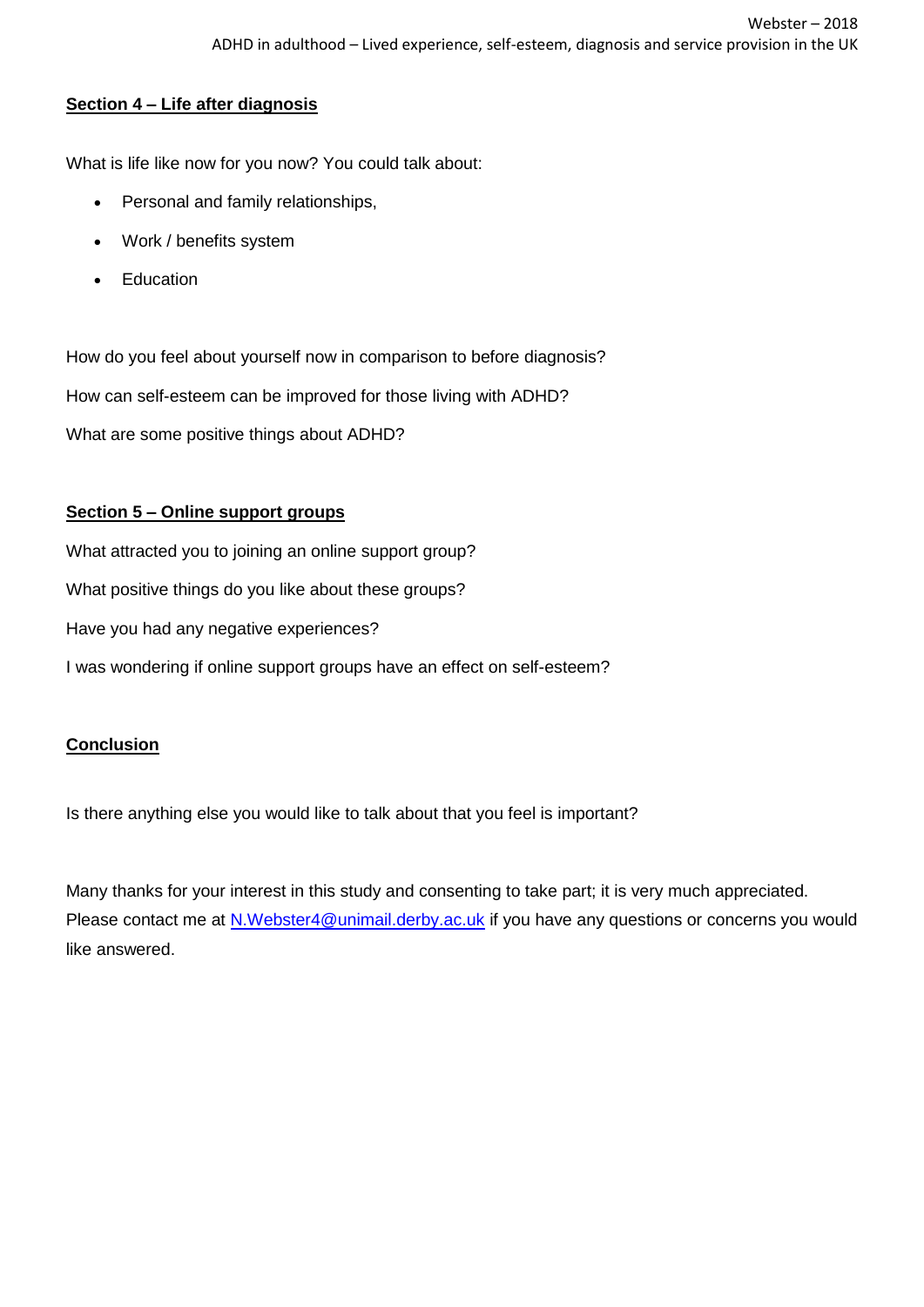# **Appendix C: Thematic analysis codebook**

| <b>Phase 2 - Generating initial codes</b>           |
|-----------------------------------------------------|
| 1. Attitudes towards self                           |
| 1.1. Feeling different                              |
| 1.2. Feeling like a fraud                           |
| 1.3. Lazy                                           |
| 1.4. Low self-esteem and doubt                      |
| 1.5. Positive attitudes towards self                |
| 1.6. Proud to be ADHD                               |
| <b>Diagnosis</b><br>2.                              |
| 2.1. Difficulties with diagnosis                    |
| 2.2. Feeling sad or conflicted                      |
| 2.3. Incorrect diagnoses                            |
| 2.4. Other people's responses to diagnosis          |
| 2.5. Positive experiences                           |
| 2.6. Realising it could be ADHD                     |
| 2.7. Relief and revelation                          |
| 2.8. Waiting for diagnosis                          |
| <b>Education and Learning</b><br>3.                 |
| 3.1. Difficult experiences                          |
| 3.2. Intelligence                                   |
| 3.3. Positive experiences                           |
| 4.<br>Employment                                    |
| 4.1. Challenging experiences                        |
| 4.2. Positive experiences                           |
| <b>Improving outcomes</b><br>5.                     |
| 5.1. Considerations for work and school             |
| 5.2. Counselling & Life Coaching                    |
| 5.3. Educating others and reducing stigma           |
| 5.4. Focus on strengths and interests               |
| 5.5. Improving services and access to<br>treatments |
| 5.6. Prison service                                 |
| 5.7. Support groups                                 |
| <b>Managing symptoms</b><br>6.                      |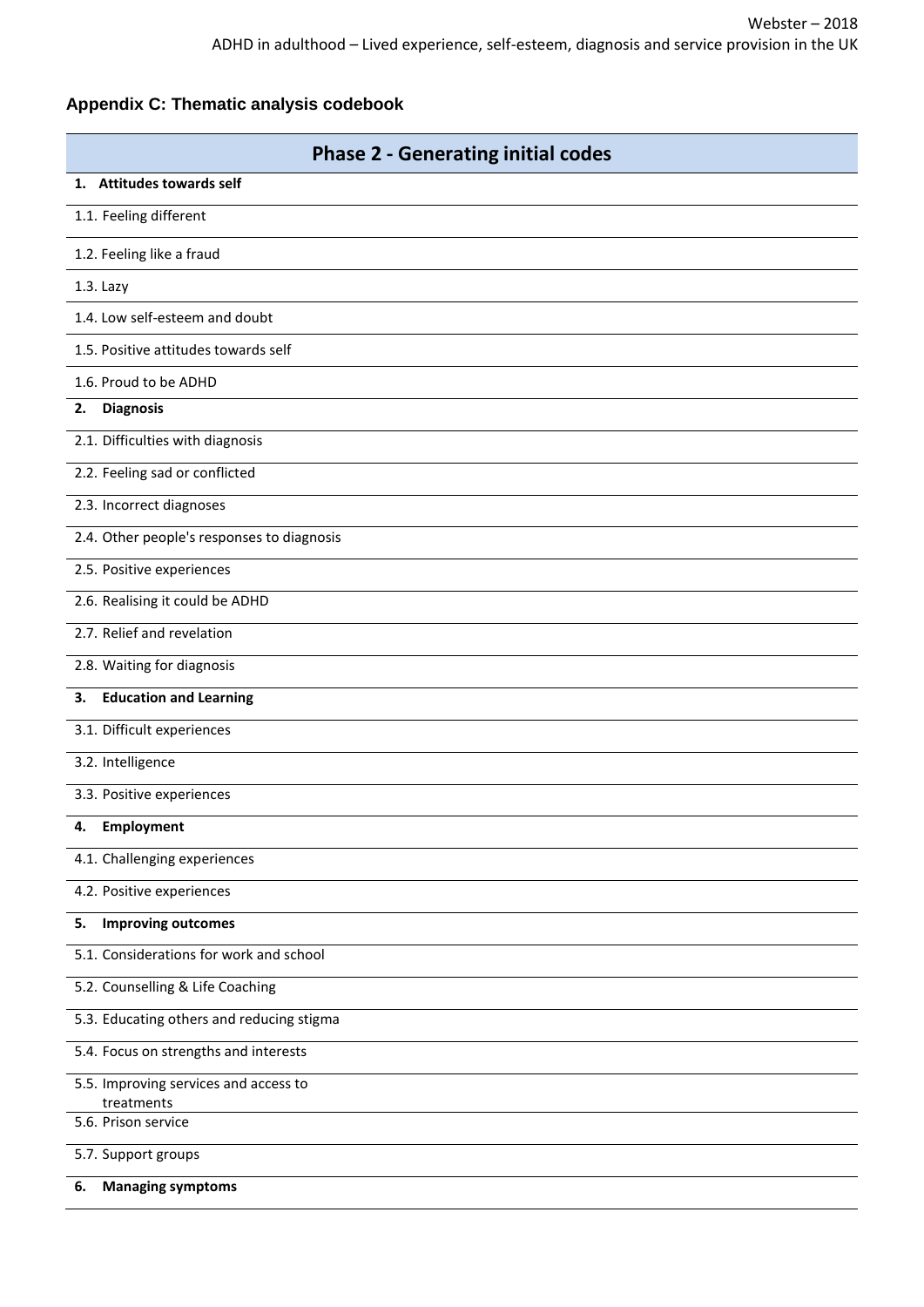| 6.1. Co-morbidities                              |
|--------------------------------------------------|
| 6.2. Coping and prioritising                     |
| 6.3. Daydreaming and inattention                 |
| 6.4. Disorganisation, money and time-<br>keeping |
| 6.5. Emotional world of ADHD                     |
| 6.6. Hormonal issues                             |
| 6.7. Impulsivity and thrill seeking              |
| 6.8. Memory                                      |
| 6.9. Motivation & procrastination                |
| 6.10. Restlessness, impatience and drive         |
| 6.11. Sleep and fatigue                          |
| 6.12. Working harder to get to the same<br>place |
| <b>Medication and Treatment</b><br>7.            |
| 7.1. Being realistic about medication            |
| 7.2. Counselling, CBT and coaching               |
| 7.3. Deciding not to medicate                    |
| 7.4. Good experiences of services                |
| 7.5. Issues with medication                      |
| 7.6. Medication as beneficial                    |
| 7.7. Poor services                               |
| <b>Positive aspects of ADHD</b><br>8.            |
| 8.1. Creativity and innovative thinking          |
| 8.2. Critical of positive reframing              |
| 8.3. Empathy and perception                      |
| 8.4. Energy, humour and drive                    |
| 8.5. Hyperfocus and interests                    |
| 9. Relationships                                 |
| 9.1. Authority, society and rules                |
| 9.2. Difficulties in relationships               |
| 9.3. Family members with ADHD                    |
| 9.4. Positive relationships                      |
| 9.5. Worrying about what other people think      |
| 10. The ADHD community                           |
| 10.1. Group support as positive                  |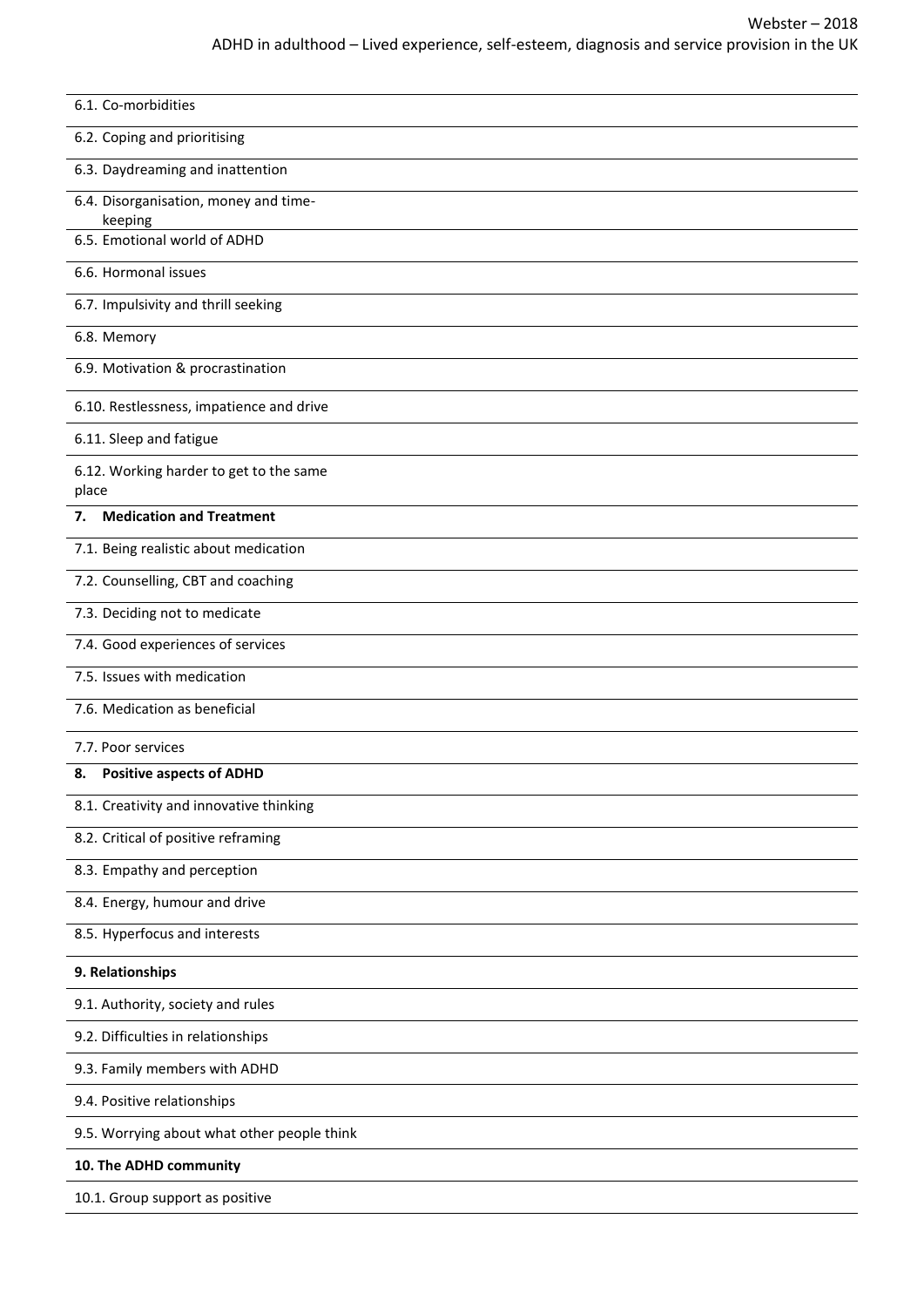10.3. Imposter experiences

10.4. Negative experiences

10.5. Self-help

10.6. You're not alone

#### **11. Understanding of ADHD**

11.1. ADHD as a condition

11.2. ADHD as a difference

11.3. ADHD as a disability

11.4. ADHD as a mental health issue

11.5. Stigma and misconceptions

**[11 categories - 69 open codes]**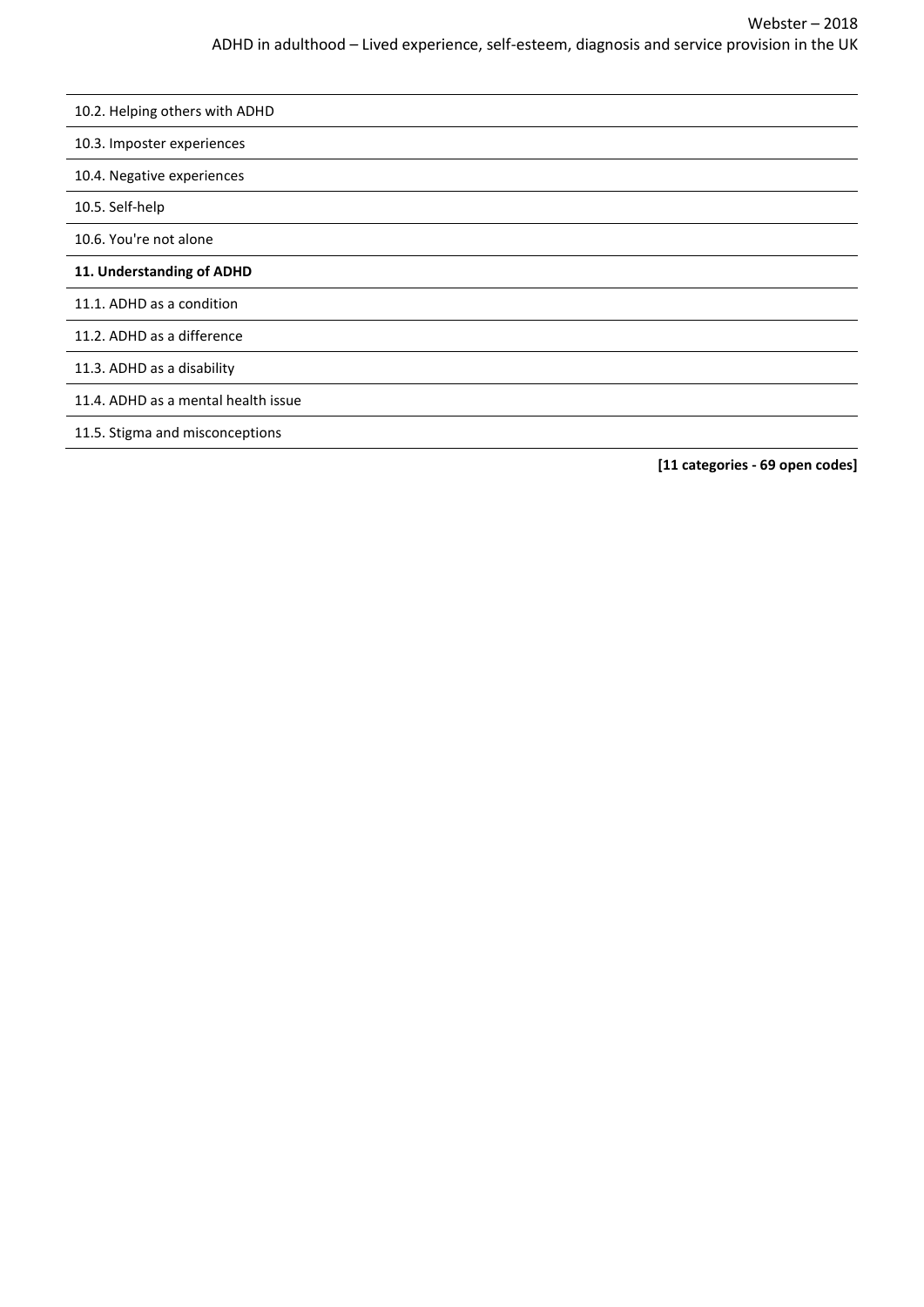| <b>Phase 3 - Searching for themes</b>            |
|--------------------------------------------------|
| 1. Education and employment                      |
| 1.1. Difficult experiences                       |
| 1.2. Positive experiences                        |
| 1.3. The masking mediator of intelligence        |
| 2. Improving outcomes                            |
| 2.1. Considerations for work and school          |
| 2.2. Educating others and reducing stigma        |
| 2.3. Focus on strengths and interests            |
| 2.4. Improving services and access to treatments |
| 3. Life with ADHD                                |
| 3.1. A whole life impact                         |
| 3.2. Critical of positive reframing              |
| 3.3. Daydreaming, fatigue and sleep              |
| 3.4. Emotions and sensitivity                    |
| 3.5. Positive aspects of ADHD                    |
| 3.6. Creativity and innovative thinking          |
| 3.7. Empathy and perception                      |
| 3.8. Energy, humour and drive                    |
| 3.9. Hyperfocus                                  |
| 3.10. Stimulation and impulsivity                |
| 3.11. Working harder to get to the same place    |
| 4. Navigating services and access to treatment   |
| 4.1. Good experiences of services                |
| 4.2. Medication as beneficial                    |
| 4.3. Other people's responses to diagnosis       |
| 4.4. Realising it could be ADHD                  |
| 4.5. Struggles with services                     |
| 4.6. The reality of medication                   |
| 4.7. The turning point of diagnosis              |
| 5. Relationships                                 |
| 5.1. Authority, society and rules                |
| 5.2. Difficulties in relationships               |
| 5.3. Family members with ADHD                    |
| 5.4. Positive relationships                      |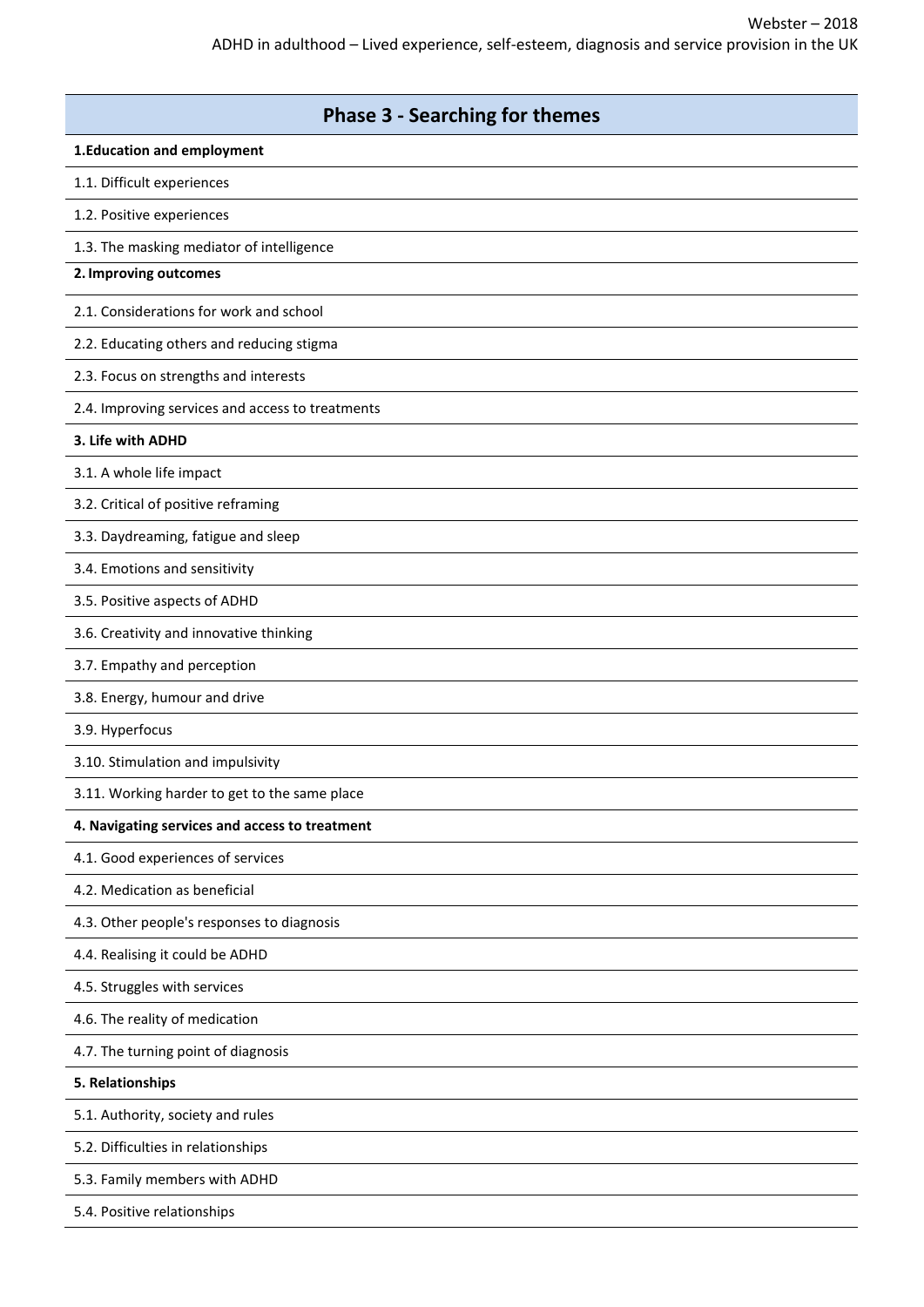**[8 themes - 36 subthemes]**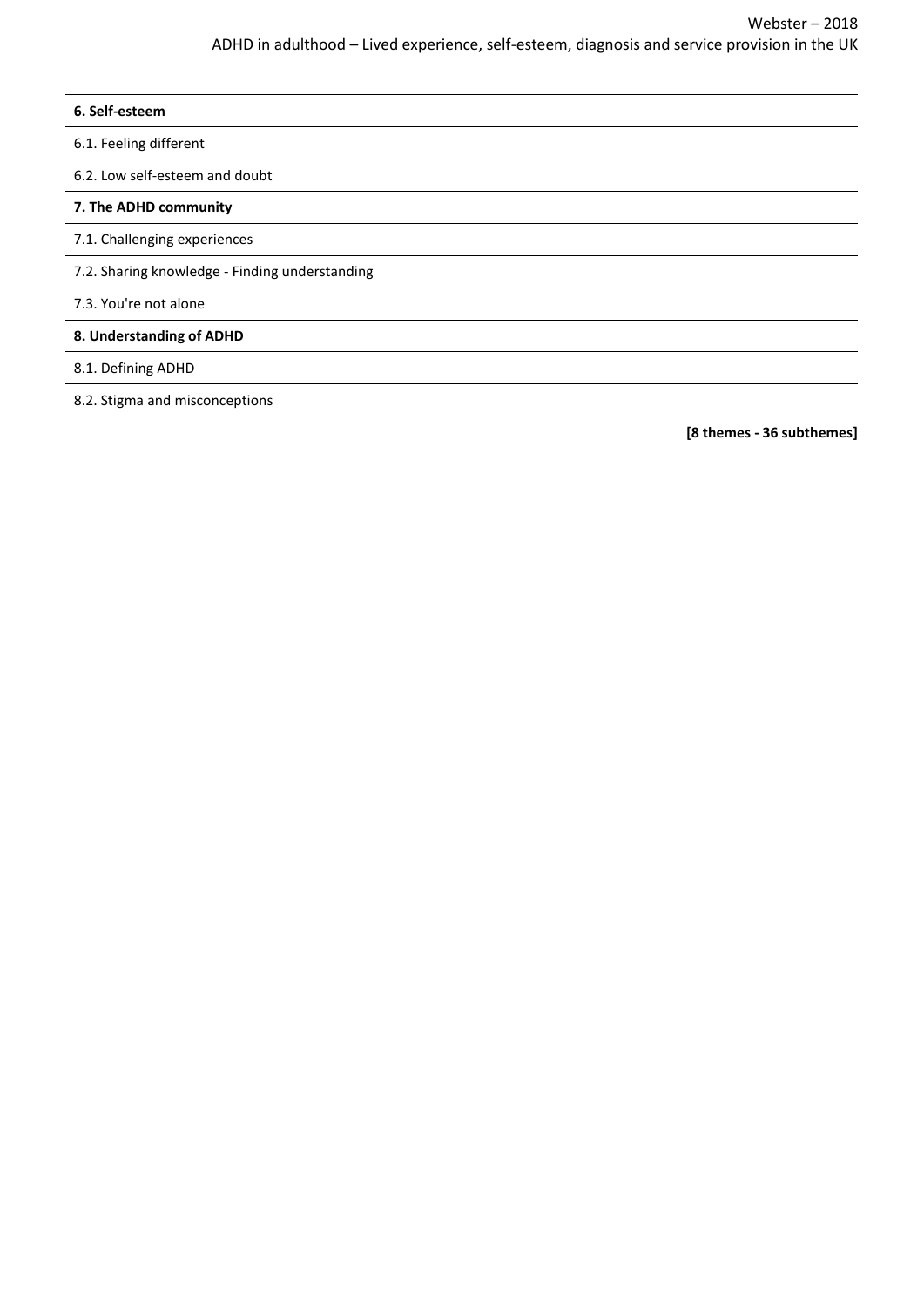| <b>Phase 4 - Reviewing themes</b>                         |
|-----------------------------------------------------------|
| 1. A need for understanding                               |
| 1.1. ADHD in the balance - Symptoms and strength          |
| 1.2. But you can't have ADHD - Stereotyping and<br>stigma |
| 1.3. Difference, doubt and self-esteem                    |
| 1.4. Emotions, empathy and sensitivity                    |
| 1.5. Hyperfocus, creativity, passion - "The Fire"         |
| 2. The whole life impact of adult ADHD                    |
| 2.1. Coping strategies - Working harder just to get by    |
| 2.2. I probably would get rid of it                       |
| 3. Diagnosis and treatment - A National Lottery           |
| 3.1. An expensive waiting game                            |
| 3.2. Realities of medication                              |
| 3.3. The turning point of diagnosis                       |
| 4. Education and employment                               |
| 4.1. Challenging experiences                              |
| 4.2. Positive experiences                                 |
| 4.3. The masking mediator of intelligence                 |
| 5. The ADHD Family                                        |
| 5.1. Challenging experiences                              |
| 5.2. Relatives with ADHD                                  |
| 5.3. You're not alone                                     |

**[5 themes - 16 subthemes]**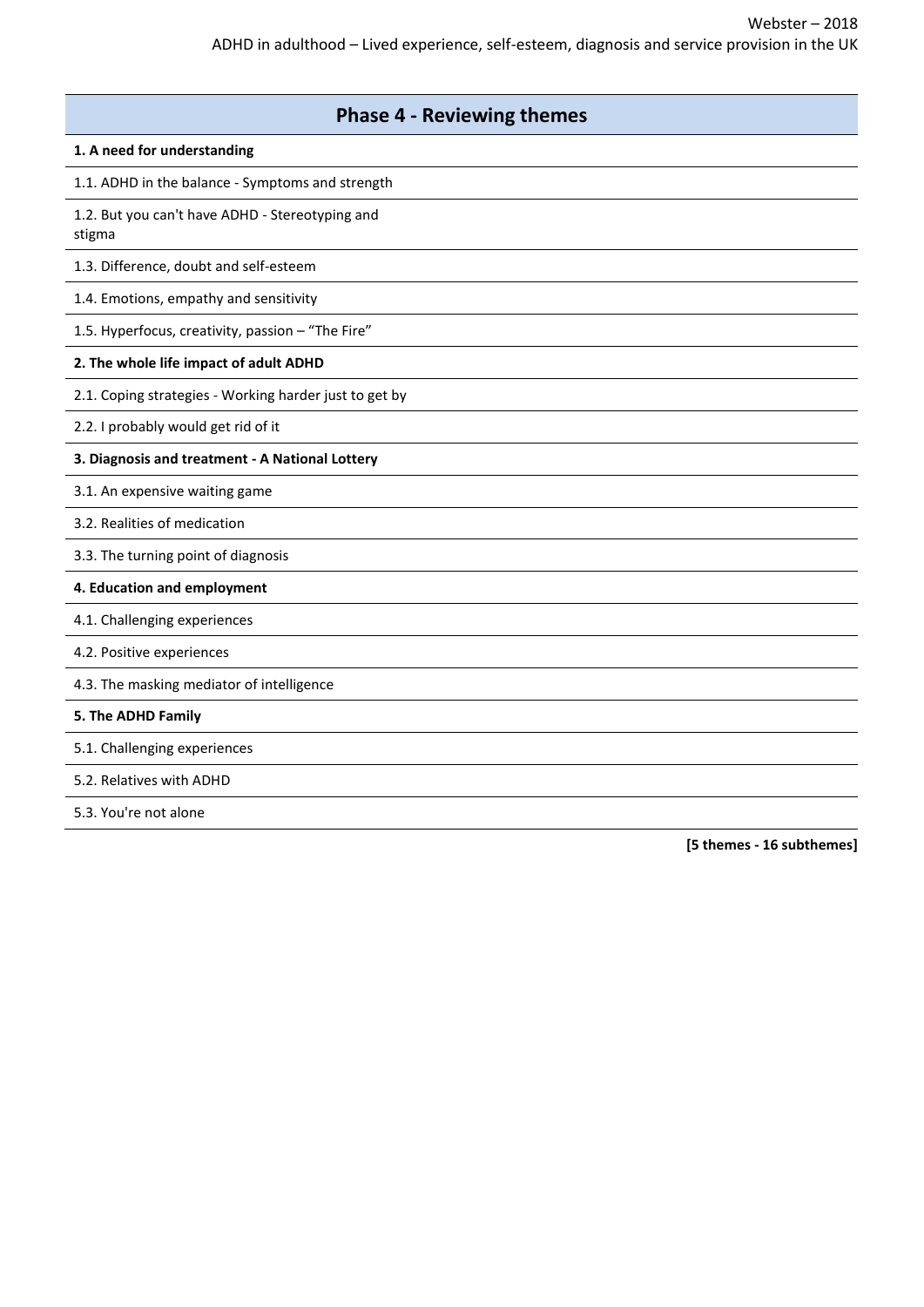| <b>Phase 5 - Defining and naming themes</b>              |
|----------------------------------------------------------|
| 1. A whole life impact                                   |
| 1.1. Daily struggles with symptoms                       |
| 1.2. Difference, doubt and self-esteem                   |
| 1.3. Strengths as mediators                              |
| 1.4. The emotional world of ADHD                         |
| 2. The rollercoaster of diagnosis                        |
| 2.1. An expensive lottery                                |
| 2.2. The turning point of diagnosis                      |
| 2.3. The realities of medication                         |
| 3. Stigma and stereotyping - A need for<br>understanding |
| 4. The ADHD community                                    |

**[4 themes – 7 subthemes]**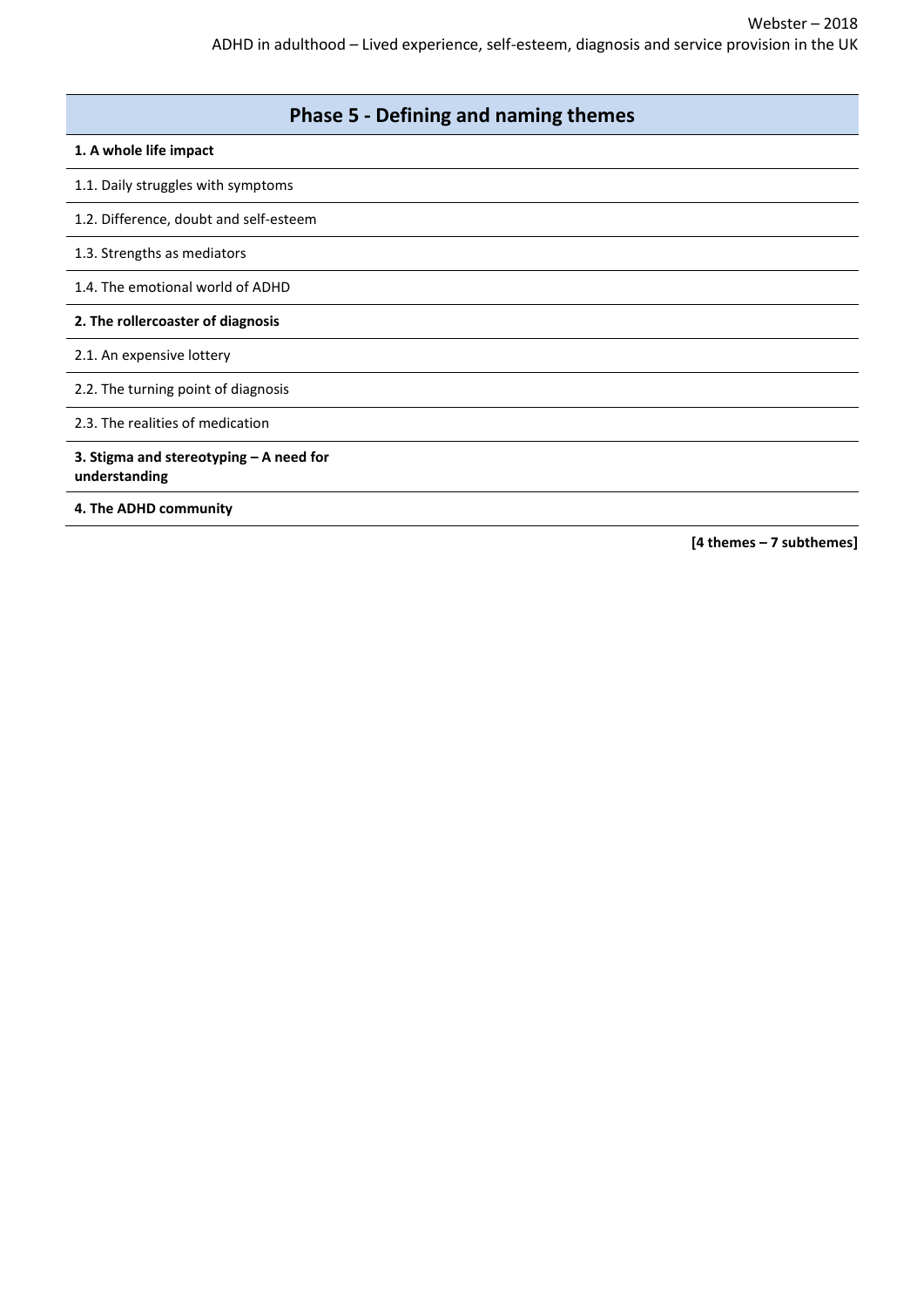## **Appendix D: Participant information sheet and consent form**

# **Participant Information Sheet**

**1) Study title:** ADHD in adulthood: A qualitative study of lived experiences, self-image, diagnosis and service provision in the UK

#### **2) Invitation paragraph.**

You are invited to take part in a research study that I am conducting as part of my MSc Psychology final year project at the University of Derby. The study looks at:

- Personal experiences of living with adulthood ADHD including the diagnosis process.
- Experiences of service provision and treatment after diagnosis.
- What is working in service provision and how this can be improved
- ADHD online support groups and communities; positive and negative aspects.
- How adulthood ADHD impacts self-image; does self-image change as a result of diagnosis.

As part of the research, you will be asked to complete an interview which will ask questions based on these areas of interest. You will also be asked if there are any other aspects of living with adulthood ADHD that you think are important for further research and study.

#### **3) Do I have to take part?**

It is entirely your decision of you would like to take part in this study. Even if you choose to take part, you may later withdraw your participation without giving any reason for up to 14 days after the interview has been recorded. My details are given at the end of this document. Once the study has been written up and handed in for assessment on August  $8<sup>th</sup>$ , 2018, it will be too late to withdraw your data from the project.

#### **4) What happens to me if I take part?**

An interview will be arranged which will be carried out by myself, Natalie Webster. It will be recorded so that it may be transcribed, and I will ask for your consent for this before we start the interview. The interview will last between 45-60 minutes and will take place over the phone. There will be no face to face meeting. Several questions will be asked that aim to explore the topics listed above. Your own thoughts and experiences about living with adulthood ADHD are also very much invited. If phone conversation is difficult there is the option to participate by completing a written interview via Qualtrics online survey software. You may have up to a month to complete the written interview and it will be automatically saved as you go along.

## **5) Will my participation in this study be kept confidential?**

All interview data will be held in complete confidentiality. You will never be referred to by name; neither will any other personally identifiable data be recorded in the transcribed interview. Personal details will be anonymised by using a 5-character code consisting of the last two letters of your surname and the last 3 digits of your phone number. This code will not appear on the consent form. At no time will the recorded transcripts be able to be associated with your individual identity. All data will be stored on a password protected computer in a password protected filing system. The voice recording equipment will also be physically locked in a secure safety box. Recordings will be deleted immediately after assessment has taken place. Only myself and the university assessor will have access to this data.

## **6) What will happen to the results of the research study?**

The study is part of a postgraduate MSc Psychology research project. Confidentiality will be ensured at all times. This is of paramount importance and in accordance with the British Psychological Society Code of Ethics and Conduct and those of University of Derby.

#### **7) Contact for further information**

Further information can be obtained from: **Natalie Webster –** [N.Webster4@unimail.derby.ac.uk](mailto:N.Webster4@unimail.derby.ac.uk)

#### Supervisor – **Dominic Petronzi** - [D.Petronzi@derby.ac.uk](mailto:D.Petronzi@derby.ac.uk) - 01332 597990

Thank you for taking the time to read this sheet. I hope that you feel able to take part in the study. If you have any further questions about the study, please let me know. If you are happy to take part in the study, please sign the attached consent form.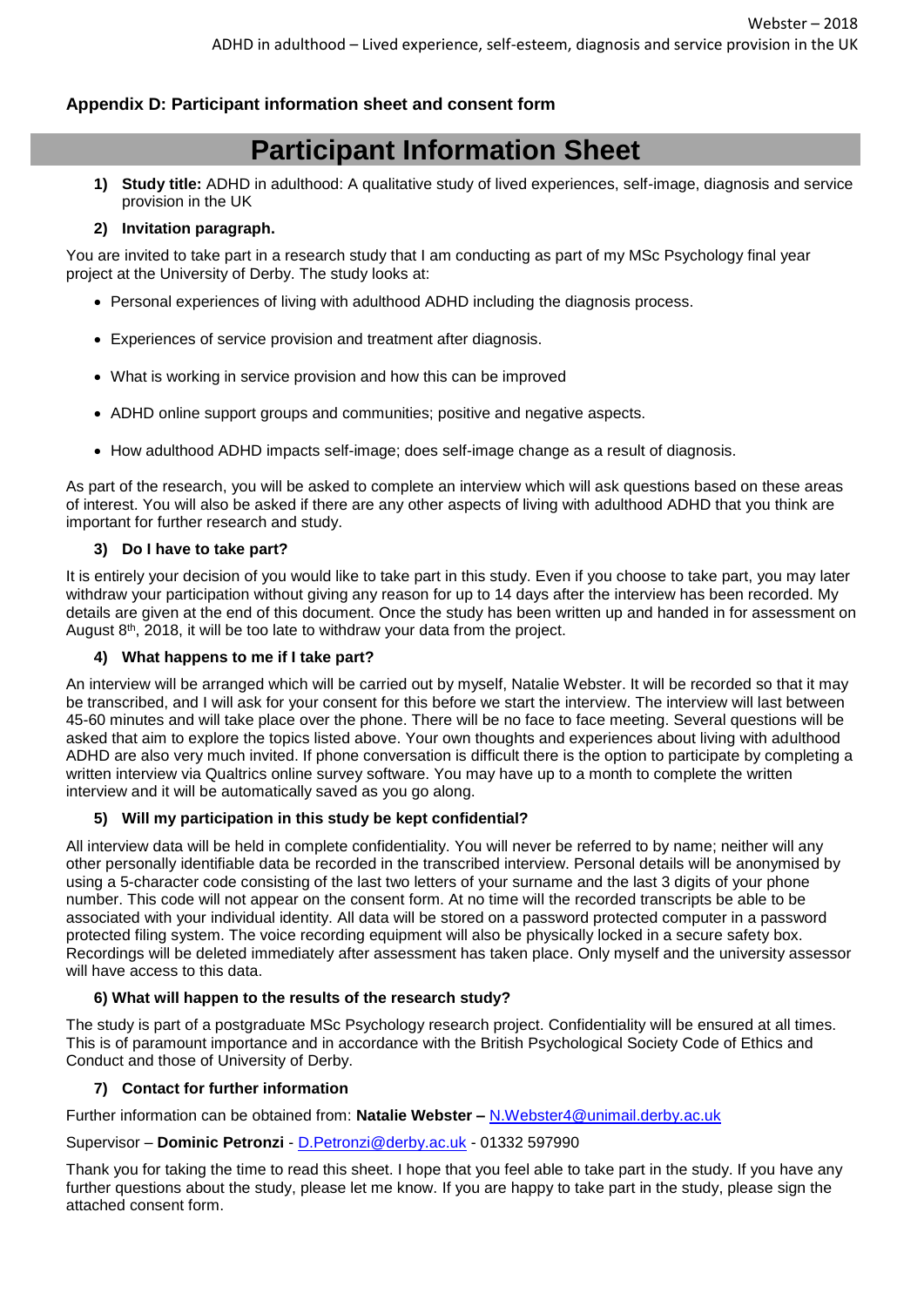# **Appendix E: Consent form**

| <b>Consent Form</b>                                                                                                                                             |
|-----------------------------------------------------------------------------------------------------------------------------------------------------------------|
| Title of project: ADHD in adulthood: A qualitative study of lived experiences, self-image, diagnosis and<br>service provision in the UK                         |
| 1) I confirm that I have read and understood the participant information sheet for the above study<br>and have had the opportunity to ask any questions I have. |
| Please mark box with an X                                                                                                                                       |
| 2) I confirm that I am over 21 and live in the UK                                                                                                               |
| Please mark box with an X                                                                                                                                       |
| 3)<br>I have a primary diagnosis of ADHD which was diagnosed during adulthood.                                                                                  |
| Please mark box with an X                                                                                                                                       |
| I understand that my participation is voluntary and I am free to withdraw up to two weeks after<br>4)<br>participating without giving any reason.               |
| Please mark box with an X                                                                                                                                       |
| I agree to take part in the study.<br>5)                                                                                                                        |
| Please mark box with an X                                                                                                                                       |
|                                                                                                                                                                 |

## **Name: Date:**

# **Signature:**

Recruitment for this study will take place online and consent will be taken via email and Qualtrics software provided by University of Derby. Your participation is much appreciated but if you decide that you would like to withdraw your data from the study, you can do so without giving any reason. This withdrawal can only take place up to 14 days following the interview; after this time, it will be too late. You can withdraw your data by contacting me with a 5-character ID code via email at [N.Webster4@unimail.derby.ac.uk.](mailto:N.Webster4@unimail.derby.ac.uk)

Please create a 5-character participation ID code in the space below. Use the last two letters of your **surname** and the last 3 numbers of your phone number e.g **ER210**

# **5 character participation ID code**: ………………..

You are free to contact my supervisor, Dominic Petronzi, with any queries or concerns you may have about this study. He can be contacted by email at D. Petronzi@derby.ac.uk and via telephone on 01332 597990